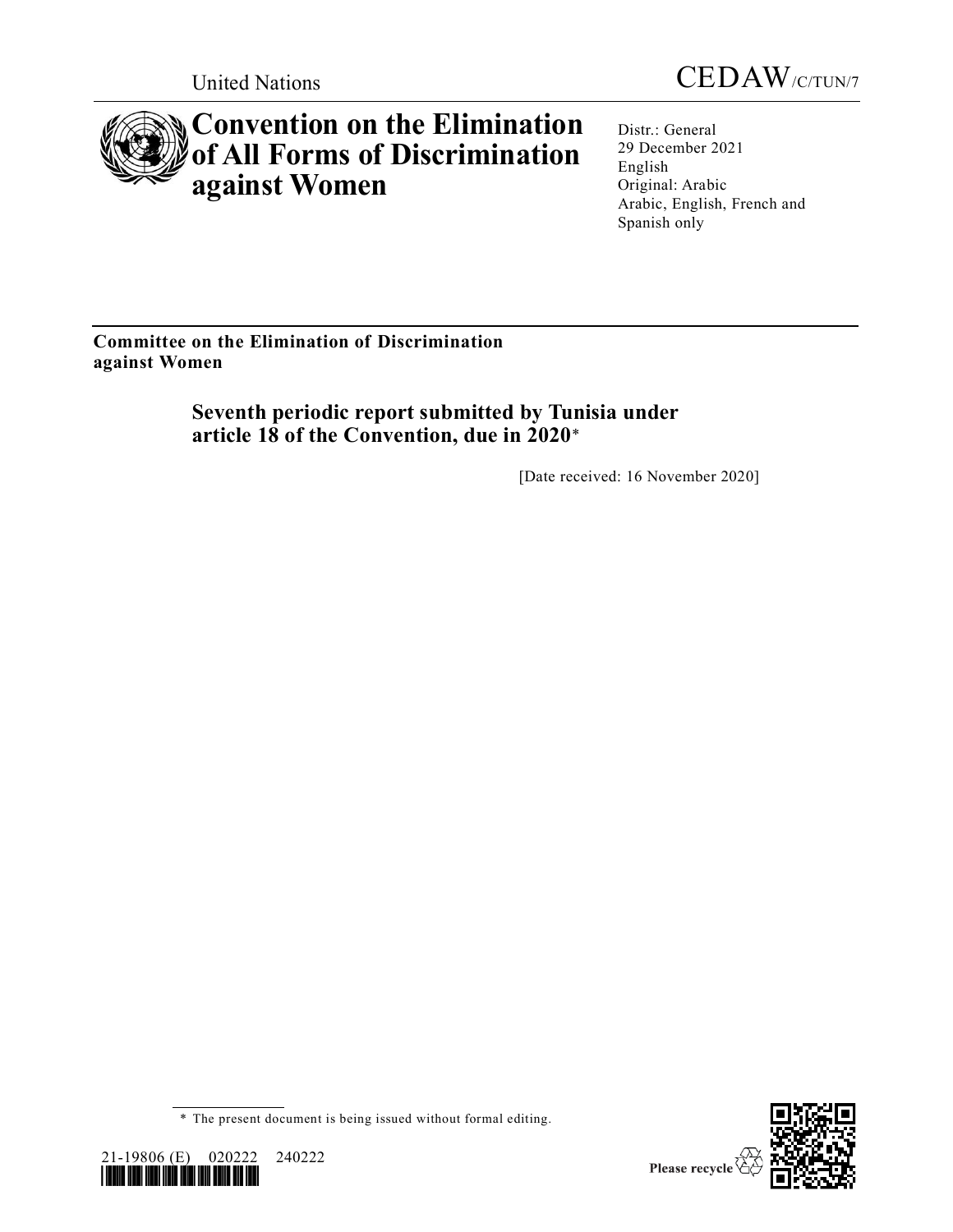# **CEDAW/C/TUN/7**

# Contents

|                                                                              | Page |
|------------------------------------------------------------------------------|------|
|                                                                              | 3    |
|                                                                              | 3    |
|                                                                              | 4    |
|                                                                              | 6    |
|                                                                              | 11   |
|                                                                              | 13   |
|                                                                              | 18   |
|                                                                              | 19   |
|                                                                              | 19   |
|                                                                              | 20   |
| Gender-based violence against women in conflict and peacebuilding situations | 25   |
|                                                                              | 27   |
|                                                                              | 30   |
|                                                                              | 36   |
|                                                                              | 37   |
|                                                                              | 38   |
|                                                                              | 42   |
|                                                                              | 46   |
|                                                                              | 50   |
|                                                                              | 53   |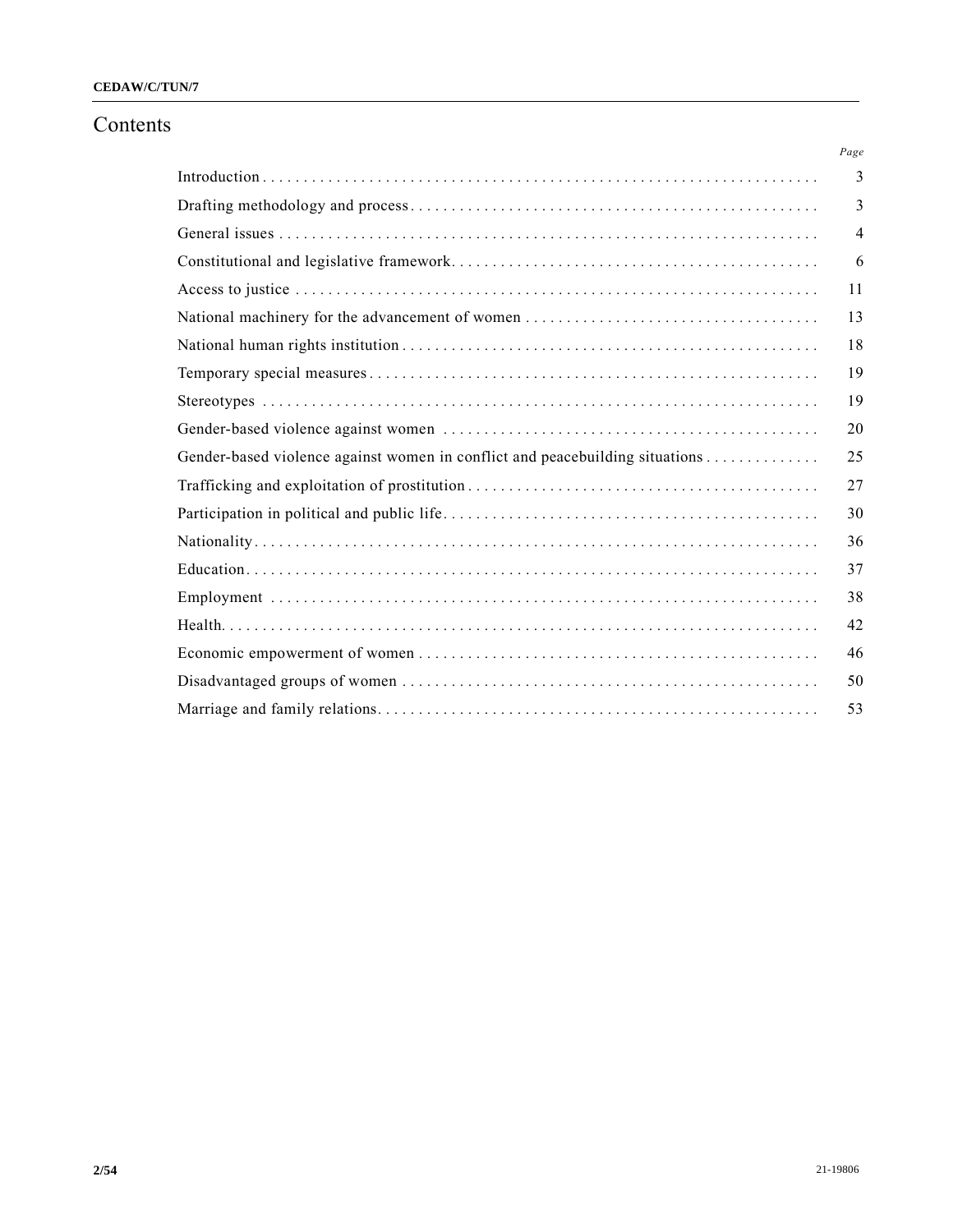# **Introduction**

1. Tunisia signed the International Convention on the Elimination of All Forms of Discrimination against Women on 24 July 1980. It was ratified by Act No. 68 (1985) on 12 July 1985. Tunisia subsequently ratified the Optional Protocol by means of Act No. 35, dated 9 June 2008.

2. Pursuant to Decree No. 103 of 24 October 2011, withdrawal of the declaration and reservations of the Government of Tunisia was approved. Order No. 4260 (2011), dated 28 November 2011, ratified the withdrawal of the declaration and reservations.

3. Tunisia is submitting its seventh report pursuant to the simplified procedures, article 18 of the Convention and paragraph 70 of the concluding observations of the Committee on the Elimination of Discrimination against Women, following its consideration, during its 949th and 950th sessions held in November 2010, of the combined fifth and sixth periodic reports of Tunisia [\(CEDAW/C/TUN/QPR/7\)](https://undocs.org/en/CEDAW/C/TUN/QPR/7).

4. The present report comes in the wake of a significant period in the history of Tunisia. Fundamental transformations followed the December 2010–January 2011 revolution, which led to a change in the political system and, subsequently, significant changes at several levels.

5. The present report covers the progress made in implementing the articles of the Convention and the most important legislative, regulatory, judicial, administrative, institutional and practical developments in general. It is based on the Committee's recommendations and observations and builds on the country's previous periodic reports and the common core document [\(HRI/CORE/TUN/2016\)](https://undocs.org/en/HRI/CORE/TUN/2016).

6. The report was prepared by the National Commission for the Coordination, Preparation and Submission of Reports and Follow-up to Recommendations on Human Rights<sup>1</sup> following a participatory approach and a process and methodology to which it has remained faithful since its inception.

# **Drafting methodology and process**

7. As part of its participatory approach to national reporting, the National Commission, in collaboration with the Office of the United Nations High Commissioner for Human Rights in Tunisia and the United Nations Entity for Gender Equality and the Empowerment of Women (UN-Women), organized activities with participation from civil society organizations, constitutional and national organizations and government agencies, resulting in a number of recommendations (see annex I). Those activities included:

- Electronic consultations, through a list of questions sent to 35 women's rights associations;
- A regional consultation on 26 June 2020 in the city of Tabarka (Jendouba Governorate) that was attended by 75 persons, including representatives of more than 12 civil society organizations from Baja, Kef and Siliana Governorates;
- A national consultation in Tunis on 10 July 2020 that was attended by 82 people, including representatives of 26 associations.

8. In addition, a training workshop on the Convention was held on 11 June 2020 for the members of the National Commission.

<sup>1</sup> Established pursuant to Government Order No. 1593 (2015), dated 30 October 2015, amended by Government Order No. 663 (2016), dated 30 May 2016.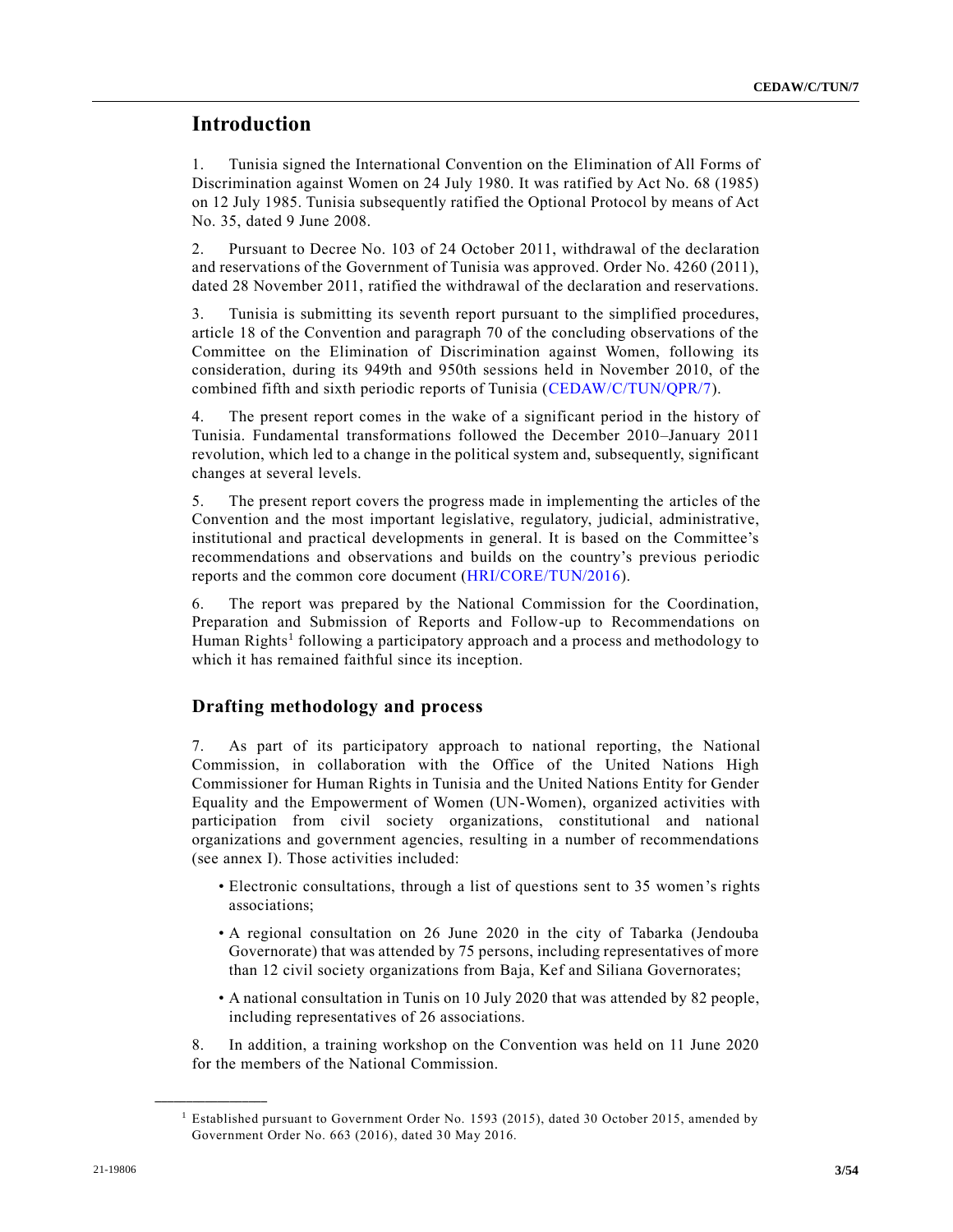9. The National Commission considers the present report an opportunity to resume positive interaction with the Committee, especially given that more than 10 years have elapsed since the submission of the previous report and since the Committee's observations and recommendations.

# **I. General issues**

### **A. General data on the current situation of women:**

10. Based on data from the 2014 Census of Housing and Population and data provided by statistics organizations,<sup>2</sup> women made up 50.2 per cent of the total population. The average age of women is estimated to be 32.4 years, compared with 31.7 for men.

11. The average number of live births to women under 20 years of age increased from 0.02 in 2004 to 0.07 in 2014 despite a decline during the same period in the overall average birth rate from 1.51 to 1.33.

12. Households headed by women accounted for only 14.5 per cent of all families. Of those women, 49 per cent were over 60 years of age and 24.6 per cent of them lived alone.

13. During the 2019–2020 school year, 99.6 per cent of girls six years of age were enrolled in school, compared to 99.5 per cent of boys. Enrolment rates were equal for boys and girls in the 6–11 age group, at 99.1 per cent.

Enrolment of girls 12–18 years of age stood at 87.5 per cent, compared with 76.7 per cent of boys.

During the 2018–2019 academic year, 154,109 female students were enrolled in public universities, compared with 79,583 male students. At private universities, that number was 14,987 for female students, compared to 18,475 for male students.

The percentage of women with advanced degrees was higher than that of men. For the 2017–2018 academic year, female graduates of public education institutions stood at 34,671 out of a total 50,307 graduates. At private institutions, that number was 3,663 female graduates out of a total 7,741 graduates. <sup>3</sup>

The number of men with professional certificates was 1.5 times higher than that of women.

14. The unemployment rate among women remains lower than among men (26.6 per cent among women compared to 68 per cent among men in 2019). However, unemployment among women has risen to 25 per cent as compared to 15.2 per cent for the second quarter of 2020. In addition, 44.3 per cent of employed women have a high level of education.

15. Geographical distribution remains an obstacle to equal enjoyment of health-care services for both sexes, as 42 per cent of women and 72 per cent of men live less than 2 km away from the nearest hospital, clinic or health centre.

16. With respect to individual living conditions, there are no significant gaps with respect to housing. Access to basic facilities, particularly water distribution and sewerage systems, is also equally available to men and women.

<sup>2</sup> See [http://www.social.gov.tn/fileadmin/user1/doc/statistique2014.pdf.](http://www.social.gov.tn/fileadmin/user1/doc/statistique2014.pdf)

<sup>3</sup> See [http://www.mes.tn/image.php?id=11783.](http://www.mes.tn/image.php?id=11783)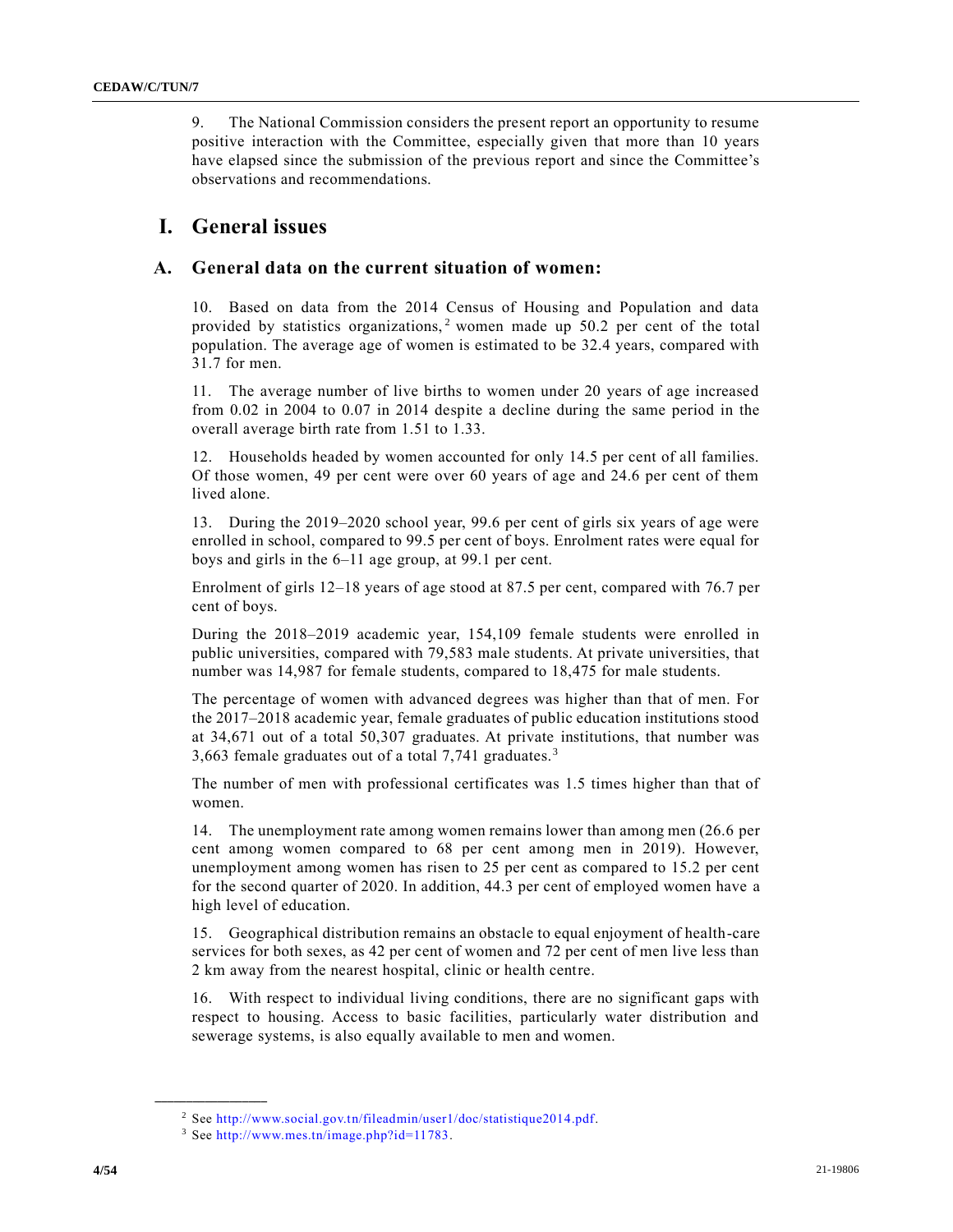17. With regard to politics and participation in decision-making, although 36.5 per cent of women are in public sector jobs, 32 per cent of which are sub-class A-1 jobs (2016), they make up only 5.9 per cent in ranks such as ministry general clerk, general director or similar. After the most recent legislative elections, women make up 24.4 per cent of the Assembly of the Representatives of the People.

18. The present report contains various statistics on the situation of women in a number of areas.

#### **B. The statistical system**

19. Tunisia is developing its statistical system in line with national and international standards, including those relating to the Convention, owing to its importance for measuring the extent to which gender is mainstreamed in policies and programmes for the empowerment of women and the achievement of gender equality.

20. The National Institute of Statistics periodically conducts family surveys and population censuses in order to produce data disaggregated by age and gender. The Institute also maintains statistics on the distribution of disability by region. <sup>4</sup>

21. The Institute, with the support of UN-Women, completed a study entitled *Gender Gaps: From the 2014 Population and Housing Census Data* and drafted the first national report on gender statistics for 2015, which is in the process of being updated.<sup>5</sup>

22. The Institute, pursuant to its agreement with the Ministry of Women's Affairs (the European Union-funded Equality programme), is currently creating a page for gender statistics on its website.

23. Many government bodies, such as the Ministries of Women's Affairs, Justice, the Interior, Education, Higher Education, Health and Social Affairs, produce statistics and data disaggregated by sex. The statistical work of these bodies is based on the following:

- Organic Act No. 15 (2019), which provides that State and public entities must draw up budgets in accordance with goals and indicators that promote equality and equality of opportunity for men and women and non-discrimination among all groups within society.
- The Local Government Code, which stipulates that local authorities shall propose programmes to the central authorities to support poverty resistance and provide care for the needy, based on the statistical data in their possession.

24. The Ministry of Women's Affairs also relies on the National Strategy for Gender Mainstreaming (2016–2020) to develop public policies and development plans that incorporate a gender-based approach and that are based on gender statistics, followup and evaluation.

25. The Centre for Research, Documentation and Information on Women (CREDIF), which is overseen by the Ministry of Women's Affairs, monitors women's issues through the Equal Opportunities Observatory by compiling genderdisaggregated statistical data and indicators in five key areas: demographic data, education and training, employment, health, and public and political life.

26. The Observatory reconstructs and analyses data following a gender-based approach and places them at users' disposal through various publications and special

<sup>4</sup> [http://www.ins.tn/.](http://www.ins.tn/)

<sup>5</sup> *Gender Gaps: From the 2014 Population and Housing Census Data*.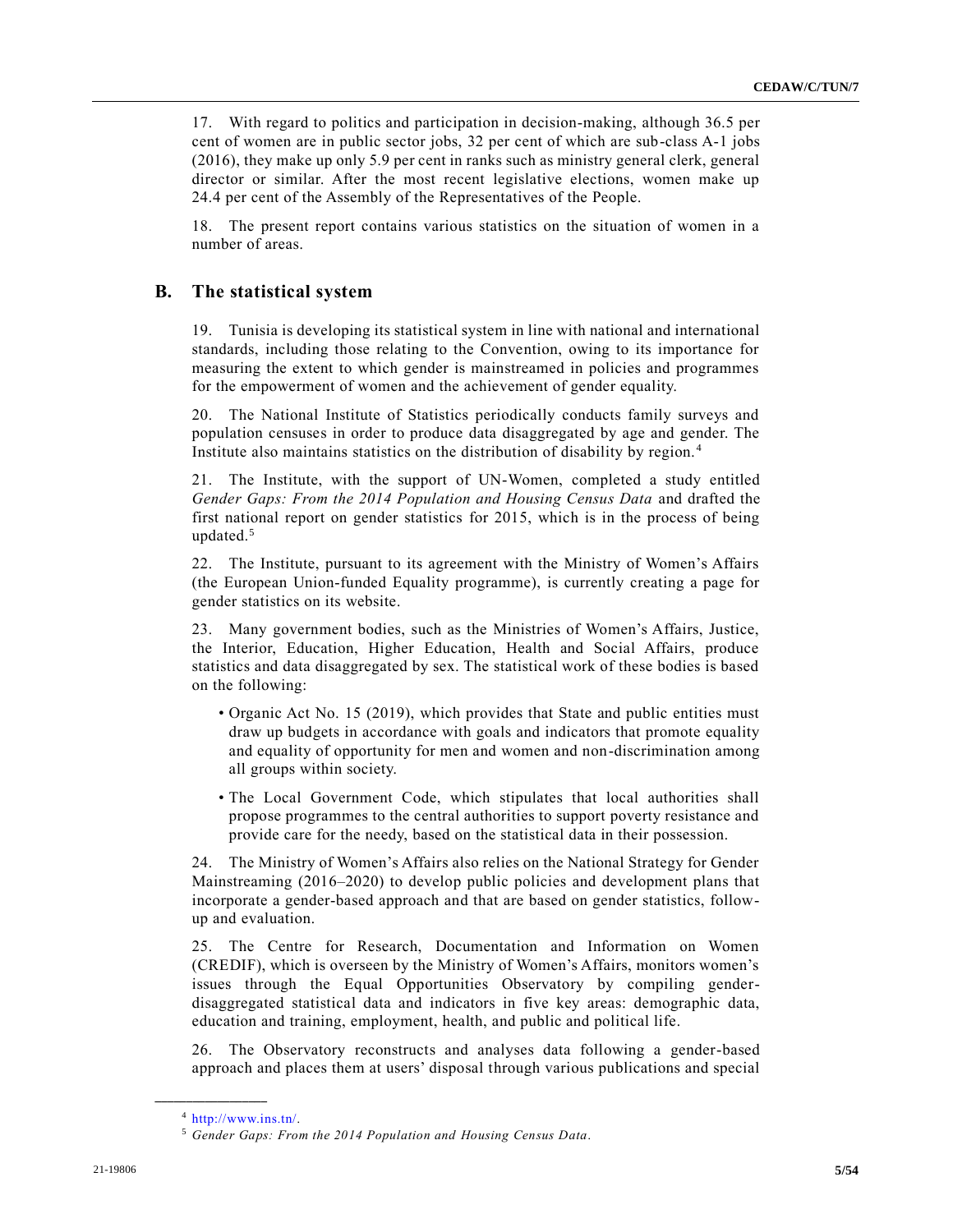studies, which address qualitative aspects that cannot be grasped with quantitative indicators.

27. The Observatory's work has recently been enhanced and expanded to qualitative approaches, modern monitoring methods, the production of special indicators and follow-up on the situation of various categories of women at the regional and local levels.

- 28. The Observatory has several databases, including:
	- The Bchira Ben Mrad statistical database, which contains data in the abovementioned five areas.
	- A qualitative database on "equal opportunity associations in Tunisia", based on field research on the post-2011 association landscape.
	- The "Who is She?" (Tunisia) database. Created in 2013 with the support of the Danish Centre for Gender, Equality and Diversity, it collects data on women's competencies in various fields and supports women's participation and partnership in various forums.

29. Although important results have been achieved in the improvement and provision of disaggregated data in several areas, some shortcomings remain. The relevant bodies are striving to address those shortcomings by developing a comprehensive and unified system, strengthening coordination between different sectors at the central and local levels, and providing fit-for-purpose human and financial resources and training.

# **II. Constitutional and legislative framework**

### **A. Training and education**

30. In addition to what is stated in the common core document [\(HRI/CORE/TUN/](https://undocs.org/en/HRI/CORE/TUN/2016)  [2016\)](https://undocs.org/en/HRI/CORE/TUN/2016), material on human rights has been included in educational and training programmes at various levels in accordance with article 39 of the Constitution.

31. Through its cooperation with several international organizations, the Ministry of Justice has developed training programmes and held training events on international human rights instruments. Since 1992, the Higher Institute of the Judiciary has been teaching human rights material to judicial trainees. The Institute also teaches that material to judges and prosecutors as a complement to their expertise. The National School for Prisons and Rehabilitation also trains officers and staff of prisons and correctional institutions on human rights issues and mechanisms.

32. The Ministry of National Defence has created a programme for teaching human rights and international humanitarian law at all stages of training at military academies and schools in order to raise awareness of universal human rights principles and the importance of upholding international treaties during military operations in the field. The senior military and civilian leadership of the National Defence Institute take training courses that incorporate human rights material.

33. For its part, the Ministry of the Interior has integrated human rights into the teaching curriculum at various training levels. It republished a human rights guide containing the various international instruments and national human rights laws and distributed it to all law enforcement officers.

34. After 2011, the Ministry also strengthened its cooperation with specialized United Nations organizations to produce training materials and hold courses on human rights, including the Convention, to support the capacities of professionals.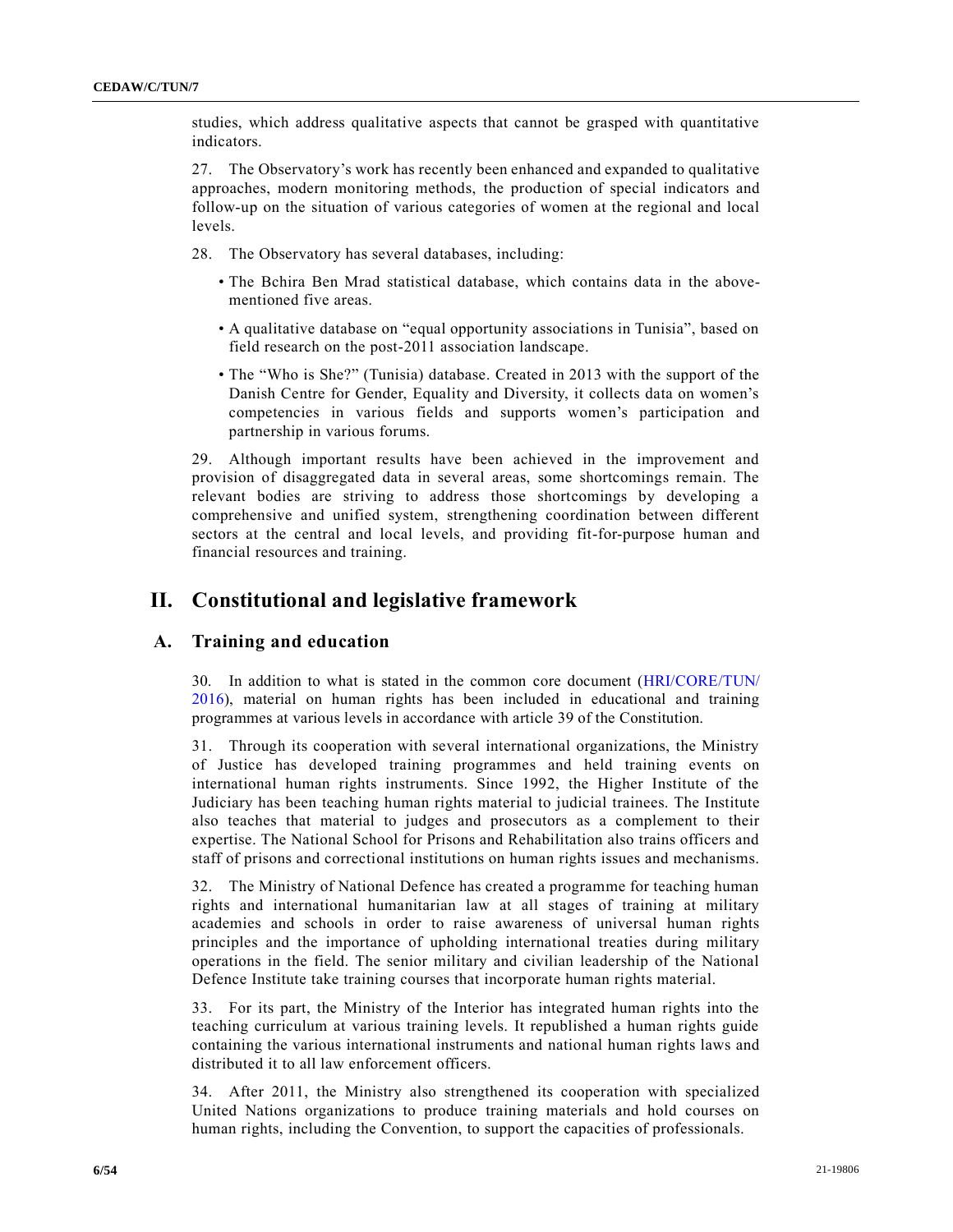35. Higher education institutions, particularly those with law-related specializations, have included units on human rights and international instruments in their programmes. A Master of Arts degree in research on international humanitarian law and human rights, one on African human rights mechanisms and a professional Master of Arts degree in human rights have been created.

36. The Ministry of Women's Affairs has held training courses on the Convention for members of the National Constituent Assembly, ministries, government agencies and civil society organizations to enhance awareness and gather support for its implementation.<sup>6</sup>

37. The Ministry has also trained more than 150 individuals, including members of the Peer Network for Gender and to Combat Violence against Women and civil society activists. More than 10 training courses on the gender-based approach have been held, benefiting more than 190 women and men participants.

38. Several activities were also organized to advocate for the withdrawal of reservations to the Convention. The campaigns, initiatives and efforts of civil society and political activists culminated with the withdrawal of the reservations in 2011. <sup>7</sup>

39. CREDIF develops women's leadership skills. Since 2011, it has intensified its training and awareness-raising activities to introduce the Convention to different audiences. In 2013, it held an international symposium on the Convention that enabled countries such as Morocco, Denmark and South Africa to share experiences.

40. Women's rights groups have organized several programmes on awareness and interpretation of the Convention, as well as implementation or training advocacy and capacity-building.<sup>8</sup>

### **B. The legislative framework**

**\_\_\_\_\_\_\_\_\_\_\_\_\_\_\_\_\_\_**

41. In addition to the instruments mentioned in the common core document, Tunisia has ratified:

- The Optional Protocol to the Convention on the Rights of the Child on a communications procedure.<sup>9</sup>
- The Protocol to the African Charter on Human and Peoples' Rights on the Rights of Women in Africa and the issuance in July 2018 of the declaration of article 34 (6) of the Protocol to the African Court of Human and People's Rights recognizing the competence of the Court to receive complaints from individuals and non-governmental organizations.<sup>10</sup>
- The Council of Europe Convention on the Protection of Children against Sexual Exploitation and Sexual Abuse.<sup>11</sup>

<sup>6</sup> Pramila Patten, member of the Committee on the Elimination of All Forms of Discrimination against Women, took part in the events.

<sup>7</sup> In support of the completion of procedures for the withdrawal of reservations, the Ministry of Women's Affairs held a discussion with male and female members of the National Constituent Assembly that was also attended by Pramila Patten, member of the Committee on the Elimination of All Forms of Discrimination against Women, for the purpose of gaining support from the people's representatives and to make them aware of the importance of depositing the withdrawal of reservations with the Secretary-General and implementing the Convention.

<sup>8</sup> For example, the organization Equality and Parity has issued a b ooklet entitled "CEDAW: Yes to Equality, Yes to CEDAW".

<sup>&</sup>lt;sup>9</sup> Pursuant to Government Decree No. 62 (2018).

<sup>&</sup>lt;sup>10</sup> Pursuant to Government Decree No. 61 (2018).

<sup>&</sup>lt;sup>11</sup> Pursuant to Government Decree No.  $5$  (2018).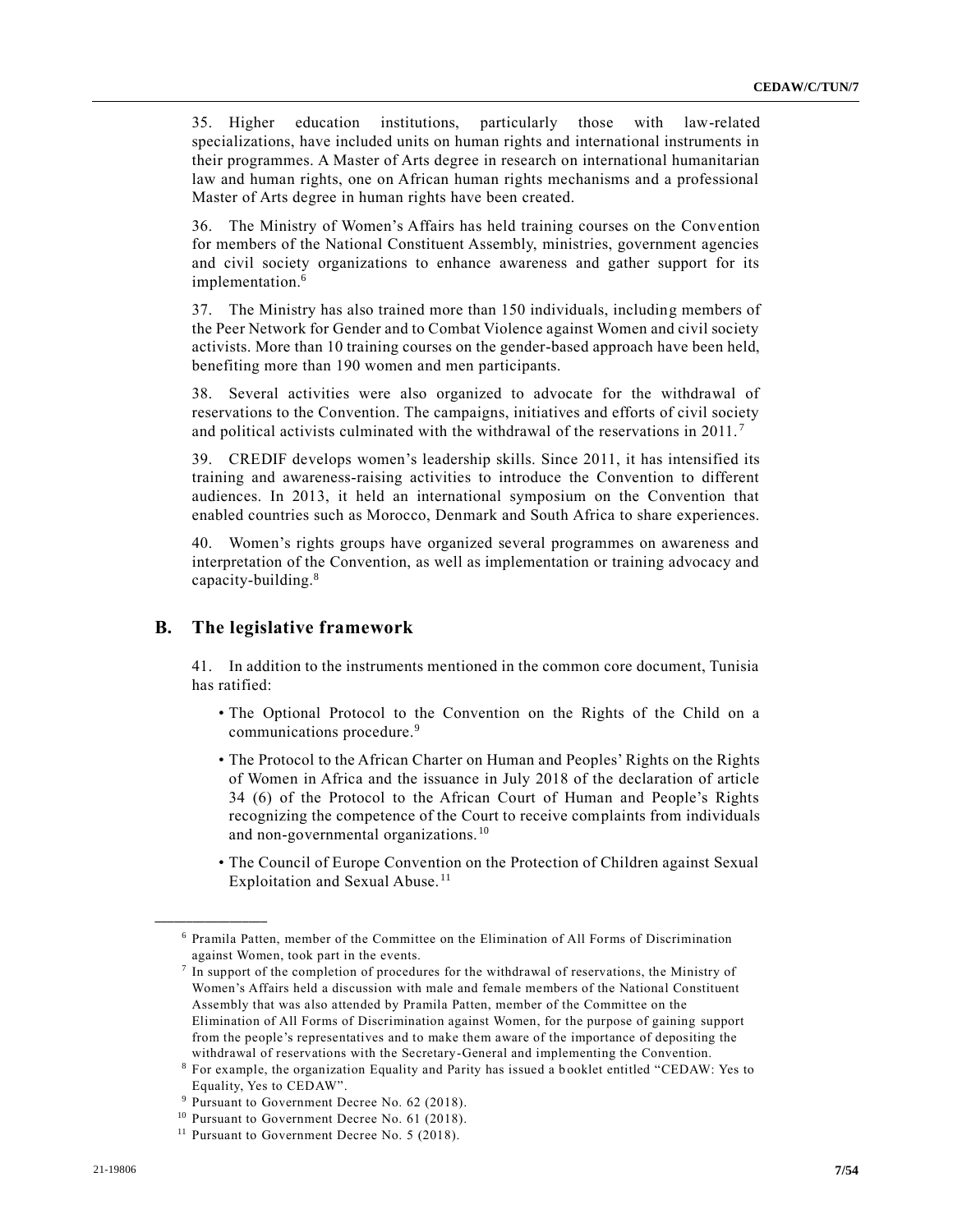42. The Council of Europe also approved Tunisia's request to accede to the Council of Europe Convention on Preventing and Combating Violence against Women and Domestic Violence. Tunisia is currently completing its ratification procedures.

- 43. Tunisia has passed a number of organic acts related to women's rights:
	- Organic Act No. 61 (2016) on preventing and combating human trafficking.<sup>12</sup>
	- Organic Act No. 7 (2017) amending the Elections and Referendums Act.<sup>13</sup>
	- Organic Act No. 58 (2017) on the elimination of violence against women.<sup>14</sup>
	- Organic Act No. 29 (2018) on the Local Government Code.<sup>15</sup>
	- Organic Act No. 47 (2018) on common provisions applicable to independent constitutional bodies.
	- Organic Act No. 50 (2018) on the elimination of all forms of racial discrimination.<sup>16</sup>
	- Organic Act No. 51 (2018) on the Human Rights Commission.<sup>17</sup>
	- Organic Act No. 15 (2019) on the budget.<sup>18</sup>
	- Organic Act No. 60 (2019) on the Commission for Sustainable Development and the Rights of Future Generations.<sup>19</sup>
	- Act No. 51 (2019) on the creation of the category of transport for women farm workers.<sup>20</sup>
	- Act No. 30 (2020) on the social and solidarity economy.<sup>21</sup>

44. Several measures have been enacted at the regulatory level, including the Government Decree creating the Council of Peers for Equality and Equal Opportunities for Women and Men<sup>22</sup> and the Government Order creating the National Observatory to Combat Violence against Women.<sup>23</sup> Work is currently under way on a Government Decree creating the National Commission to Combat Racial Discrimination. In addition, the General Directorate of Human Rights was created at the Ministry of the Interior.<sup>24</sup> It is concerned with hearing citizens' concerns, offering guidance and addressing petitions and complaints related to human rights.

<sup>18</sup> [http://www.legislation.tn/detailtexte/Loi-num-2018-51-du---jort-2018-089\\_2018089000511.](http://www.legislation.tn/detailtexte/Loi-num-2018-51-du---jort-2018-089_2018089000511) <sup>19</sup> [http://www.legislation.tn/detailtexte/Loi-num-2016–61-du-03–08-2016-jort-2016–](http://www.legislation.tn/detailtexte/Loi-num-2016–61-du-03–08-2016-jort-2016–066__2016066000611) 066 2016066000611.

<sup>20</sup> [http://www.legislation.tn/detailtexte/Loi-num-2018-51-du---jort-2018-089\\_2018089000511.](http://www.legislation.tn/detailtexte/Loi-num-2018-51-du---jort-2018-089_2018089000511)

<sup>21</sup> [http://www.iort.gov.tn/WD120AWP/WD120Awp.exe/CTX\\_3068](http://www.iort.gov.tn/WD120AWP/WD120Awp.exe/CTX_3068–151-JJfKByAyWF/RechercheTexte/SYNC_8123359) –151- [JJfKByAyWF/RechercheTexte/SYNC\\_8123359.](http://www.iort.gov.tn/WD120AWP/WD120Awp.exe/CTX_3068–151-JJfKByAyWF/RechercheTexte/SYNC_8123359)

<sup>22</sup> Government Decree No. 626 (2016), dated 25 May 2016. See [https://legislation-securite.tn/ar/](https://legislation-securite.tn/ar/node/45818) [node/45818.](https://legislation-securite.tn/ar/node/45818)

<sup>12</sup> [http://www.legislation.tn/detailtexte/Loi-num-2016–61-du-03–08-2016-jort-2016–](http://www.legislation.tn/detailtexte/Loi-num-2016–61-du-03–08-2016-jort-2016–066__2016066000611) 066 2016066000611.

<sup>13</sup> [http://www.legislation.tn/detailtexte/Loi-num-2016–61-du-03–08-2016-jort-2016–](http://www.legislation.tn/detailtexte/Loi-num-2016–61-du-03–08-2016-jort-2016–066__2016066000611) [066\\_\\_2016066000611.](http://www.legislation.tn/detailtexte/Loi-num-2016–61-du-03–08-2016-jort-2016–066__2016066000611)

<sup>14</sup> [http://www.legislation.tn/detailtexte/Loi-num-2017-58-du-11-08-2017-jort-2017-](http://www.legislation.tn/detailtexte/Loi-num-2017-58-du-11-08-2017-jort-2017-065__2017065000581) [065\\_\\_2017065000581.](http://www.legislation.tn/detailtexte/Loi-num-2017-58-du-11-08-2017-jort-2017-065__2017065000581)

<sup>15</sup> Available at [www.legislation.tn/sites/default/files/news/ta2018291.pdf.](http://www.legislation.tn/sites/default/files/news/ta2018291.pdf)

<sup>16</sup> [http://www.legislation.tn/detailtexte/Loi-num-2016–61-du-03–08-2016-jort-2016–](http://www.legislation.tn/detailtexte/Loi-num-2016–61-du-03–08-2016-jort-2016–066__2016066000611) [066\\_\\_2016066000611.](http://www.legislation.tn/detailtexte/Loi-num-2016–61-du-03–08-2016-jort-2016–066__2016066000611)

<sup>17</sup> [http://www.legislation.tn/detailtexte/Loi-num-2018-51-du---jort-2018-089\\_2018089000511.](http://www.legislation.tn/detailtexte/Loi-num-2018-51-du---jort-2018-089_2018089000511)

<sup>&</sup>lt;sup>23</sup> Government Decree No. 126 (2020), dated 25 February 2016. See https://legislation-securite.tn/ [ar/node/45818.](https://legislation-securite.tn/ar/node/45818)

<sup>24</sup> Government Decree No. 737 (2017), dated 9 June 2017.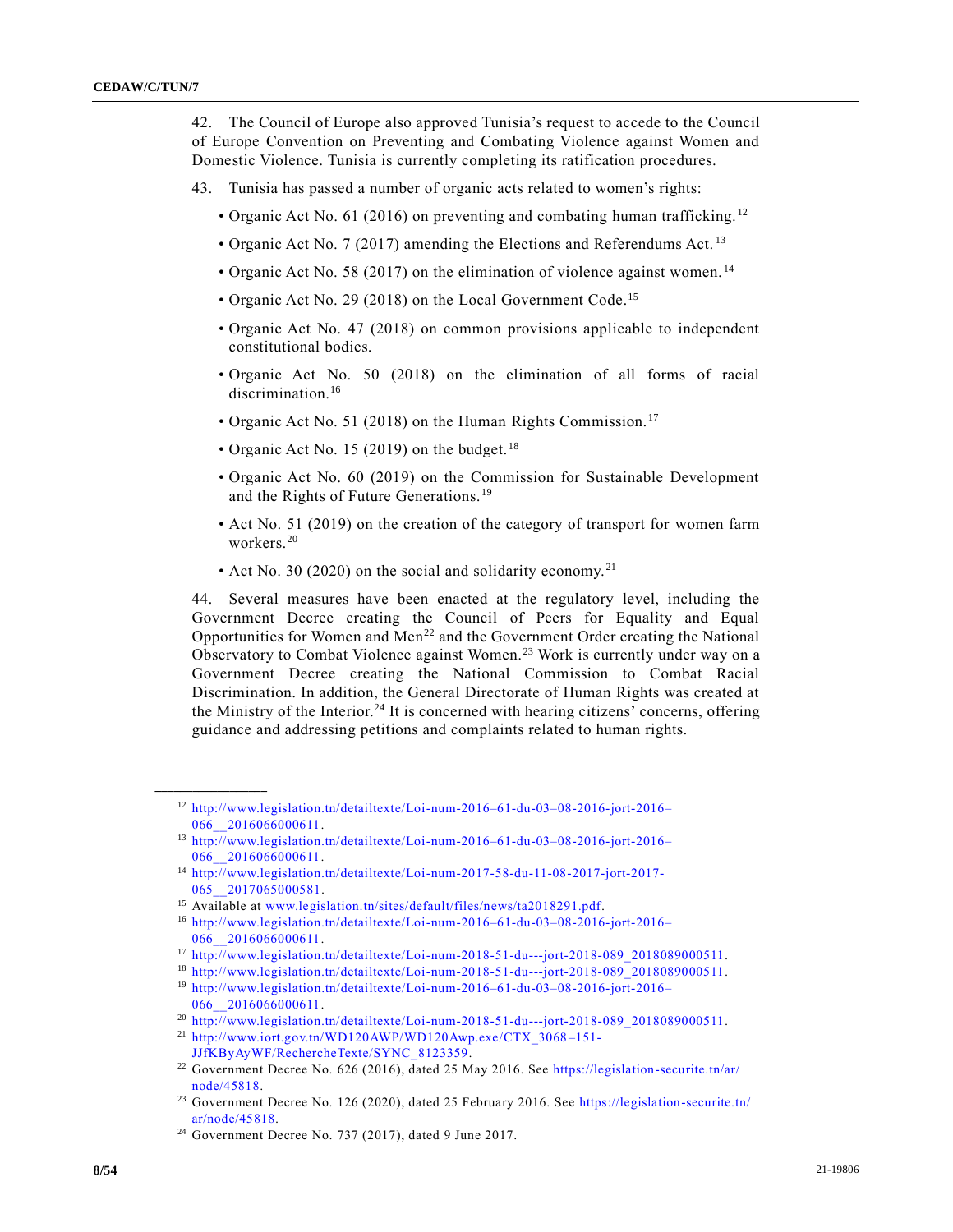45. In order to harmonize laws with international standards, including the Convention, the National Commission to Harmonize Human Rights Legislation with the Constitution and Ratified International Instruments<sup>25</sup> was created in order to promote relations with constitutional bodies and civil society. It reviews the laws in force to ensure that they are in line with the Constitution and international standards.

46. Several ministerial committees have also been set up to review and amend discriminatory laws. In addition, the act creating the Human Rights Commission allows for the submission of proposals to harmonize legislation with international standards.

47. Some of the recommendations related to women's rights arising from the review of the legal system carried out by the Ministry of Women's Affairs in 2012 were adopted in Act No. 46 (2015) granting both parents the right to obtain and travel documents for their minor children and to authorize them to travel. The rest were referred to the National Commission for consideration.

48. In connection with the recommendations of the Commission on Equality and Individual Freedoms<sup>26</sup> contained in its August 2018 report,<sup>27</sup> particularly those related to issues of discrimination, the session of the Council of Ministers held on 23 November 2018 approved a draft organic act on equality between men and women in relation to inheritance. It is currently before the Assembly of the Representatives of the People for consideration.<sup>28</sup>

#### **C. Definition of discrimination**

49. The January 2014 Constitution enshrined the principle of equality and non-discrimination between the sexes. Its preamble provides that the State shall guarantee equality of rights and duties between all male and female citizens and fairness among the regions. Its articles stipulate that male and female citizens have equal rights and duties and that they are equal before the law, without discrimination (article 21); that the State shall work to ensure that women are represented in elected bodies (article 34); and that every citizen has the right to decent working conditions at fair pay and that the State shall take the necessary measures to ensure that on bases of competence and fairness (article 40).

50. It also stipulates that the State is obliged to protect, support and enhance women's rights. The State shall also guarantee equality of opportunity for men and women in assuming various responsibilities in all areas and shall strive to achieve gender parity in elected bodies (article 46). It must provide all types of protection to all children without discrimination and in accordance with the best interests of the child (article 47). It shall protect persons with disabilities from any discrimination (article 48). It shall ensure that every person has the right to a fair trial within a reasonable time frame and that litigants are equal before the courts. The right to litigate and the right of defence are guaranteed. The law shall facilitate access to justice and guarantee legal aid to those unable to pay (article 108).

51. In implementation of those provisions, especially article 46, article 3 of Organic Act No. 58 (2017) on the elimination of violence against women explicitly defines

<sup>&</sup>lt;sup>25</sup> Government Decree No. 1196 (2019), dated 24 December 2019, concerning the creation of a national commission to harmonize human rights legislation with the Constitution and ratified international instruments, and setting its missions, composition and methods of work.

<sup>26</sup> Pursuant to Presidential Order No. 111 (2017), dated 13 August 2017.

<sup>27</sup> The report is available at [https://colibe.org/%D8%A7%D9%84%D8%AA%D9%82%D8%](https://colibe.org/%D8%A7%D9%84%D8%AA%D9%82%D8%B1%D9%8A%D8%B1/?lang=ar)  [B1%D9%8A%D8%B1/?lang=ar.](https://colibe.org/%D8%A7%D9%84%D8%AA%D9%82%D8%B1%D9%8A%D8%B1/?lang=ar)

<sup>28</sup> [http://www.arp.tn/.](http://www.arp.tn/)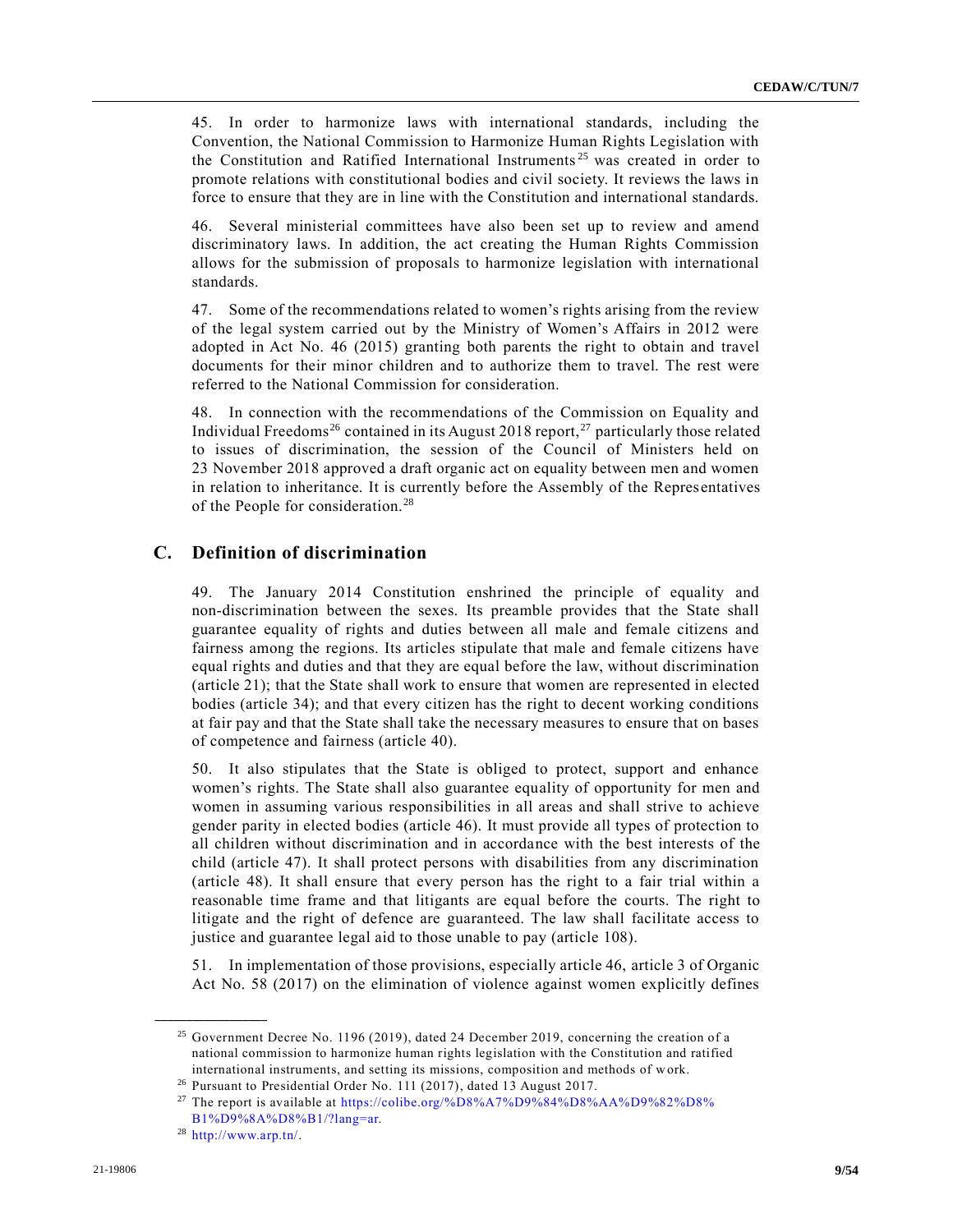discrimination against women as any distinction, exclusion or restriction which has the effect or purpose of impairing or nullifying the recognition, enjoyment or exercise by women of human rights and freedoms on the basis of full and effective equality in the civil, political, economic, social and cultural field, regardless of colour, race, religion, belief, age, nationality, economic, social or cultural status, civil or health status, language or disability.

52. That definition is based on the text of the Convention. The phrase "positive actions and measures aimed at accelerating gender equality shall not be considered discrimination" was added.

53. The Act not only defines discrimination but also criminalizes it, stipulating in article 21 that deliberate discrimination, as defined by this Act, shall be punishable by one month to two years imprisonment and/or a fine of 1,000 to 5,000 Tunisian dinars if, as a result:

- The victim is prevented or hindered from enjoying her rights or obtaining a benefit or service;
- The victim is prevented from pursuing her normal activities;
- The victim is denied employment, dismissed or punished.

54. During the drafting of the Constitution in January 2014, the Constituent Assembly adopted the definition of discrimination against women contained in the document entitled "Advocating for the inclusion of women's rights in the Constitution", which was received during discussions with women's rights activists.

55. In that context, there are several provisions of legislation that relate to the principle of equality and non-discrimination. The Labour Code (article 5 bis) provides that no distinction may be made between men and women in the application of the provisions of the present Code and its implementing regulations. Article 11 of Act No. 112 (1983) concerning general regulations on the conduct of State officials, local authorities and public administrative institutions provides that no distinction shall be made between the sexes in the application of the present law, with the exception of special provisions that may be taken in this regard necessitated by the nature of the functions.

56. Discrimination has also been eliminated between mothers and fathers with respect to the transmission of citizenship to children. Tunisian mothers have the right to transmit their nationality to their children on an equal basis with fathers in accordance with Act No. 55 (2010) amending some of the provisions of the Nationality Code.

57. Act No. 46 (2015) grants both parents the right to obtain and validate travel documents for minor children, a right that had previously been reserved exclusively for the father.

58. The Local Government Code, mentioned above, provides for gender equality and equal opportunities, including in articles 40, 106, 210 and 308.

59. Organic Act No. 50 (2018), on the elimination of all forms of racial discrimination, defines racial discrimination as any distinction, exclusion, restriction or preference based on race, colour, descent, national or ethnic origin or other forms of racial discrimination as provided by ratified international treaties that disrupts, impedes or prevents the enjoyment or exercise on an equal basis of rights and freedoms or resulting or entails additional duties or burdens. Any distinction, exclusion, restriction or preference established between Tunisians and foreign nationals does not constitute an act of racial discrimination provided that it does not target a specific nationality and is in line with the international obligations of the Republic of Tunisia.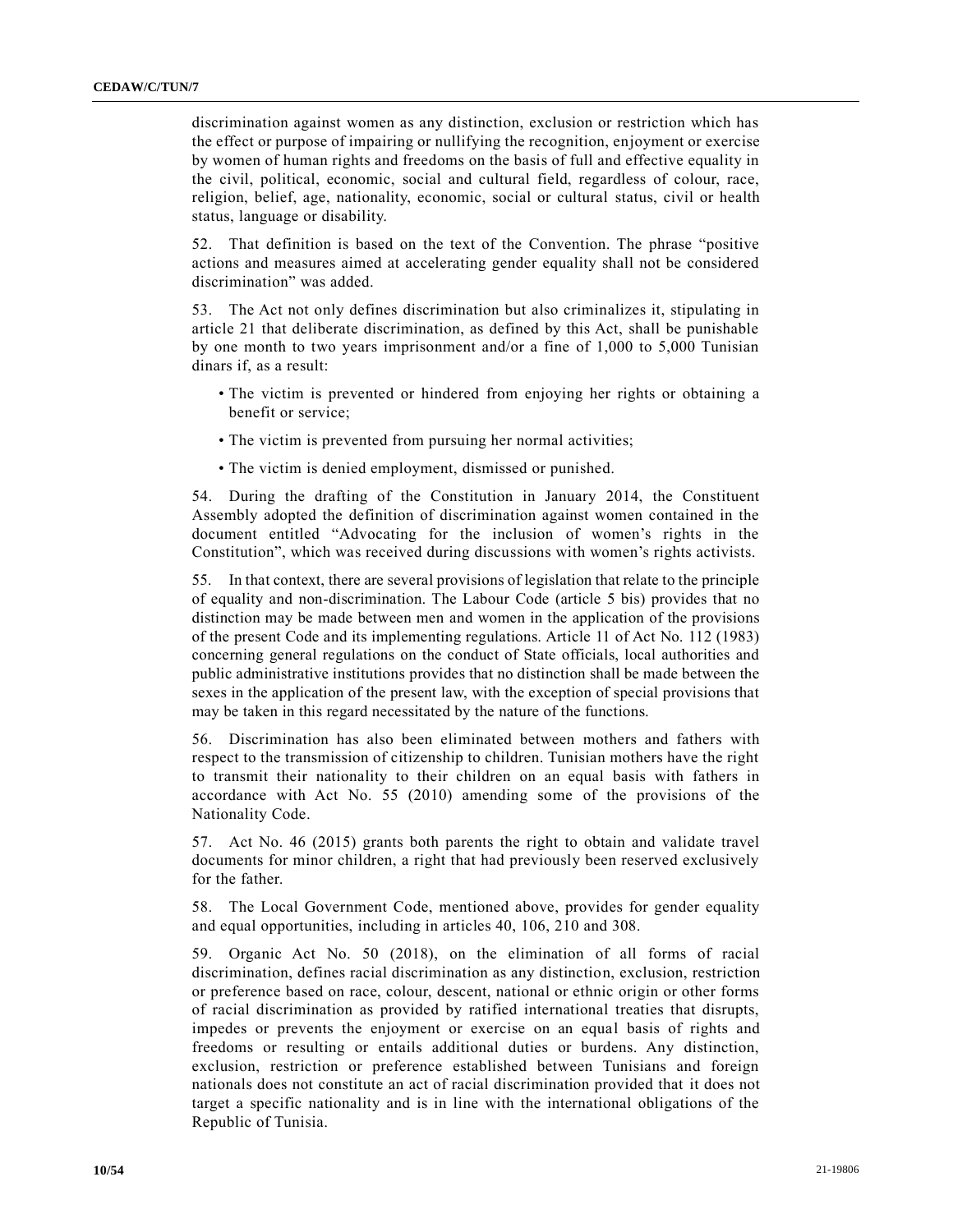60. Organic Act No. 15 (2019) on the budget (article 18, paragraph 4) provides that budgets must be drawn up in line with goals and indicators that promote equality and equality of opportunity for men and women and non-discrimination among all groups within society.

61. In respect of implementing regulations, Order No. 4030 (2014), ratifying the Code of Conduct and Ethics of Public Officials, $2<sup>9</sup>$  stipulates that public officials shall respect the rights and interests of persons using public facilities and shall treat them equally without discrimination on the basis of race, sex, nationality, religion, belief, political views, regional origin, wealth, professional status or any other form of discrimination.

62. Official bodies are also working to establish treatment of women "with special needs" in accordance with their specific situations while taking into account the principle of non-discrimination.

# **III. Access to justice**

# **A. Ensuring that women know their rights**

63. In addition to paragraphs 77 to 84 of the common core document, the Ministry of Women's Affairs has developed a programme aimed at raising awareness among women of various groups of their rights. Since 2011, it has implemented a programme to establish a culture of citizenship among rural women in cooperation with the Spanish Agency for International Development Cooperation.

64. The work programmes of family guidance and counselling centres, centres for women victims of violence and counselling and guidance centres have also incorporated legal advice services in cooperation with relevant organizations.

65. As part of the Equality programme, administered in partnership with the European Union and UN-Women, the Ministry has developed a legal guide for women victims of violence and has held several training courses on that guide for concerned parties, including regional women's affairs representatives, to help them to conduct outreach to women, especially in rural areas.

66. It has also developed a companion guide with commentary on Organic Act No. 58 (2017) to explain the Act's provisions and standardize its application. Training courses on its content have been held to ensure that it is properly applied.

67. The Ministry has provided visually impaired women with a Braille copy of the Act for them to read and use if necessary.

68. Article 5 of Organic Act No. 58 (2017) also enshrines the principle of providing legal guidance to victims of violence. Article 13 grants victims of violence the right to legal guidance on the provisions governing litigation and the services available.

69. The Legal Advice Association, located at each court of first instance, is key to the realization of the right to legal guidance. The legal adviser (an assistant to the Public Prosecutor), who is available daily during working hours, meets with and listens to women victims of violence and directs them to various legal and judicial resources they can access for the purpose of protecting their rights, preserving their interests and prosecuting assailants.

70. A representative has also been appointed at the office of the military prosecutor to provide legal guidance to members of the military in general and women soldiers and women military personnel who have been the victims of violence in particular.

<sup>29</sup> [http://www.legislation.tn/detailtexte/D%C3%A9cret--201num4-4030-du-03-10-2014--2014-](http://www.legislation.tn/detailtexte/D%C3%A9cret--201num4-4030-du-03-10-2014--2014-09jort0__2014090040303) 09jort0 2014090040303.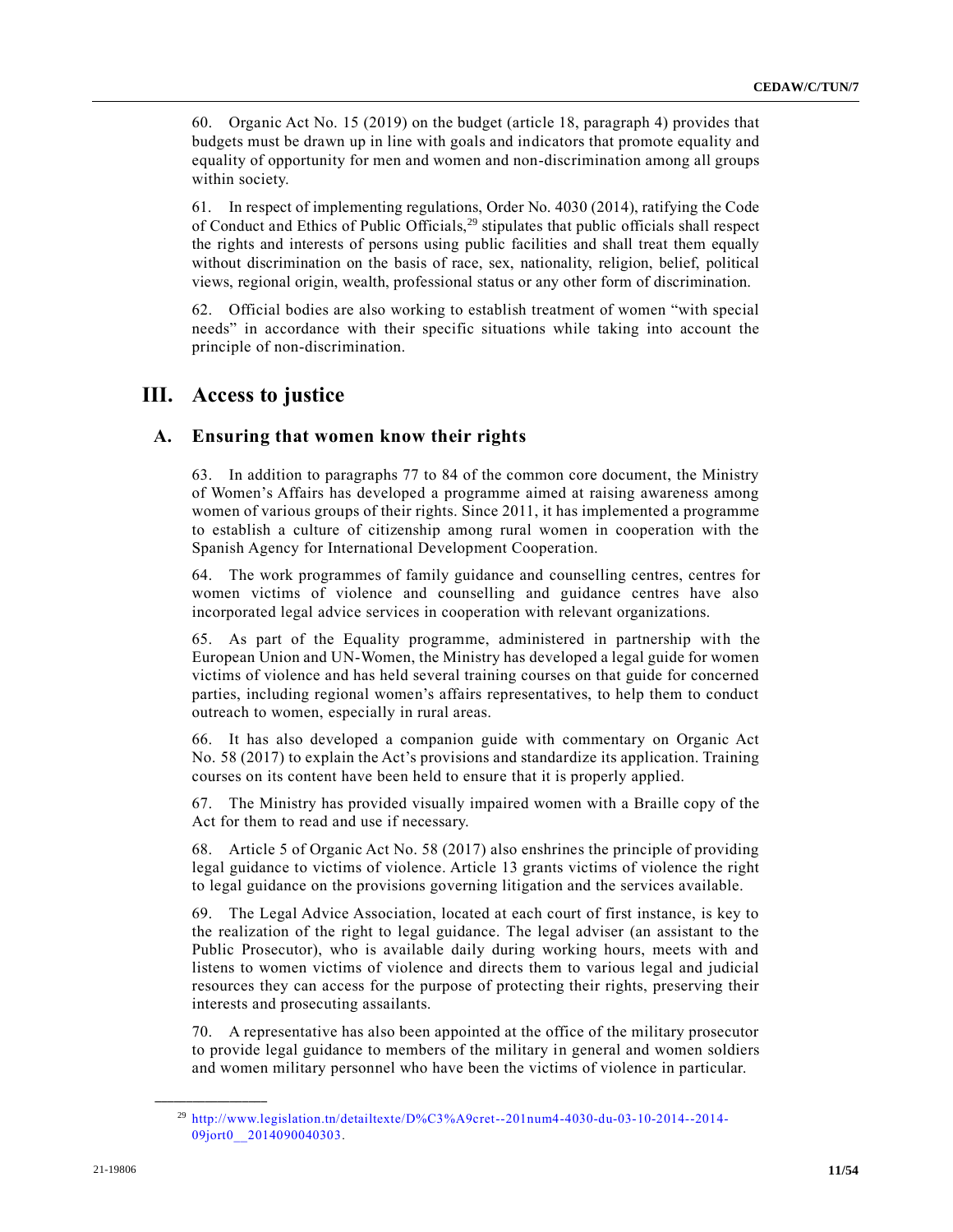71. Although the Office of the Administrative Ombudsperson does not take up cases, it provides guidance, especially to women, on how to defend their rights and on legal assistance and legal aid. The Office of the Administrative Ombudsperson does not intervene in the judicial process, but it may provide relevant advice and guidance to women petitioners.

72. In non-judicial matters, the Office of the Administrative Ombudsperson may take up a case directly and contact concerned parties to seek clarifications and make recommendations.

73. In 2019, the Office of the Administrative Ombudsperson took up 198 cases, most of which were from urban areas and only 4.9 per cent from rural areas. Women in rural areas did not have access to ombudsperson services owing to their distance from the main office and four regional offices.

#### **B. Access to justice**

74. The Ministry of Justice adopted the Strategy for Judicial Reform (2012–2016), which aimed to strengthen the independence of the judiciary and uphold the rights of litigants through legislative and institutional reform.

75. The Ministry also developed the Plan of Action for Judicial and Prison System Reform (2015–2019). One of its main components is quality of justice and rights of litigants and the other on access to justice.

76. In order to uphold the right of access to justice and the rights of litigants, Tunisia has since 2002 taken a number of legal measures. Act No. 52 (2002) on legal aid provides that litigants who are unable to afford the costs of litigation may request legal aid in civil or criminal procedures, regardless of whether they are plaintiffs or defendants.

77. Act 3 No. (2011) on legal assistance for the administrative court was enacted to cover the administrative justice system.

78. To address the specific characteristics of violent gender-based crime and the costly judicial expenses involved, Organic Act No. 58 enables women victims of violence to obtain necessary legal aid.

79. At the institutional level, the Ministry of Justice has improved court infrastructure in order to strengthen the right to litigation at two levels and to make justice more accessible to litigants. Since 2011, it has expanded the judicial system by creating five new appellate courts in response to increased activity at existing courts and to address the distance of courts from population centres.

80. In the light of the comprehensive quarantine measures taken during the coronavirus disease (COVID-19) pandemic, the State has also sought to implement a range of measures to facilitate access to justice, particularly for women, through legislation to ensure the rights of individuals before the judiciary:

- Decree No. 8 (2020) on the suspension of procedures and deadlines;
- Decree No. 12 (2020) supplementing the Code of Criminal Procedure, which authorizes the holding of court hearings and the issuance of rulings through secure audiovisual connection between the courtroom and a prison space equipped for that purpose pursuant to an order presented to the Public Prosecutor for opinion and subject to the defendant's consent.

81. Similarly, the Ministry of Women's Affairs, in coordination with the Ministry of Justice, took special measures during quarantine to combat violence against women, which had increased ninefold during that period compared to the same period the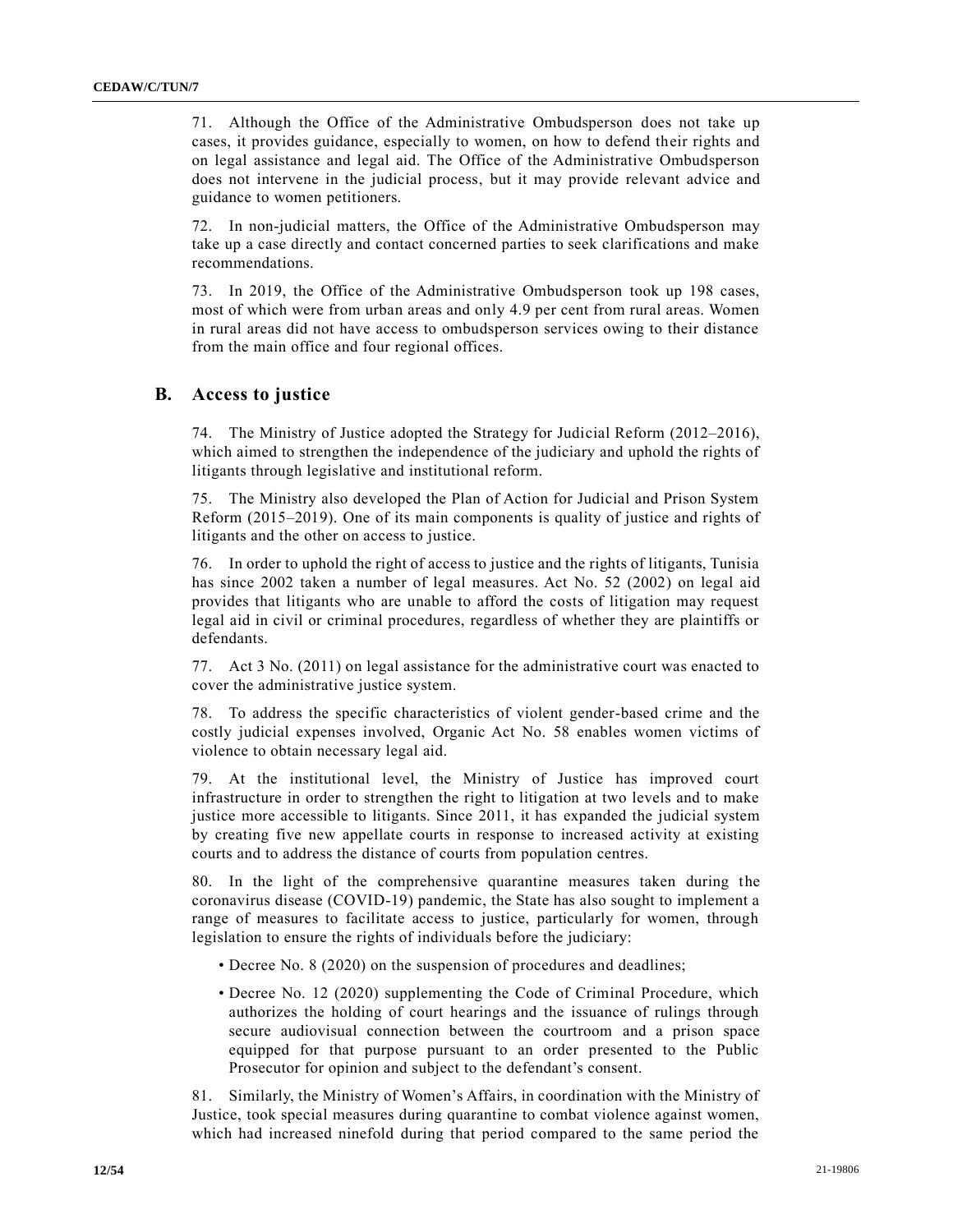previous year. Family judges continued to consider protection requests immediately, without postponement or delay. Women victims also continued to receive protection decisions despite the suspension of non-emergency work at all courts. The Office of the Public Prosecutor also continues to work to ensure that cases of spousal violence are heard and given due priority.

# **IV. National machinery for the advancement of women**

82. The creation of the Peer Council for Equality and Equal Opportunities between Women and Men pursuant to Government Decree 626 (2016) is a substantial institutional step forward, a contribution to the implementation of the 2016–2020 development agenda and an advancement of Sustainable Development Goal 5, particularly indicator 5.1.

83. Article 4 of that Decree stipulates that the Council shall be chaired by the Head of Government or, if necessary, an individual delegated by the Minister of Women's Affairs. This allows for decisions to be made at the highest level of Government and ensures that they are respected by all the Council's members. The Head of Government may also submit legislative initiatives to parliament in accordance with article 62 of the Constitution or issue regulatory orders as head of the executive branch. He possesses general regulatory authority pursuant to article 94 of the Constitution. He is also entitled, in his capacity as Prime Minister, to issue circulars containing instructions to departments of the various ministries and agencies under his supervision.

84. Membership of the Peer Council includes, in addition to representatives of ministries, includes representatives from the Presidency of the Republic, the Assembly of the Representatives of the People and civil society as permanent members. That membership suggests that a comprehensive gender perspective is incorporated.

85. The Peer Council is striving to have a gender-based approach incorporated into planning, evaluation and budgeting, with a view to eliminating all forms of genderbased discrimination and achieving equality between men and women with respect to rights and responsibilities. Its tasks are set out in article 2 of the Government Decree establishing the Council.<sup>30</sup>

86. While the aforementioned Decree states in article 1 that the Peer Council is an advisory council, it is clear when examining its functions that it has reporting powers with an influence on Government policy, including, necessarily, approval of the annual sectoral plan and follow-up of its programme on gender mainstreaming at a ministerial council.

87. The Council also plays an important role in monitoring obstacles to gender mainstreaming and accordingly may seek to address them by submitting proposals for administrative procedures and legislative and regulatory reforms. The purpose of this function is to develop harmonious and effective Government policies culminating in legislative initiatives, regulatory orders or even circulars issued to public agencies.

88. The Peer Council also plays an important role through its advisory function, which allows it to enter the legislative or regulatory sphere and influence the rules and mechanisms regulating women's rights in the public or private sphere. Through that function, the Peer Council may be consulted on any new legislation that is put to a vote.

89. While the Council has the powers of a council, its members have basic powers connected to the departments to which they belong.

<sup>30</sup> Government Decree No. 626 (2016), dated 25 May 2016. See [https://legislation-securite.tn/ar/](https://legislation-securite.tn/ar/node/45818)  [node/45818.](https://legislation-securite.tn/ar/node/45818)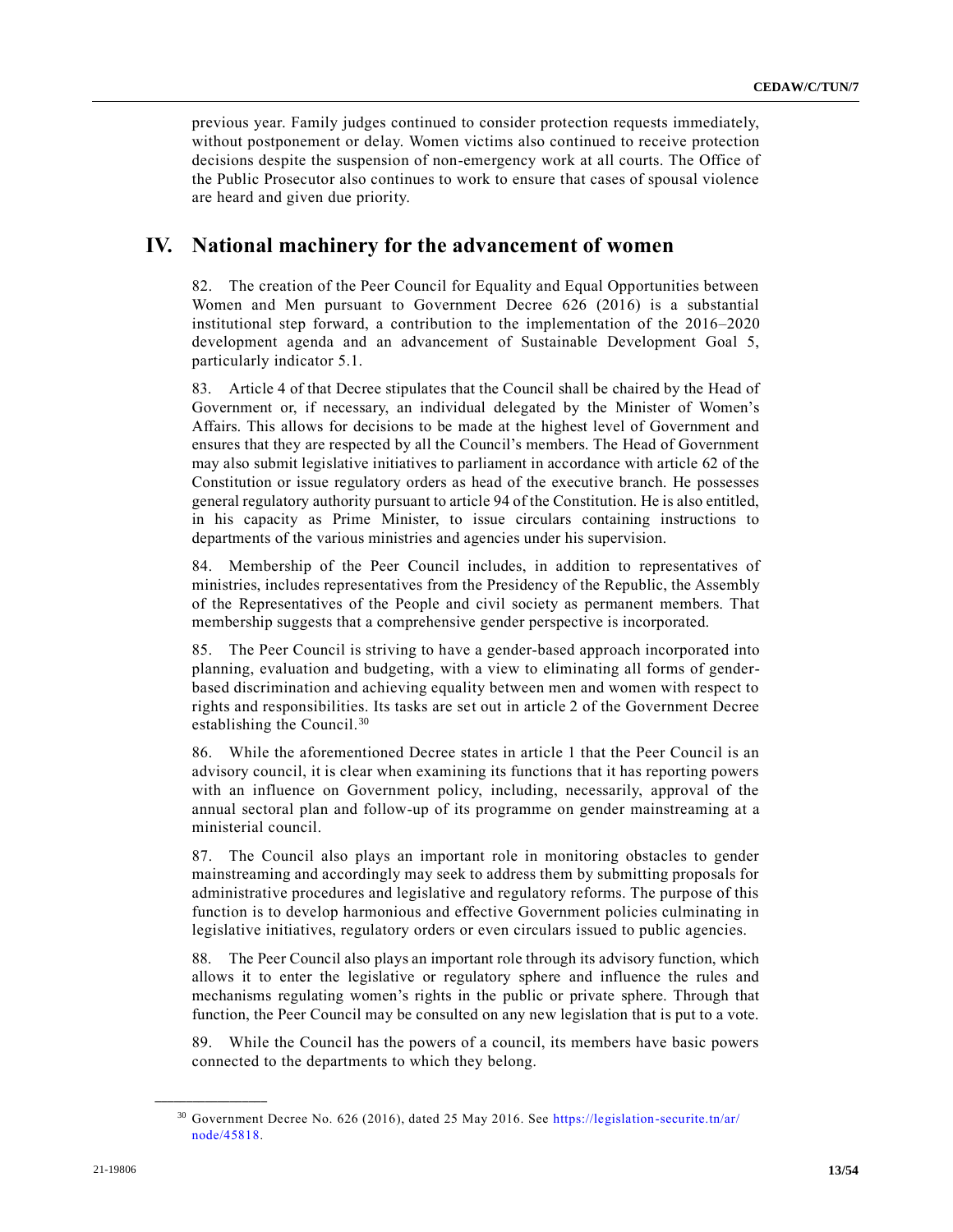90. Given the importance of the Peer Council, the Ministry of Women's Affairs is currently reviewing Government Decree No. 626 in line with the Council's own recommendations, contained in its annual report, in order to strengthen its institutionalization and the powers of its focal points.

#### **National equality and anti-discrimination strategies**

These are based on the National Plan for the Inclusion and Institutionalization of Gender.

91. Approved by the Peer Council in June 2018, it contributes to the implementation of Sustainable Development Goal 5. The Plan aims to guide government policies by setting priorities to eliminate gender gaps and uphold equality and equal opportunity in all areas.

92. In order to ensure the proper implementation of the plan, metrics and indicators have been developed for the evaluation and gauging of progress, focusing on:

- Creation of a system of accountability to eliminate all forms of discrimination and violence against women in law and in practice;
- Increasing women's representation and participation in national, regional and local elected bodies and councils and in decision-making centres;
- Policies for the economic and financial empowerment of women and the right to decent work and fair pay;
- Public policies, development plans and gender-based budgeting;
- A national communication plan on gender mainstreaming.

93. The Ministry of Women's Affairs is responsible for the preparation and implementation of that Plan in cooperation and coordination with all relevant agencies represented by the Plan that are responsible for preparing annual sectoral plans for its implementation.

94. To more closely examine and to improve the implementation of a gender-based approach, in early 2019, priority was assigned to a gender-based approach when programming activities for the ministries' annual training plan, in accordance with Circular No. 27 of the Office of the Prime Minister, dated 1 October 2018, which stipulates the inclusion of a gender-based approach at the level of the Ministry of Women's Affairs.

95. The Ministry has organized several workshops and dialogues for Peer Council members, staff of the Council's permanent secretariat and staff of other ministries who are responsible for women's issues and the preparation and implementation of budgets.

96. In that regard, the Ministry has proposed a number of measures:

- The creation of a prize for the best initiative to promote gender equality and equal opportunity, pursuant to Government Decree No. 611 (2018), dated 26 July 2018;
- Imposing parity for councils and committees of various kinds, especially those relating to promotions, assignments and disciplinary matters, pursuant to Government Decree 314 No. (2020) setting the principles relating to the selection, performance evaluation and dismissal of directors representing public shareholders and independent directors, which requires (in article 1, paragraph 2) that balanced gender representation be taken into account and that representation of either sex be no less than 40 per cent;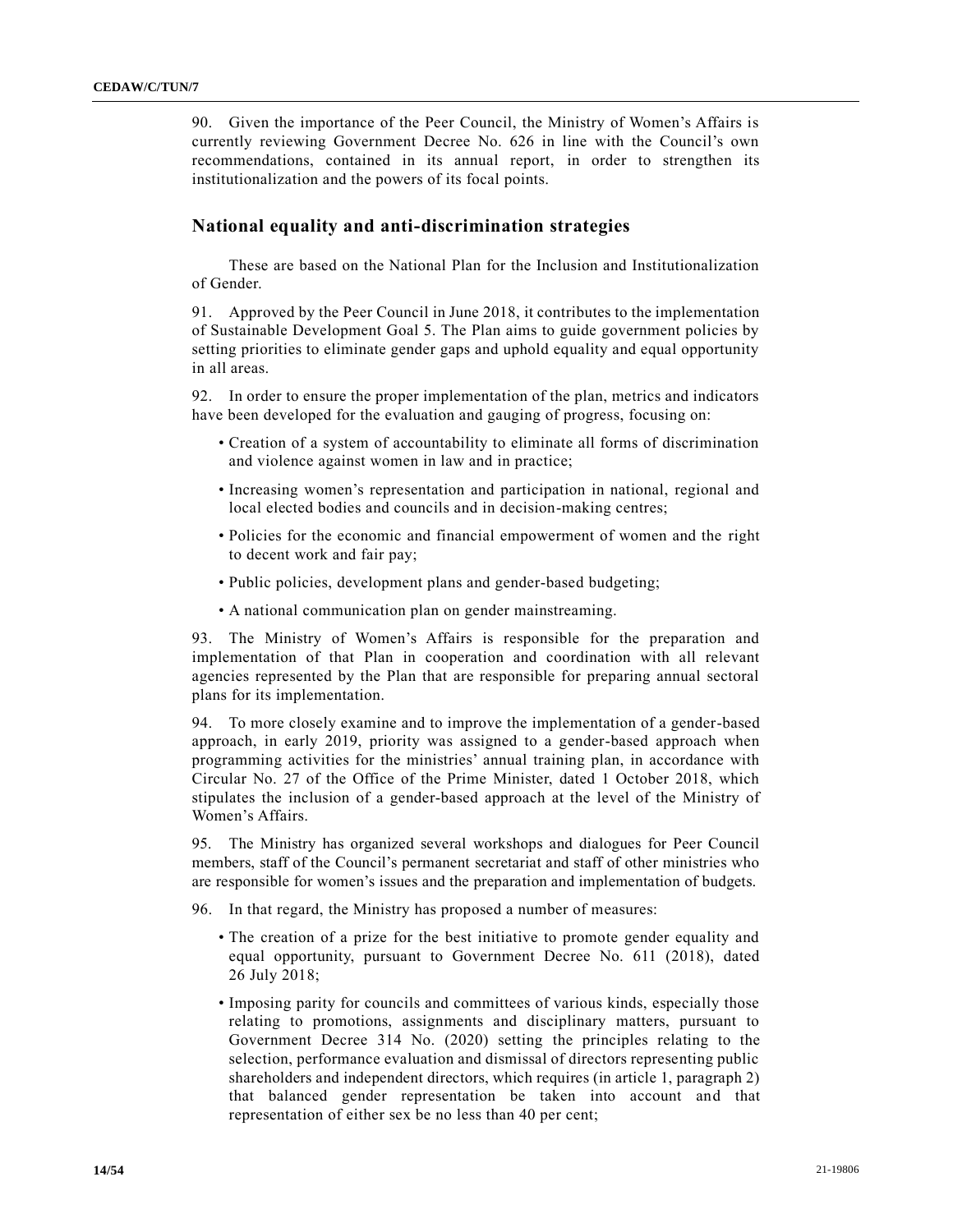- Allocation of a space for the children of female and male employees of the Ministry, especially during holidays;
- Proposal to increase the children's allowance, which, since the country's independence, was set to be in line with the current standard of living;
- Making compliance with the circular on the designation of senior functions compulsory and creating a mechanism for monitoring and following up on any failure to implement it;
- Achieving parity in the Ministry's regional representatives plan.

# **National Strategy for Economic and Social Empowerment of Rural Women and Girls (2017–2020):**

- 97. This strategy and its action plan comprise five main areas of intervention:
	- Economic empowerment, including: increasing employment among women in rural areas by increasing access to vocational training and diversifying their skill sets; ensuring access to resources and means of production; facilitating the transition from the informal sector to the formal economy; supporting economic initiative and disseminating a social and solidarity economy culture; and ensuring access to markets;
	- Social empowerment, including: countering interruption of education and relapse into illiteracy; providing decent working conditions; and improving access to and quality of health services;
	- Participation in public life and local governance: spreading a culture of citizenship and preparing women and girls for participation in public life and local affairs;
	- Ensuring quality of life in rural areas by providing facilities and infrastructure and by providing cultural and recreational activities and facilitating access to them.
	- Producing data and statistics disaggregated by gender and geographical area and making use of them in the preparation and evaluation of development plans.

98. Several projects have been developed in implementation of the Strategy and its action plan, including the integrated national project to combat interruption of education, especially among rural girls, and projects for women in the agricultural sector, traditional industries or agricultural manufacturing. Those projects allow women to break out of rural isolation and participate in comprehensive development programmes. Paragraphs 344–351 contain additional information on this subject.

# **National Action Plan for the Implementation of Security Council resolution [1325 \(2000\)](https://undocs.org/en/S/RES/1325(2000)) on women and peace and security and its sectoral programmes**

99. The Plan was approved in June 2018 by the Council of Ministers and launched in July 2018. It was developed through partnership between government agencies and civil society with the support of Finland, UN-Women and the Arab Women's Training and Research Centre (CAWTAR).

100. The Plan aims to empower women and girls, enhance their participation in building lasting peace and stability, contribute to the elimination of all forms of gender-based discrimination and protect society against the threats of conflict, extremism and terrorism.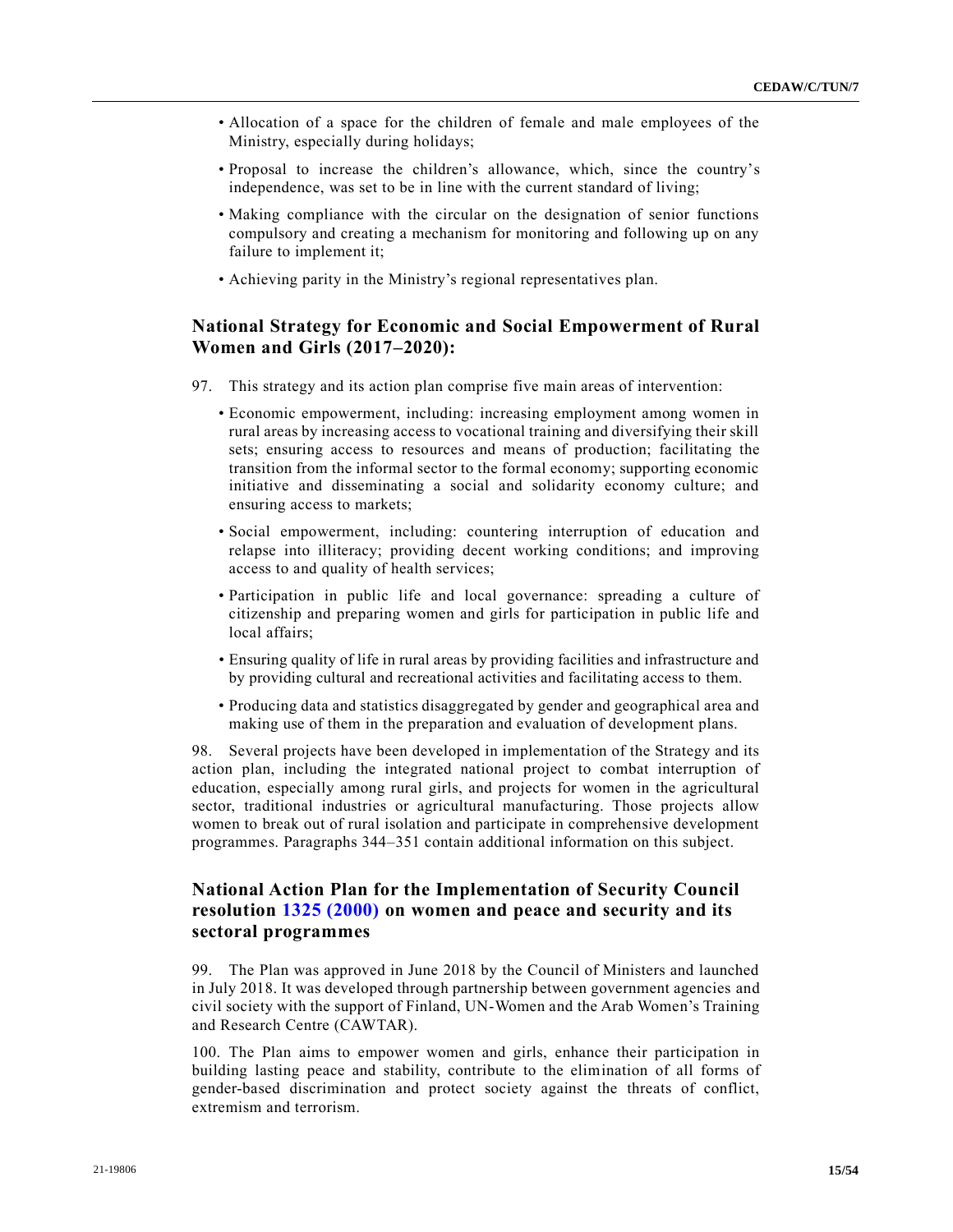- 101. The Plan focuses on:
	- Protecting women and girls from all forms of violence before, during and after conflicts, crises and natural disasters and from the threat of terrorism;
	- Ensuring that women and girls are protected from all forms of violence and gender-based discrimination in situations of conflict and terrorism; ensuring their safety, their physical, psychological and mental health and their security; and facilitating their access to justice and their enjoyment and exercise of their human rights;
	- Fostering the participation of women and girls in political and public life and decision-making with a view to maintaining peace, resolving conflicts and countering terrorism;
	- Relief, peacebuilding, peacekeeping and reconstruction, with women and girls making an effective contribution as active partners in peacebuilding, sustainability, reconstruction and countering terrorism;
	- Awareness, advocacy and information related to the implementation of the Plan.

102. Sectoral plans were prepared in committees with 168 members, including 23 representatives of civil society and 125 individuals from ministerial agencies and independent organizations. They are currently being implemented despite scarce budgetary resources.

103. In preparation for the setting of new Plan orientations, which is nearing completion, the Ministry of Women's Affairs held a workshop in July 2020 to follow up on its implementation, assess the progress made and develop practical proposals for its future development.

# **National Strategy for Combating Violence against Women and Girls of All Ages**

104. The Strategy, which was approved in 2008 and relaunched in 2012, focuses on four main areas:

- Monitoring, follow-up and evaluation of the phenomenon of violence against women;
- Providing appropriate and diverse services addressing victims;
- Changing behaviour through social mobilization and collective awareness with a view to eliminating violence against women;
- Garnering support for the review and strengthening of legislation to prevent and criminalize violence against women.

105. The Strategy played a role in the drafting of Organic Act No. 58 and in the creation of a number of counselling centres and shelters for women victims of violence. In 2020:

- A framework agreement was signed with the Tunisian Association for Management and Social Stability to support the 1899 telephone helpline to connect with and counsel women victims of violence (January 2020);
- In February 2020, partnership agreements were signed with four associations active in that area to ensure helpline service 24 hours a day, 7 days a week (the Tunisian Women's Association for Development Research, the Tunisian Society for Management and Social Stability, the South Gafsa Development Association and the Association for Sustainable Development and International Cooperation).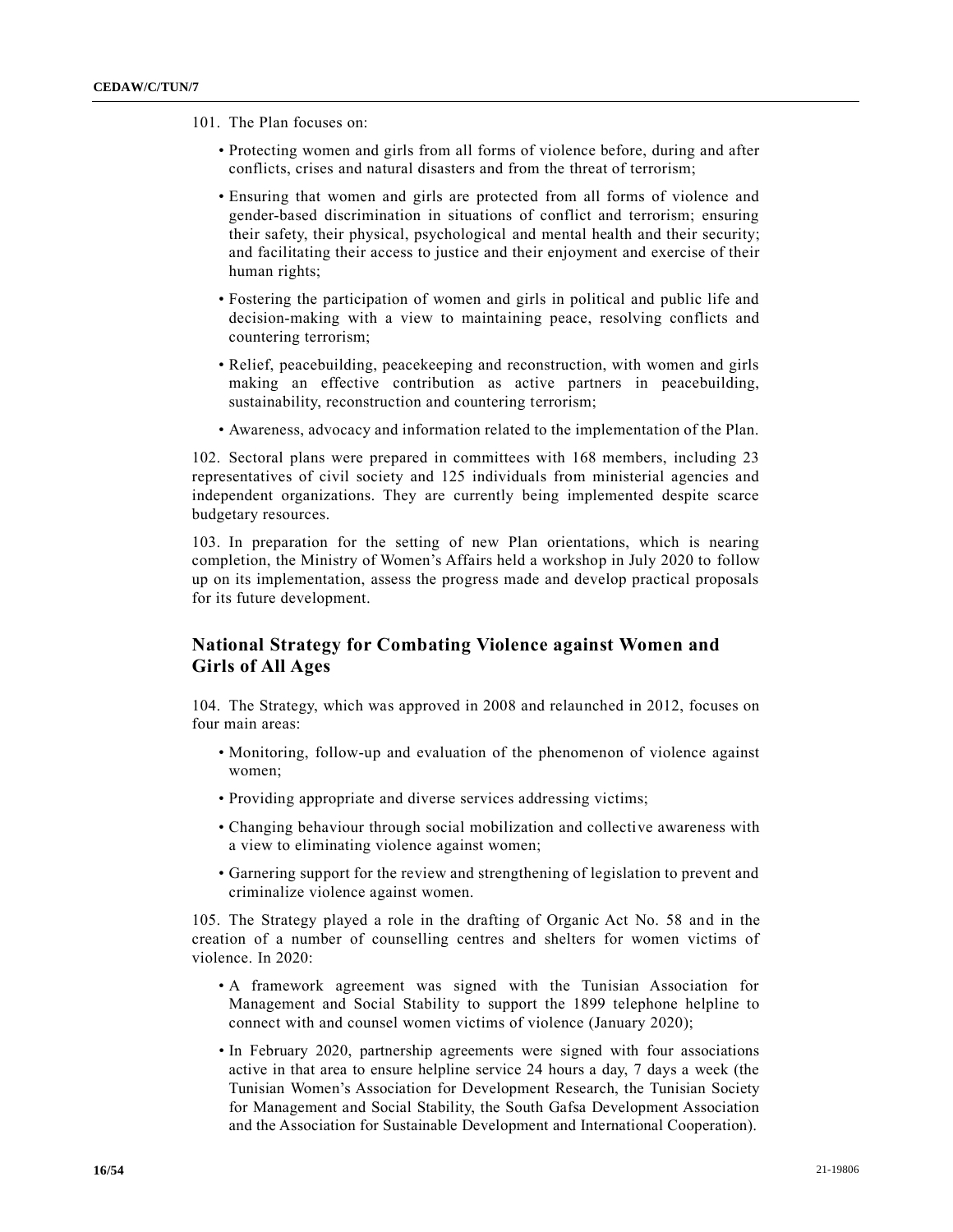106. Following the passage of Organic Act No. 58 (2017), updates were made to the strategy, following an approach that encouraged participation from staff of government agencies and civil society organizations.

It will be presented in its updated and final form for approval by the Council of Ministers.

#### **The Tunisian gender equality programme (Equality)**

107. In 2015, a partnership agreement was concluded between the Ministry of Women's Affairs and the European Union for implementation of the Equality programme, which aims to reduce gender inequality nationally, regionally and locally.

- 108. The programme's implementation plan was based on the following:
	- Strengthening the capacity of the Ministry of Women's Affairs and its partners in respect of gender equality;
	- Enhancing women's participation in political and public life;
	- Helping to reduce gender-based discrimination and violence.

#### **Raida, a women's entrepreneurship programme**

109. The programme is part of the State's policy of investing in all governorates, increasing the number of women involved in economic activity and transitioning women from the informal sector to formal economic activity. It is being conducted in collaboration with the National Solidarity Bank.

110. Its main purposes are:

- Reducing the unemployment rate, especially among women who hold higher degrees, as well as reducing poverty and regional disparities;
- Promoting women's economic involvement;
- Providing the basic necessities for a decent life for women;
- Raising development indicators related to poverty and marginalization in the regions, reducing unemployment and promoting social stability.

111. To ensure the effectiveness and success of the Raida programme, a women's funding line has been created. This has contributed to the creation of approximately 2,300 projects with a total investment of approximately 17 million Tunisian dinars.

112. In addition, a number of measures for the benefit of rural women have been announced to mark International Women's Day:

- Raising the allocation for the women's entrepreneurship programme from 3 million to 10 million Tunisian dinars in 2020;
- A fivefold increase in the rate of loans for women's agricultural projects, from 6 per cent to 30 per cent;
- Earmarking 70 per cent of the amount allocated to the women's entrepreneurship programme to the interior regions for the purposes of positive discrimination;
- Coordinating with the Tunisian Solidarity Bank to prioritize new entrants to professional organizations at agricultural development associations and cooperatives so that they are able to benefit from the programme;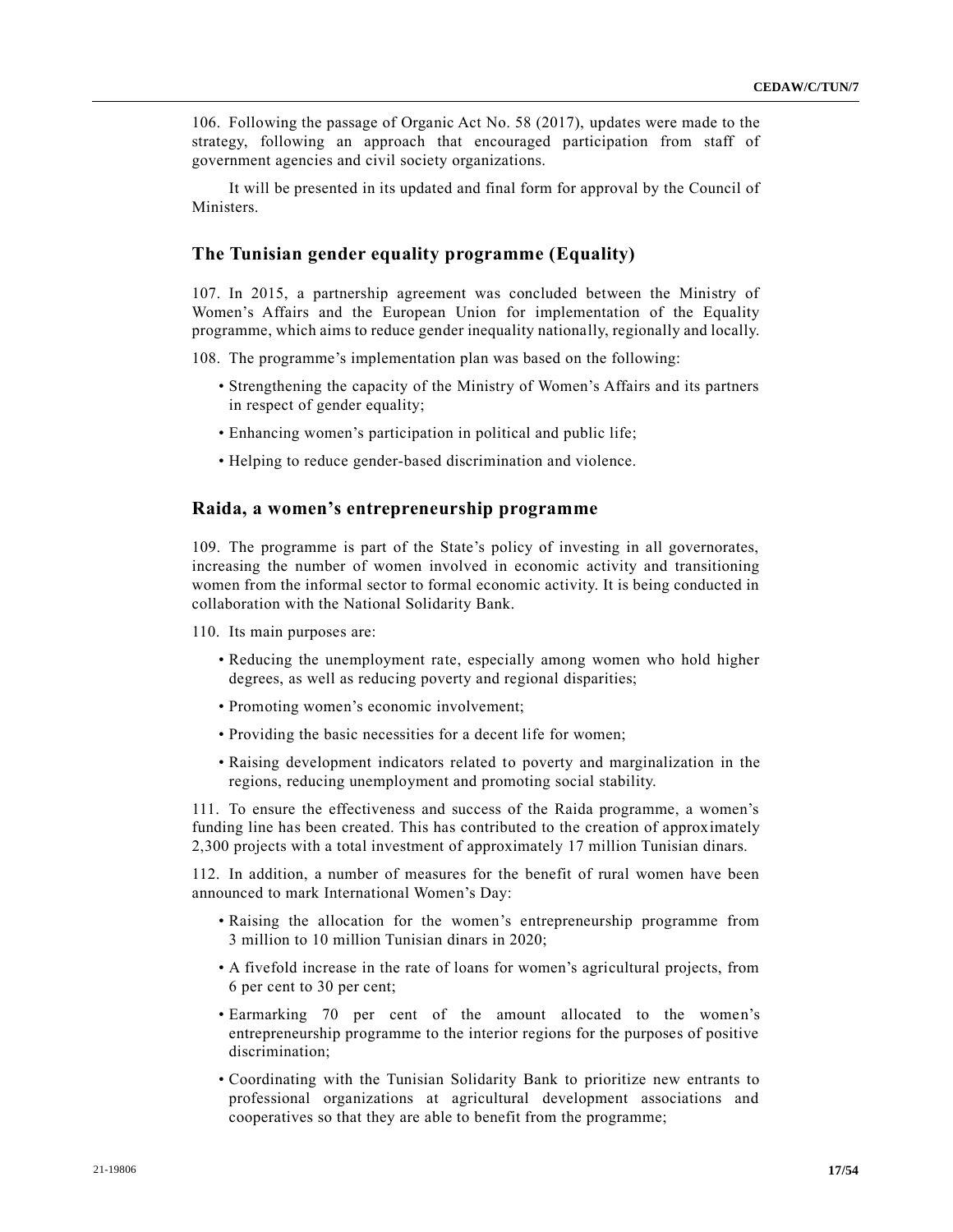• Organizing an annual national exhibition of products made by rural women, in partnership with the Ministry of Women's Affairs, the Ministry of Agriculture and the Tunisian Solidarity Bank.

#### **Gender-based planning and budgeting**

113. Article 18 of Act No. 15 (2019) on the Organic Act on the budget provides that the head of the programme shall draft the budget on the basis of objectives and indicators that ensure equality and equality of opportunity between women and men and, in general, among all groups of society without discrimination, and it shall be assessed on that basis.

114. That approach was also enshrined in article 156 of the Local Government Code, which provides that local governments shall allocate funds in their annual budgets in accordance with tasks and programmes to implement development plans. They shall take into account obligatory expenses and the need for social justice and equality of opportunity between men and women, based on statistical data.

115. Accordingly, in 2019, the Ministry of Finance issued a memorandum to ministries concerning a project on gender-sensitive budgeting.

116. The main stages in the development of the budgeting system are as follows:

- Developing and proposing a working strategy to develop gender-sensitive budgeting on the same basis as goal-based budgeting;
- Beginning actual implementation of gender-sensitive budgeting at model ministries;
- Drafting a reference guide on gender-sensitive budgeting based on pilot project results;
- Identifying methodological evidence related to the budget management system according to objectives that will be reviewed, in order to gradually incorporate gender concepts;
- Developing and launching an outreach programme on the gender-sensitive budgeting project.

# **V. National human rights institution**

117. Organic Act No. 51 (2018) on the Human Rights Commission was passed after national and regional consultations with various stakeholders. The Act ensures that the Commission has a wide-ranging mandate and powers, primarily to monitor respect for and the protection and promotion of human rights. It also monitors all human rights violations, conducts the necessary investigations and takes legal steps to address them. It is prohibited for any party to interfere in the work of the Commission.

118. The members of the Commission must be independent and available to work full-time in order to be elected by the Assembly of the Representatives of the People. They shall enjoy immunity in the exercise of their functions in accordance with the Constitution and the law. They shall be appointed by means of a special hiring mechanism. The Commission shall enjoy administrative and financial independence in accordance with article 4 of Act No. 74 (2018). The Commission shall be allocated an independent budget, which it shall develop and then discuss with the Assembly of the Representatives of the People. The budget shall be implemented independently and without ex ante control.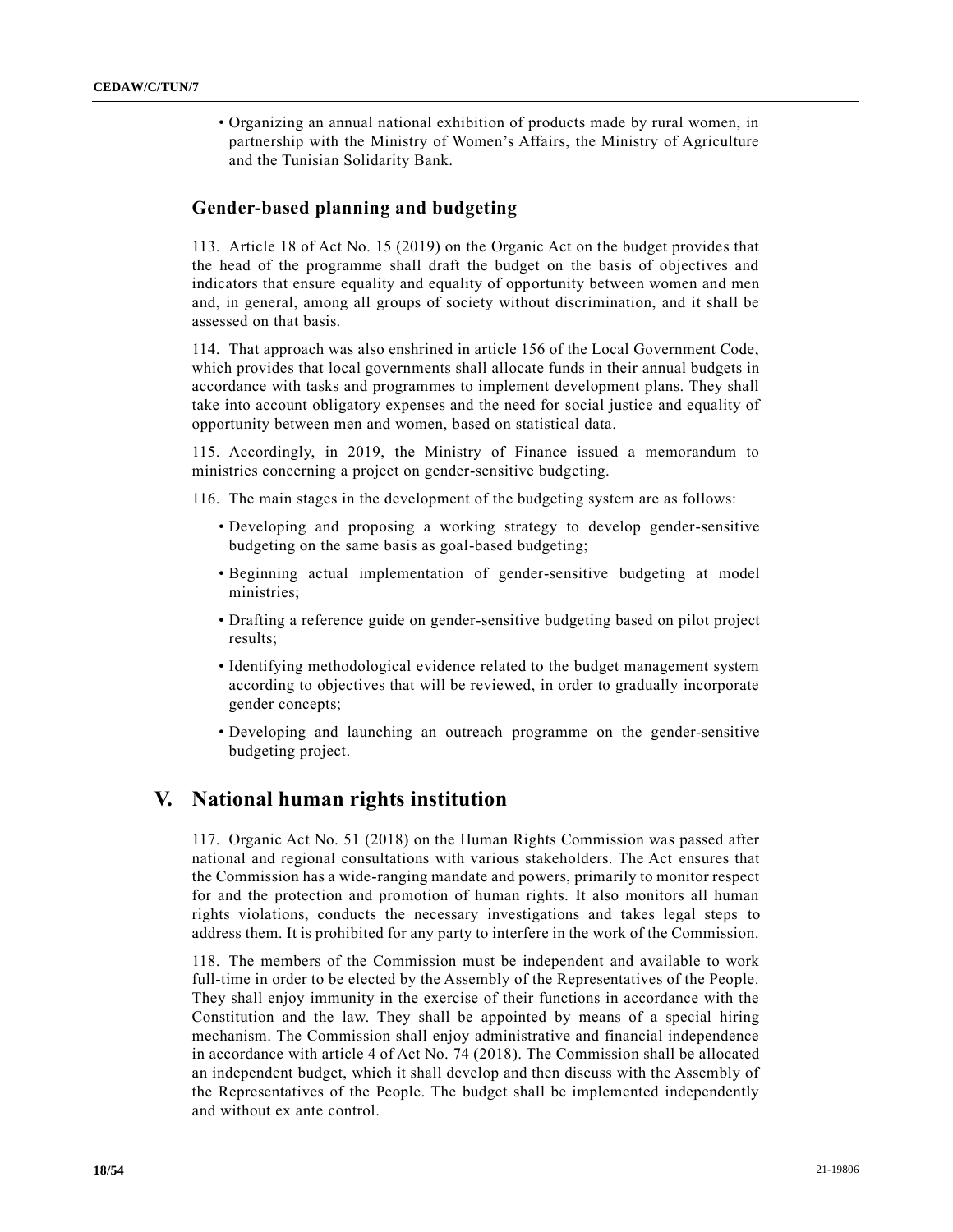119. The Commission is currently in the process of being set up. Once it has been set up and its members have been elected by the parliament, it will be recommended that application be made for a certificate of accreditation from the Global Alliance of National Human Rights Institutions.

# **VI. Temporary special measures**

120. The January 2014 Constitution enshrined the principle of parity, providing in article 21 that the State shall guarantee equality of opportunity for men and women in assuming various responsibilities and in all areas, and that it shall strive for gender parity in elected bodies.

121. Decree No. 35 (2011) on the election of members of the National Constituent Assembly ensures parity between women and men in the candidate rosters on a rotating basis, which has contributed to an increase in the number of women in the Assembly. However, in the election, women managed to win only 65 of the 217 seats, or 29.95 per cent.

122. Organic Act No. 16 (2014) on elections and referendums stipulates the principle of vertical parity in legislative elections, which in 2014 contributed to women winning 32 per cent of the seats in the Assembly of the Representatives of the People, although that figure fell to less than 30 per cent in the 2019 elections.

123. The principle of horizontal and vertical parity, which came into effect for local elections pursuant to Organic Act No. 7 (2017), resulted in an increase in women's representation to 47.05 per cent in municipalities in the 2019 local elections, while 19.5 per cent of mayors are women.

124. In accordance with the principles of equality of opportunity between the sexes and representation of women in elected bodies, Organic Act No. 34 (2016) on the Supreme Judicial Council adopted a positive standard for gender equality. Article 26, paragraph 2 stipulates that any ballot that does not observe the principle of parity with respect to the number of candidates to be selected by the voter for each category, within the limits of the individual number of seats allocated to each category and rank, shall be null, with the exception of cases where the number of candidates of either of the sexes is insufficient. This has contributed to a rise in the women's representation in the Council to nearly half.

# **VII. Stereotypes**

125. Since 2002, the Tunisian State has introduced educational reforms by changing curricula and pedagogical tools, incorporating gender equality and human rights principles and adding units in civic studies classes on women's rights and Tunisian reforms in that area. Material on human rights and public freedoms have also been integrated at all institutions of higher education in order to raise awareness of the principles of equality and equal opportunity between the sexes.

126. The media sector has undergone significant changes since 2011, the most notable of which are the dissolution of the Ministry of Communication, the restructuring of many media outlets and the creation of private media. In addition, the Independent High Authority for Audiovisual Communication was created. In order to establish a balanced audio and visual media landscape, its licensing regulations relating to the establishment or operation of private and public radio or television stations oblige all licensees to comply with basic standards, including protection of women's rights and ending stereotypes of women in media.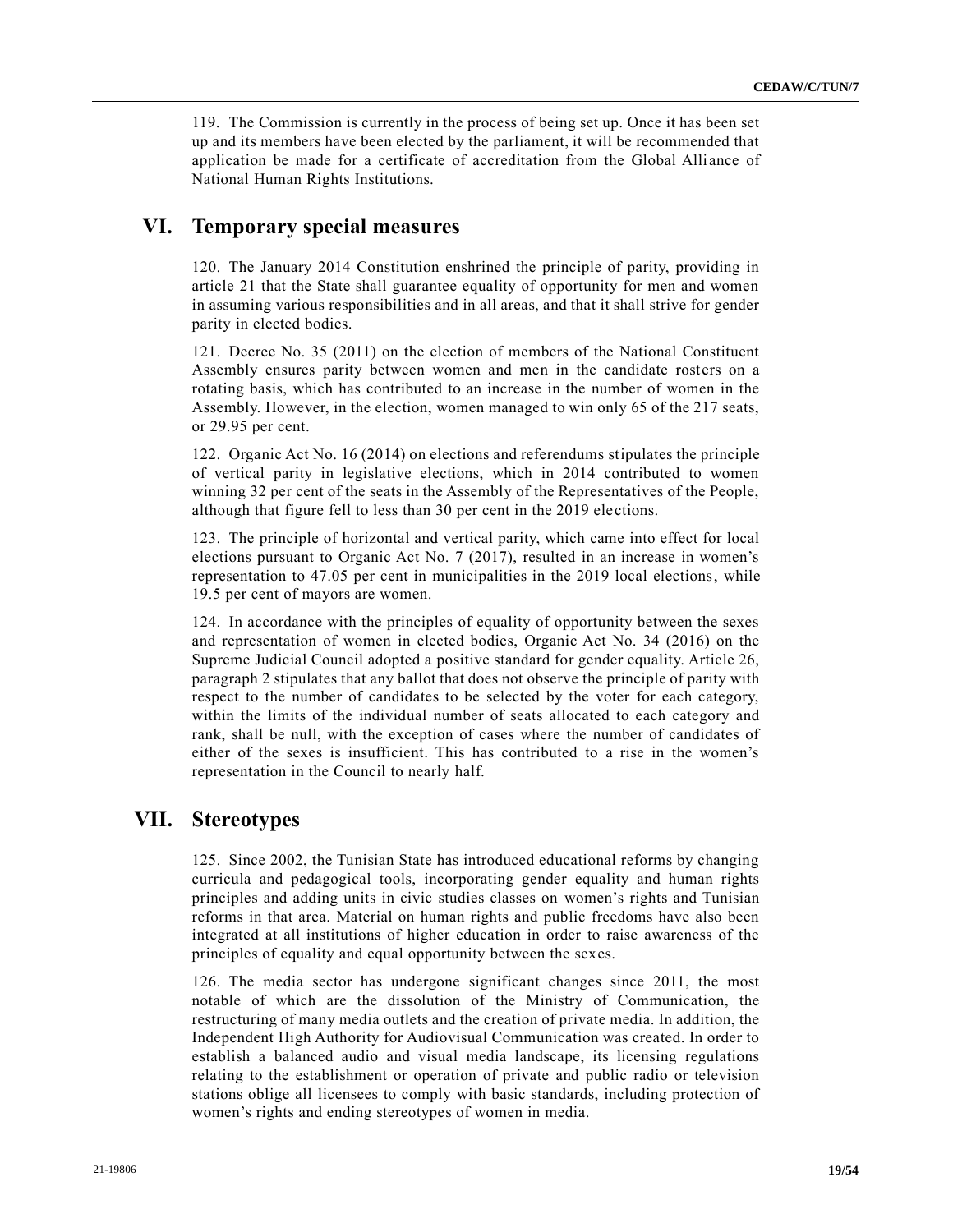127. Article 11, paragraph 2 of Organic Act No. 58 on the elimination of violence against women prohibits the dissemination and broadcasting of content, regardless of medium, containing stereotypes or scenes, statements or acts that denigrate women or that glorify violence against women or minimize its threat.

128. In the context of its partnerships with civil society organizations, the Ministry of Women's Affairs, along with the Arab Institute for Human Rights, launched a campaign in 2014 to raise awareness of women's capabilities in all areas, under the slogan "Tunisian women, national aptitude". It also aims to combat disrespectful and stereotypical images of women and calls on voters of both sexes to support women candidates who defend equality, freedom and human rights principles.

129. Partnership programmes with civil society and international and regional organizations aimed at promoting and inculcating a culture of women's rights have increased. They target a wide-ranging audience of children, young people, men and women themselves in both urban and rural areas.

130. The Ministry of Women's Affairs has stepped up its awareness-raising activities in that regard through advertisements on several national public and private channels.

131. CREDIF has set up a mechanism to monitor media treatment of women's issues, conducting a study on the handing of violence against women in the press and another on media treatment of women's political participation in 2019. Those studies have led to training courses for journalists in which CREDIF presented its findings and called for women's issues to be addressed objectively, without relying on stereotypes. CREDIF held several courses since the creation of that mechanism and expects to offer more on various topics.

132. CREDIF also conducts awareness-raising campaigns based on its study regarding online gender-based violence, including the recent Facebook campaign against bullying of women, "This is My Face", which emphasized that women do not need to conform to the image set by society. Additional campaigns will be launched in accordance with the results of the studies issued by the monitoring mechanism.

133. Despite those efforts, women's rights issues and women's contributions to public affairs have been under-addressed by the media. Women's media visibility has been disappointing, whether on television or radio talk shows or in journalistic investigations. This suggests that media professionals are unfamiliar with a genderbased approach and the principle of equality of opportunity for women. Moreover, an increase in women's participation in the media sector has not resulted in an increase in women's access to decision-making positions.

134. Women's modest participation in leadership roles in parties and trade unions is a reflection of the male monopolization of discourse in media spaces, regardless of the topics addressed.

# **VIII. Gender-based violence against women**

#### **A. Statistics and exceptional measures**

135. Annex II contains Ministry of the Interior statistics on cases of violence since 2010 and since the passage of Act No. 58 (2017). Annex III contains the number of adjudicated and registered cases of violent crime during the 2018/19 judicial year.

136. Reports of violence against women during the COVID-19 pandemic quarantine period increased in comparison with the same period of 2019, with 3,085 calls related to violence against women made to the 1899 helpline from 23 March 2020 to 30 June 2020. Of those cases, 90 per cent involved verbal violence, 84 per cent involved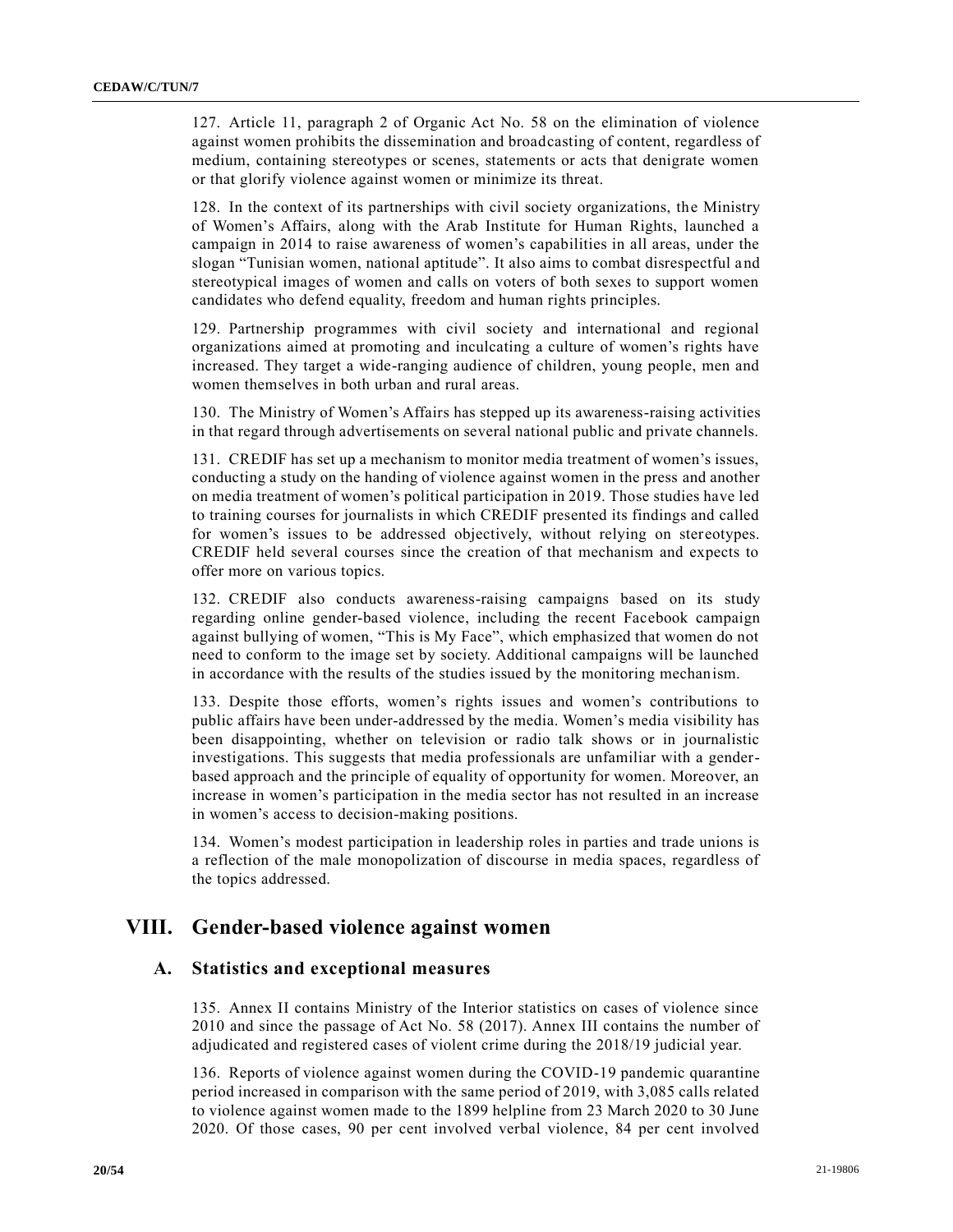psychological violence, 76 per cent involved physical violence, 37 per cent involved economic violence and 17 per cent involved sexual violence, while 22 per cent of calls involved violence against children.

137. As a result, the Ministry of Women's Affairs has taken exceptional measures for women victims of violence, expanding the operation of the 1899 helpline to 24 hours a day, 7 days a week.

138. It has also trained 18 women to counsel women victims of violence, organizing 12 group training classes and 18 individual sessions, conducted remotely, on helpline techniques.

139. An interactive online platform, "We are with you, you're not alone", has been launched to provide psychological counselling services for children and families through the creation of a free 1809 helpline for counselling, psychological support and child and family guidance from 8 a.m. to midnight every day of the week.

140. The Ministry, in partnership with national radio, set aside a daily slot for Ministry psychologists to offer advice on how to deal with family members during the quarantine period.

141. To ensure continuity of services for women victims of violence, the Ministry for Women, supported by the United Nations Population Fund (UNFPA) and in partnership with civil society, provided a shelter where women victims of violence and their children are able to stay during the 14-day compulsory quarantine period before entering shelters for women victims of violence.

142. In early 2016, the first forensic medical unit was established at Charles Nicolle Hospital to receive women and children victims of sexual assault in whose cases judicial proceedings have been initiated. The unit provides immediate care from a medical, psychological and social point of view and supplies the judiciary with evidence so that perpetrators may be prosecuted.

In 2017, the unit saw more than 800 rape victims. Of those cases, 65 per cent involved rape of children under 18 years of age, 80 per cent of whom were female.

### **B. Prohibition of marital rape**

143. The Act on the elimination of violence against women does not contain the expression "marital rape", but a reading of its provisions accommodates such a term. Article 2 provides that the Act covers all forms of gender-based discrimination and violence against women, irrespective of the perpetrator [husband, father, son, etc.] and where the violence takes place [within the family, in the workplace, in the street, etc.].

144. Article 3 of the Act also defines sexual violence as any action perpetrated or statement made with the aim of subjecting a woman to the sexual desires of the perpetrator or another individual through the use of coercion, deception, pressure or any other method to weaken or overcome the will of the victim, irrespective of the perpetrator's relationship to the victim.

145. Given that rape is classified as sexual violence, marital rape is considered a criminal offence and the perpetrator thereof subject to punishment, particularly as the new article 227 of the Criminal Code does not exclude the punishment of the husband for acts criminalized under the Act.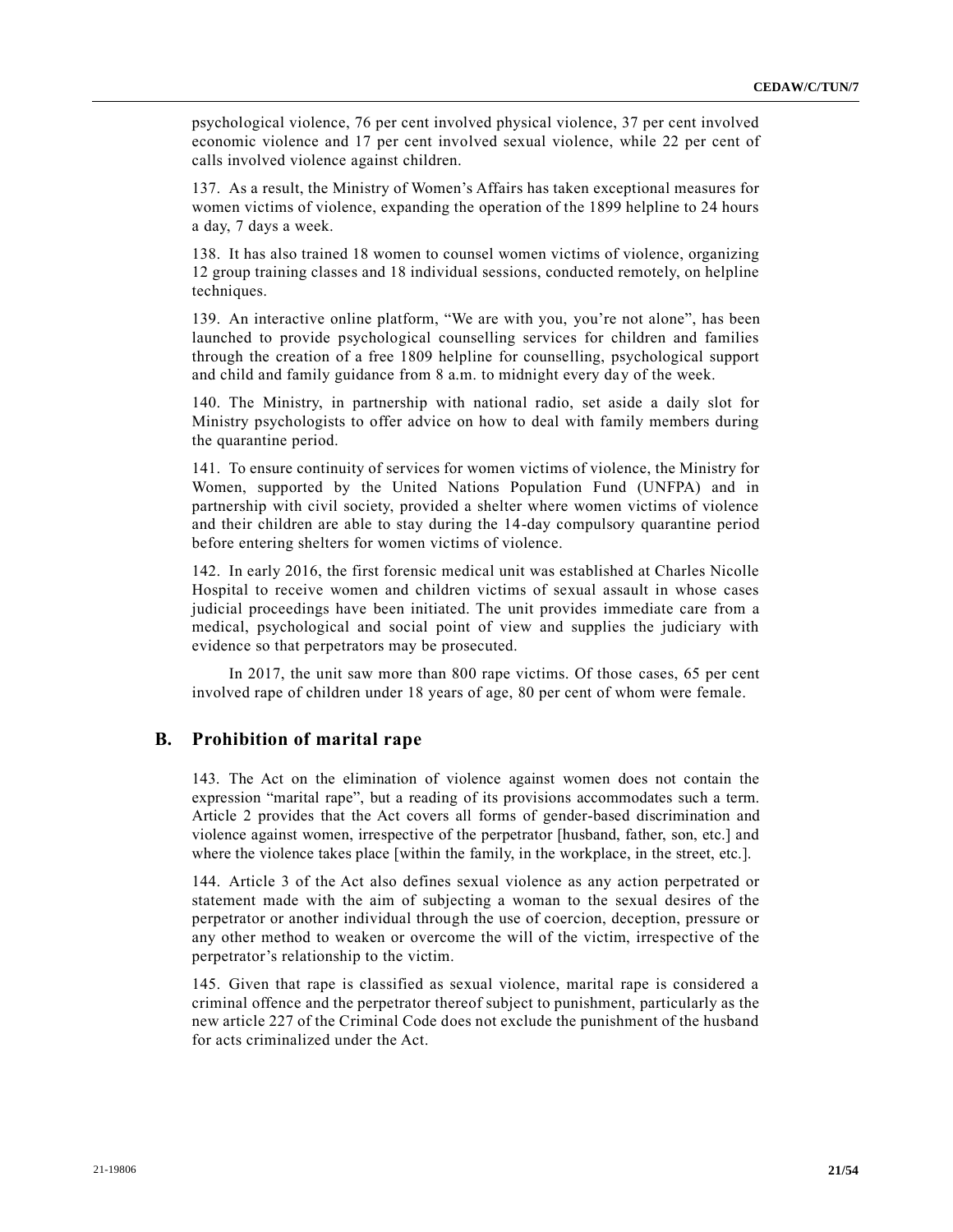# **C. Enforcement of the Organic Act on the elimination of violence against women**

146. In line with article 46 of the Constitution, relevant international standards and target 5. 2 of Sustainable Development Goal 5, Tunisia passed Organic Act No. 58 (2017) on the elimination of violence against women. The Act, which came into force on 15 February 2018, takes a comprehensive, four-pronged approach focusing on prevention, protection, deterrence and advocacy, regardless of perpetrator or domain (private space, including the family, and public space).

147. The following steps have been taken to implement the Act:

- Prevention: this includes measures to prevent and protect against violence. To that end, the following measures have been taken:
- Organization of awareness-raising campaigns through radio and television notices and announcements and social networks in order to change social representations, stereotypes and denigrating images of women.

CREDIF has undertaken the following actions:

- Supporting awareness campaigns, in partnership with the Ministry of Transport, on violence against women on transportation, and developing versions 1 and 2 of the "Harassers Don't Ride With Us" campaign;
- Carrying out a number of awareness-raising and education activities at the local and regional levels as part of a 16-day campaign against violence against women every year;
- Providing training courses for various Ministry officials and partners at the national and regional levels on the requirements of the Organic Act, especially for security teams dedicated to cases of violence against women.

148. The focus on training is of great importance. The Ministry of the Interior, in partnership with international organizations (the Friedrich Ebert Foundation and the United Nations Children's Fund (UNICEF)), has strengthened the capacities of team leaders involved in investigating violent crimes against women, children and women workers through training courses on supporting women victims of violence and workshops on mechanisms for implementing the Act on the elimination of violence against women, techniques for counselling victims and joint support and protection measures for women and children victims of violence. Those courses and workshops have benefited more than 5,000 aides and staff.

149. The Ministry of the Interior has also included training elements in its basic training for staff and trainees. Under the continuing training programme, full-time staff were given training materials on violence against women and children.

150. At the Ministry of Justice, the issue of violence against women has been incorporated in continuing training courses for judges with less than six years' experience. Several national and regional specialized training courses have been held by the Higher Institute of the Judiciary in cooperation with the Office of the United Nations High Commissioner for Human Rights, the United Nations Office on Drugs and Crime and the International Development Law Organization.

151. The Ministry, in partnership with the Office of the United Nations High Commissioner for Human Rights and the International Organization for Development Law, has also drafted a judicial training manual and held three trainer-training courses for 15 judges. At the end of 2020, a trainer's manual was also drafted for judges training other judges in the regions.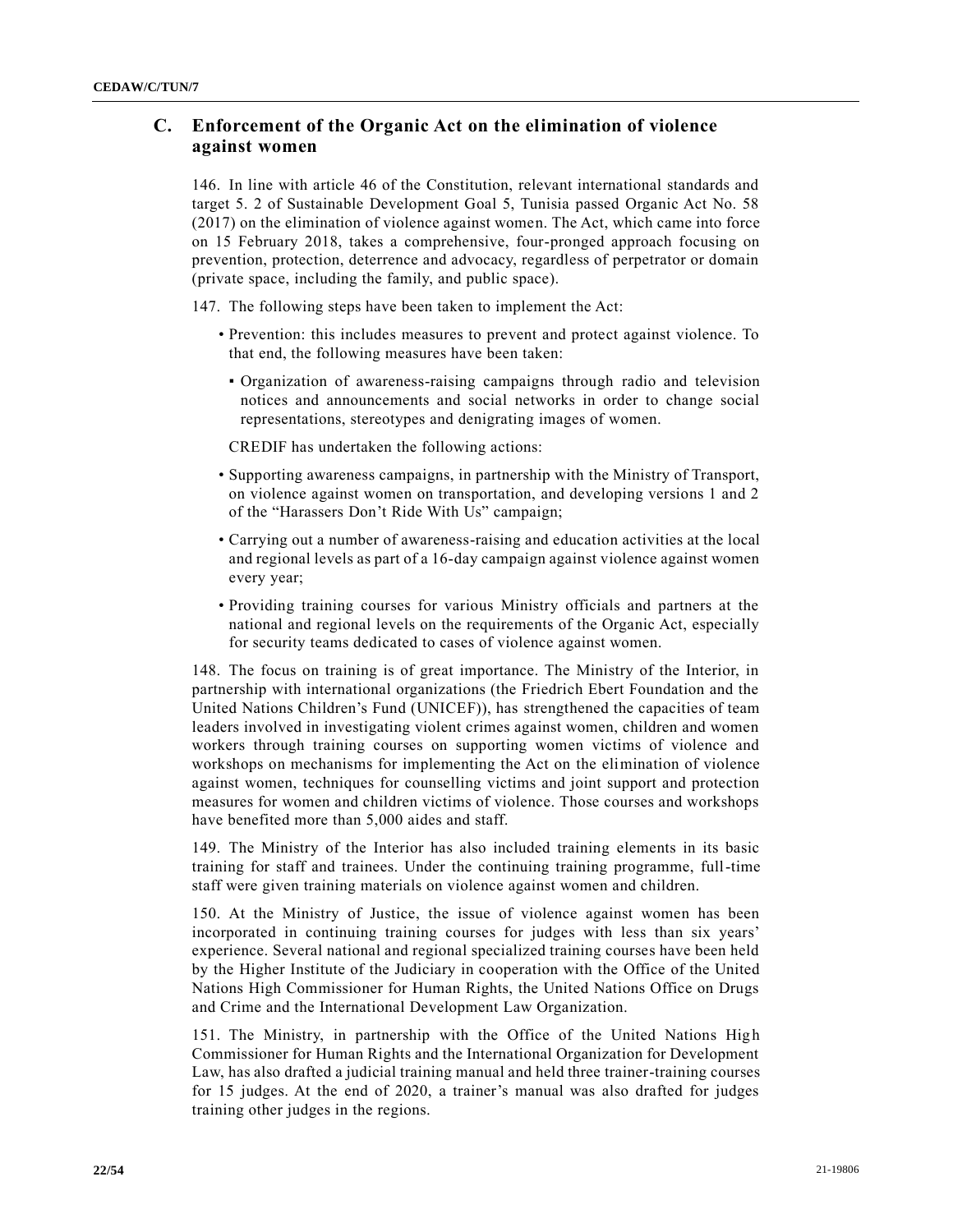152. In addition, the Ministry of Social Affairs held training courses for 27 regional staff. In cooperation with UN-Women, a training programme was held for 80 social workers and 60 social welfare specialists.

153. The National Office of Family and Population, under the Ministry of Health, is implementing a five-year training programme for health-care workers on detecting and evaluating all forms of violence against women, and on screening, treatment and follow-up.

154. The Office also developed an introductory training module to educate medical staff and a training course for trainers. Subsequently, workshops were held in 23 governorates for 540 medical and paramedical staff, psychologists, emergency physicians, forensic medicine staff, receptionists, technicians and administrative staff.

155. The Office also held four trainer-training courses on spousal violence for 23 participants from government and civil society.

156. A legal clinic was also set up at the Faculty of Legal, Political and Social Sciences in Tunis that has provided integrated training to build students' skills and capacity to handle actual situations of gender-based violence.

157. In addition to a 2010 study by the National Office of Family and Population on violence indicators and a 2015 CREDIF study on gender-based violence in the public sphere, a study was carried out to evaluate advocacy services for women victims of violence in Tunisia (2017) and a psychosocial study on social representations of violence against women among young and elderly men (2018) was conducted.

158. CREDIF has put in place an inclusive national plan for developing statistical indicators on violence against women. Some 38 indicators had been developed by 2019, and they are currently utilized at the sectoral level by top-level ministries (e.g., the Ministries of Justice, the Interior, Health, Social Affairs and Women's Affairs).

159. Protection: this ensures that victims are able to exercise their rights legally and in practice and have access to administrative, security and judicial procedures. To that end, the following measures have been taken:

- Creation of the 1899 helpline to facilitate reporting of violence. The helpline has been open 24 hours a day, 7 days a week since the start of the COVID-19 pandemic;
- The creation of the 1809 helpline to provide psychological support and assistance for children and women victims;
- The issuance of several decisions and protection measures, although these have decreased during the COVID-19 quarantine period;
- The issuance of decisions on legal aid to help women secure their rights and to facilitate their access to justice.

160. It should be recalled that article 13 of Organic Act No. 58 (2017) stipulates that women victims of violence and children living with them have a number of rights, including the right of access to information and legal advice on the provisions governing legal proceedings and the services available and the right to legal aid. Article 39 of the same Act stipulates that all persons tasked with protecting women victims of violence must inform the complainant of all her rights to ensure that she is aware of what she is entitled to under the Act.

161. Services and institutions: this includes procedures, services and institutions involved in protecting women victims of violence. The following steps have been taken in that regard: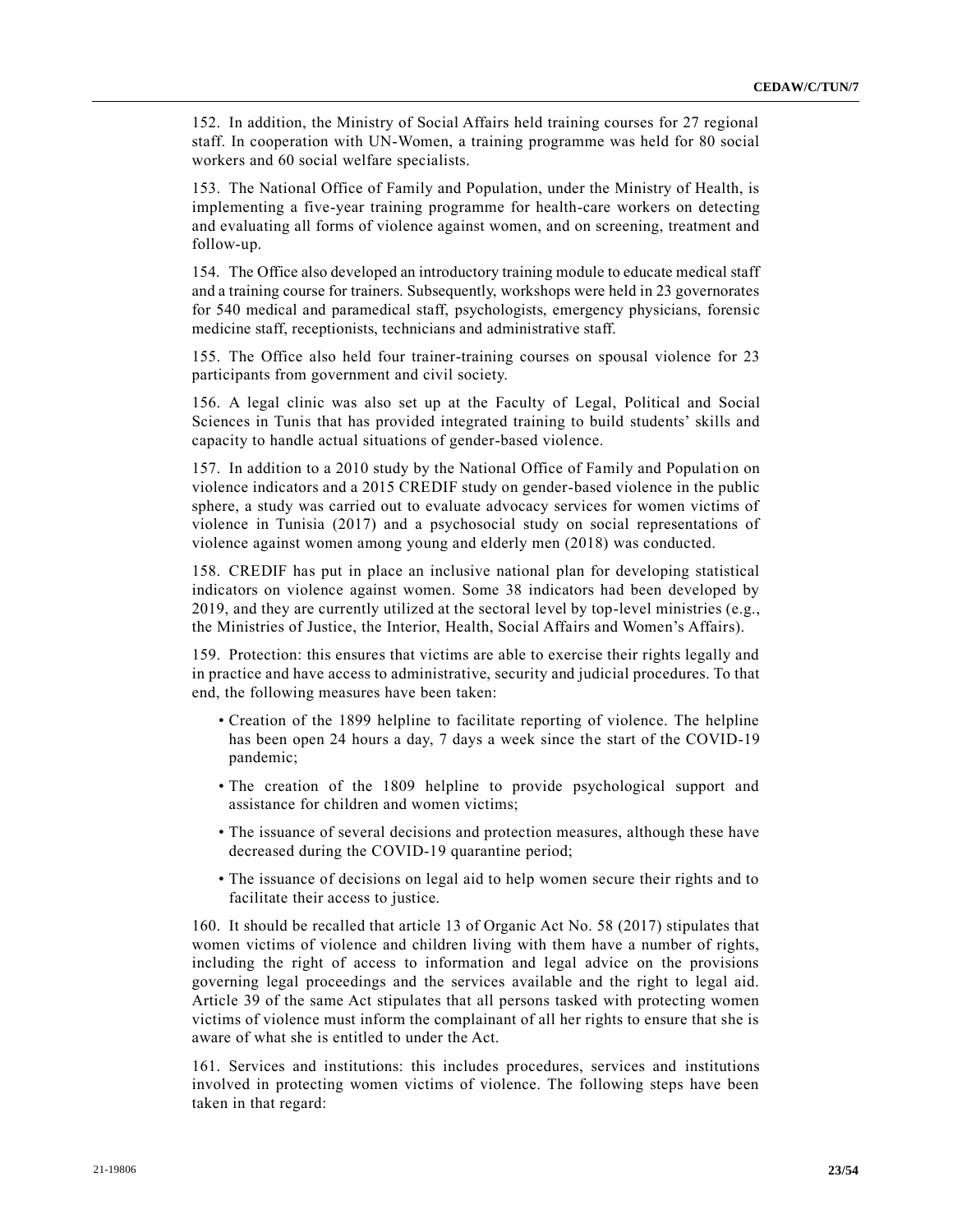- Assignment of public prosecutors to gender-based violence cases at all trial courts;
- Creation of 128 teams to handle cases of violence in each security and National Guard region. Women make up 12.5 per cent of team leaders, and 40 per cent of the teams are composed of women security officers;
- Implementation of special criminal procedures contained in the Act, particularly with regard to private hearings for children, while noting that financial, technical and human (i.e., specialists) resources are lacking in that regard. Work is underway with UNICEF to develop a practical guide to supporting child victims of violence;
- Issuance of Decree No. 126 of 25 February 2020 concerning the establishment of the national observatory for combatting violence against women and its administrative and financial structure.<sup>31</sup>
- Developing multisectoral mechanisms to protect women victims of violence through:
	- Approval in December 2016 by top-level ministries, namely the Ministries of Justice, the Interior, Health, Social Affairs and Women, of sectoral measures to protect women victims of violence;
	- The signature in January 2018 of a joint agreement among top-level ministries for the organization and coordination of work among workers in those sectors;
	- Preparation of sectoral work manuals for top-level ministries on joint sectoral protection of women victims of violence;
	- Establishment of a central coordinating body and 24 coordinating bodies in all governorates comprising representatives of various relevant government agencies and associations with expertise in combating violence against women.

162. The Ministry of Women's Affairs has also developed a national map of services for women victims of violence and women in vulnerable situations which includes a list of government agencies and civil society organizations providing related services in various regions of the Republic. It is an action, information and coordination tool that enables referrals among various providers and facilitates women's access to services. A website has been created for it [\(www.sosfemmesviolences.tn\)](http://www.sosfemmesviolences.tn/).

163. The Ministry has strengthened its financial and technical partnerships with and support for the associations concerned, creating centres to receive or shelter women victims of violence. The first model centre is managed by the Tunisian Women's Association for Development Research. Support was provided to six regional associations to establish centres for victims of violence in various governorates (Ariana, Kairouan, Sfax, Gafsa and Médenine and Jendouba), four of which are within the Equality programme. Technical support was also provided through training in the required areas.

164. The Ministry, utilizing a participatory approach, is currently working on a draft government decree concerning women and children victims of violence and a draft resolution to approve its regulations.

165. The Ministry issued the first annual report on the application of the law that contains comprehensive data relating to the implementation of Organic Act No. 58  $(2017).^{32}$ 

<sup>31</sup> [https://legislation-securite.tn/ar/node/104732.](https://legislation-securite.tn/ar/node/104732)

<sup>32</sup> [http://www.femmes.gov.tn/wp-content/uploads/2020/01/rapport-national-loi582017-2.pdf.](http://www.femmes.gov.tn/wp-content/uploads/2020/01/rapport-national-loi582017-2.pdf)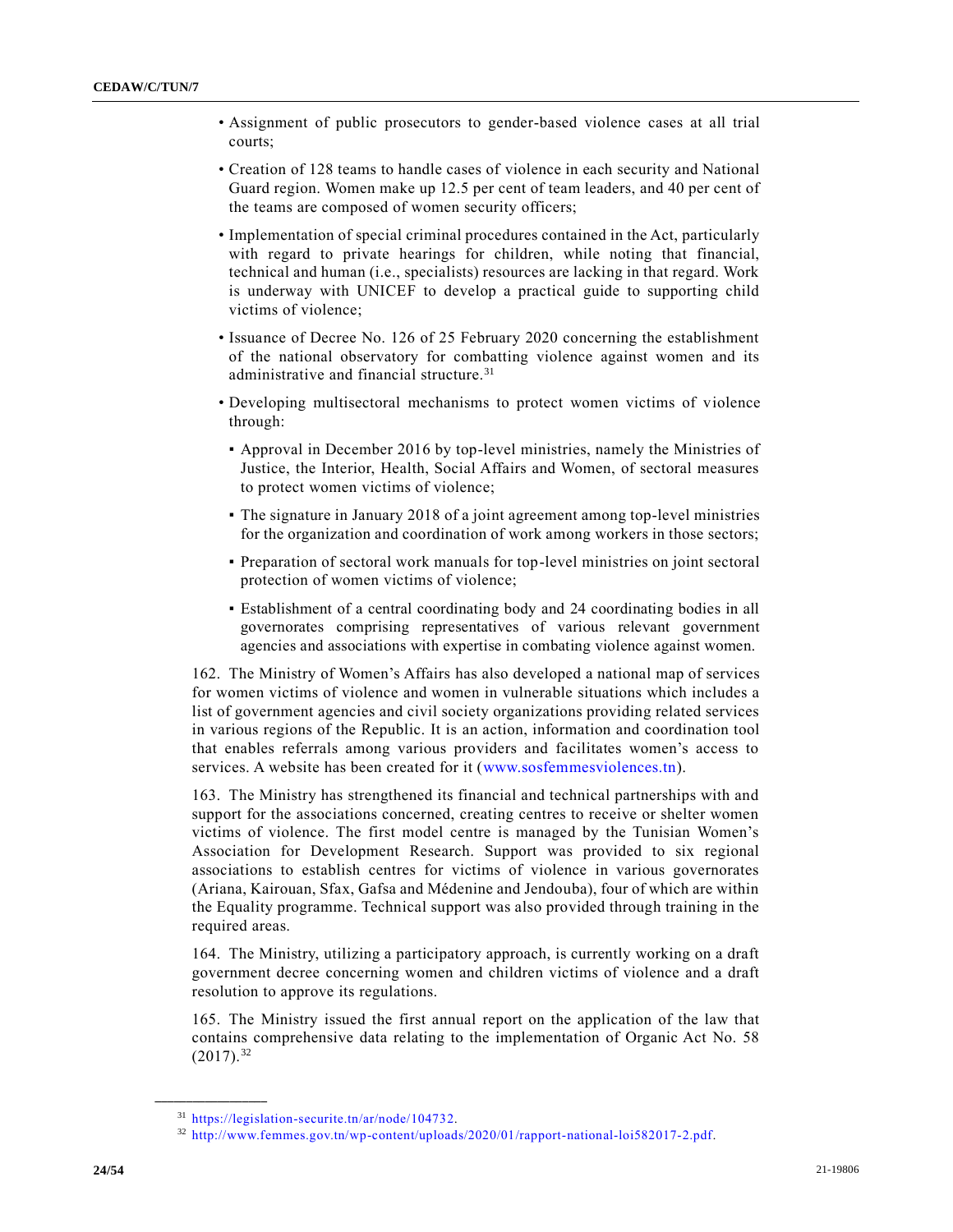166. Prohibiting corporal punishment of girls: Act No. 40 of 26 July 2010 revising the provisions of article 319 of the Penal Code outlaws corporal punishment of both girls and boys by removing the phrase "disciplining a boy by a person who has authority over him is not punishable". Thus, the legal pretext for using violence as a means of discipline by authority figures such as parents and educators has been removed.

167. Since 1995, the Child Protection Representative Institution, which is responsible for preventive intervention in cases where a child's physical or mental health or safety is threatened upon receiving a report from any citizen, employee, including those subject to professional confidentiality, or staff of governmental or non-governmental agencies. Reporting to the child protection representative is mandatory in cases of habitual abuse or sexual exploitation of any child, male or female, according to the Child Protection Code. Any breach of the duty to report in such cases is criminally punishable.

168. Children who are victims of violence may submit reports to child protection representatives in all governorates, either in person, by mail or by email, without revealing the identity of the reporter. Units responsible for investigating violent crimes against women and children may also accept reports and refer them to the competent judicial authorities. Family judges may accept direct reports from children and citizens or from State institutions of any situation in which a child or a woman has been subjected to violence.

169. In addition to the helpline referred to previously, the Ministry of Women's Affairs, in coordination with other ministries concerned with children's affairs, has issued regulatory handbooks for professionals working in health, $33$  education $34$  and social affairs reminding them of mandatory reporting mechanism for serious threats to children as provided under article 20 of the Child Protection Code, particularly regarding cases of habitual abuse of children.

# **D. Implementation of the National Strategy to Combat Violence against Women of All Ages (see paragraphs 104 to 106 of the present report).**

# **IX. Gender-based violence against women in conflict and peacebuilding situations**

170. During the previous regime and the first year of the revolution, the following statistics were recorded:

- In 2010, there were 21,984 cases of violence against women (physical and sexual), or 35.53 per cent of all cases, and 4,158 cases of violence against children, or 6.72 per cent of all recorded cases;
- In 2011, there were 15,342 cases of violence against women (physical and sexual), or 21.19 per cent of all cases, and 2,639 cases of violence against children, or 3.64 per cent of all recorded cases.

<sup>33</sup> Ministry of Health Publication No. 21 of 31 March 2015.

<sup>&</sup>lt;sup>34</sup> Ministry of Education publication of March 2015 on activation of the child protection representative reporting mechanism [\(http://www.administration.education.gov.tn/2015](http://www.administration.education.gov.tn/2015–03-30/27052015.pdf) –03- [30/27052015.pdf\)](http://www.administration.education.gov.tn/2015–03-30/27052015.pdf).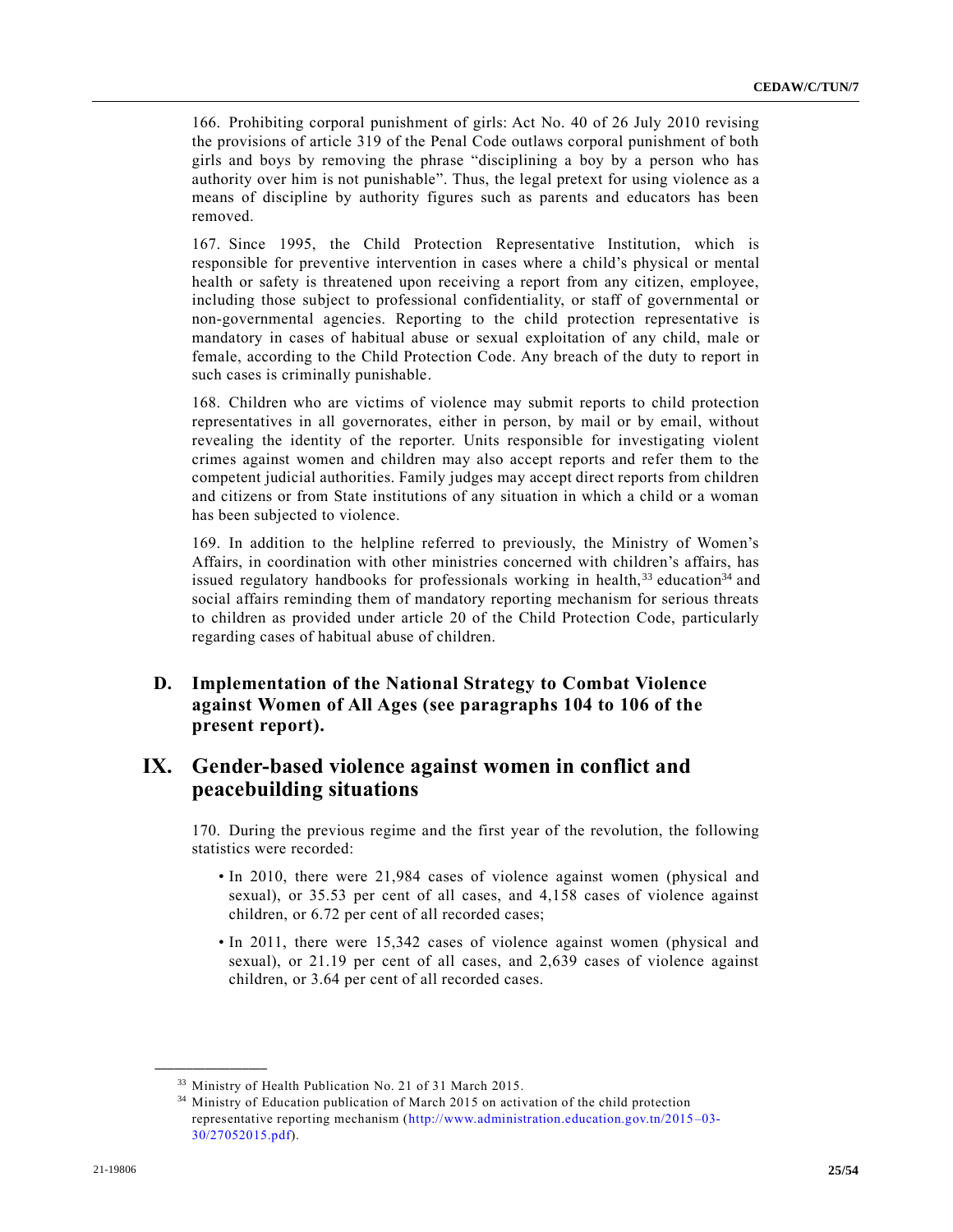# **A. Gender mainstreaming in the transitional justice process**

171. Organic Act No. 53 (2013) regulates the various areas of transitional justice, including truth disclosure, memory preservation, accountability, reparations, rehabilitation and institutional reform, and established the Truth and Dignity Commission to ensure the effective implementation of that process.

172. The Truth and Dignity Commission carried out a number of activities during its mandate. It submitted its final report on 31 December 2018 in accordance with the requirements of the aforementioned  $Act^{35}$  and for three presidencies. The report was published in the *Official Gazette* in July 2020<sup>36</sup> in accordance with its commitments made before the Human Rights Committee during the discussion of the most recent periodic report of Tunisia in March 2020.

173. Pursuant to the rules of procedure of the Truth and Dignity Commission, the Women's Committee was created to fulfil the Commission's commitment to gender mainstreaming in the implementation of the Transitional Justice Act. The Committee coordinates with the Commission's committees and bodies to ensure that women's issues are taken into account when addressing violations of women's rights and when developing reparations and compensation programmes. By resolution No. 8 (2016) of 27 May 2016, the Commission's board approved the Women's Committee's procedure manual.

174. The Women's Committee primarily proposes mechanisms to ensure proper conditions for receiving, assisting and protecting women victims who wish to anonymously report violations. It coordinates with organizations that investigate violations against women as well as with regional offices and various committees concerning specific treatment of those women.

175. As part of the comprehensive final report on the work of the Truth and Dignity Commission, a volume devoted to violations of women's rights was issued.

### **B. Transitional justice chambers**

176. Pursuant to article 7 of the Transitional Justice Act, accountability falls within the remit of the judicial and administrative commissions and authorities. Thirteen chambers specializing in transitional justice have been established, in Tunis, Sfax, Gafsa, Gabès, Sousse, Kef, Bizerte, Kasserine, Sidi Bouzid, Médenine, Monastir, Nabeul and Kairouan. Those chambers have been assigned to hear 25 cases involving grave human rights violations, including murder, torture and the enforced disappearance of persons. Those cases are still pending or in their preliminary stages.

177. The specialized chambers work to uncover the truth, hold the guilty accountable and achieve fair redress for victims of both sexes through application of the Transitional Justice Act, which does not discriminate on the basis of gender when it comes to compensation procedures or the extent of such compensation. They also apply the Code of Criminal Procedure and other laws governing the award of compensation without regard to the sex of the victim. Compensation is based solely on the extent and nature of the damage.

<sup>35</sup> [http://www.ivd.tn/rapport/.](http://www.ivd.tn/rapport/)

<sup>36</sup> [http://www.iort.gov.tn/WD120AWP/WD120Awp.exe/CTX\\_676–79-kJgZiZXRmU/AfficheJORT/](http://www.iort.gov.tn/WD120AWP/WD120Awp.exe/CTX_676–79-kJgZiZXRmU/AfficheJORT/SYNC_356825265)  [SYNC\\_356825265.](http://www.iort.gov.tn/WD120AWP/WD120Awp.exe/CTX_676–79-kJgZiZXRmU/AfficheJORT/SYNC_356825265)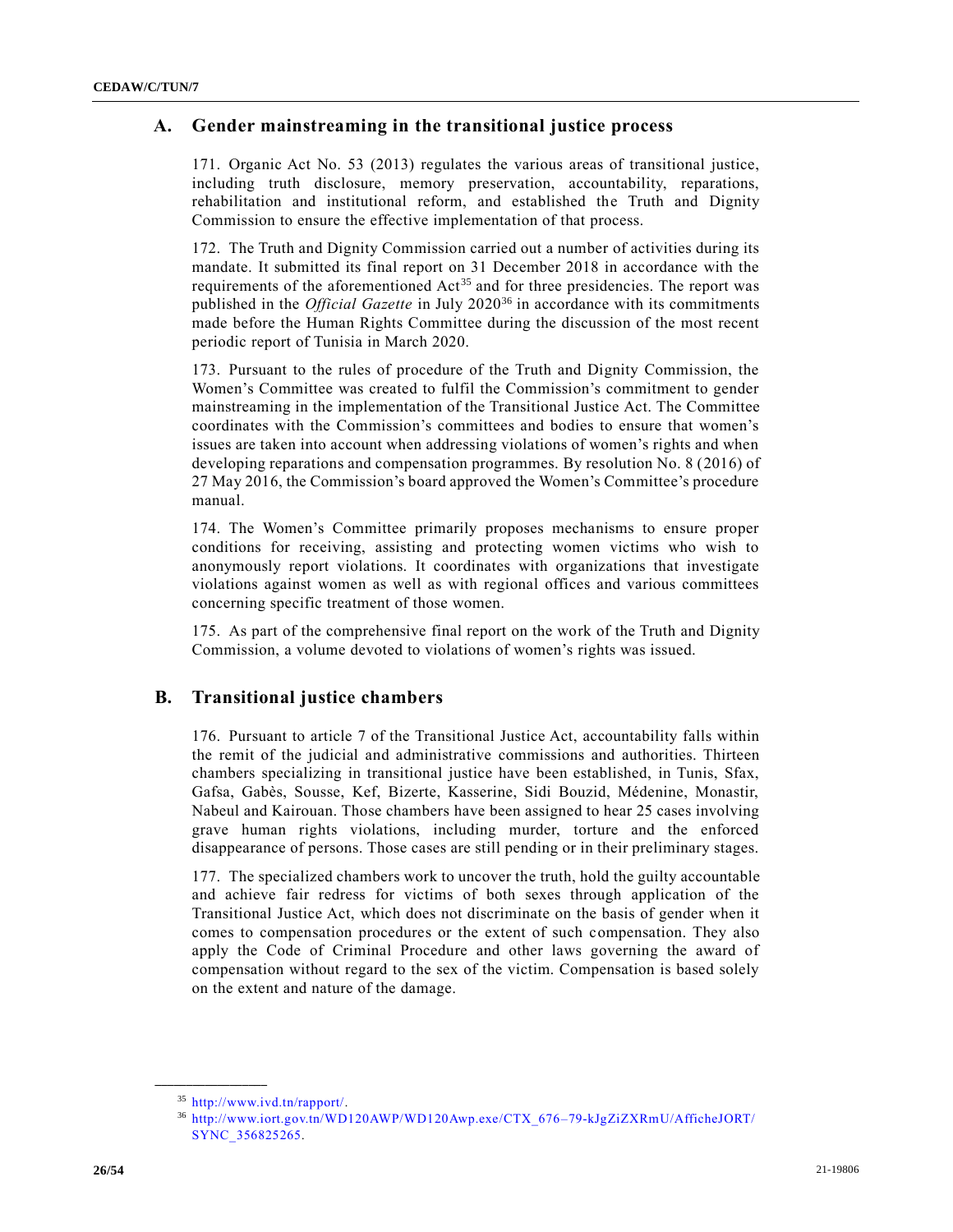# **X. Trafficking and exploitation of prostitution**

# **Progress made in implementing Organic Act No. 61 (2016)**

178. Organic Act No. 61 (2016) established the National Authority for Combating Trafficking in Persons, which is supervised by the Ministry of Justice. The Authority began operations pursuant to Government Order No. 219 (2017) designating its president and its members, who come from governmental and non-governmental bodies. Members are appointed for a non-renewable five-year term.

179. The Authority was given a premises in January 2018, and its organization and working methods were established by Government Order No. 653 (2019).

180. Pursuant to article 46 of the aforementioned Act, the Authority, with technical assistance from UNODC, formulated the National Strategy to Combat Trafficking in Persons for 2018–2023 through a participatory approach.

181. In addition, the Authority developed an action plan for implementing the key components of the Strategy in the period from the 2017 to 2019. They establish a framework that is consistent with targets 16.2 and 16.4 for Sustainable Development Goal 16 and target 5.2 for Sustainable Development Goal 5.

182. The aim of the Strategy is to set out a comprehensive approach to combating trafficking, in particular with regard to implementing protection measures and providing assistance to victims. In addition, the Strategy calls for the establishment of a database on trafficking in persons to facilitate the activities of the Authority.

183. Following are the four key components of the strategy:

- Prevention: this includes conceptualization of the machinery needed for realizing the Strategy's goals, particularly with respect to the formulation of comprehensive policies to prevent trafficking in persons through effective enforcement of legal provisions, harmonization of laws, evaluation of the reality of trafficking and addressing its root causes, as well as spreading societal awareness of the danger of the phenomenon through preventive measures. Other aspects of this component include promoting research and studies and enhancing training and capacity-building.
- Protection: this focuses on methods of identifying victims by issuing relevant guidelines and establishing social, health and legal reporting mechanisms;
- Prosecution, which focuses on ensuring effective deterrence of the crime of human trafficking by strengthening specialized law enforcement agencies and protecting the rights of victims and witnesses during judicial proceedings;
- Partnership and cooperation at the national and international level, with a focus on strengthening cooperation between governmental and non-governmental actors, promoting bilateral, regional and international cooperation, and establishing mechanisms for periodic evaluation and follow-up.

184. The Authority has established a committee comprising the various relevant agencies that will align the various legal provisions related to exploitation of children, bearing in mind that approximately 75 per cent of trafficking cases involve exploitation of children. The relevant legal framework includes conflicting and overlapping concepts, as well as differences in penalties, making it difficult to intervene in order to provide protection and support, or to establish a legal definition of the offence.

185. The Authority is also drawing up regulatory provisions, including a draft government order establishing conditions and modalities for providing assistance to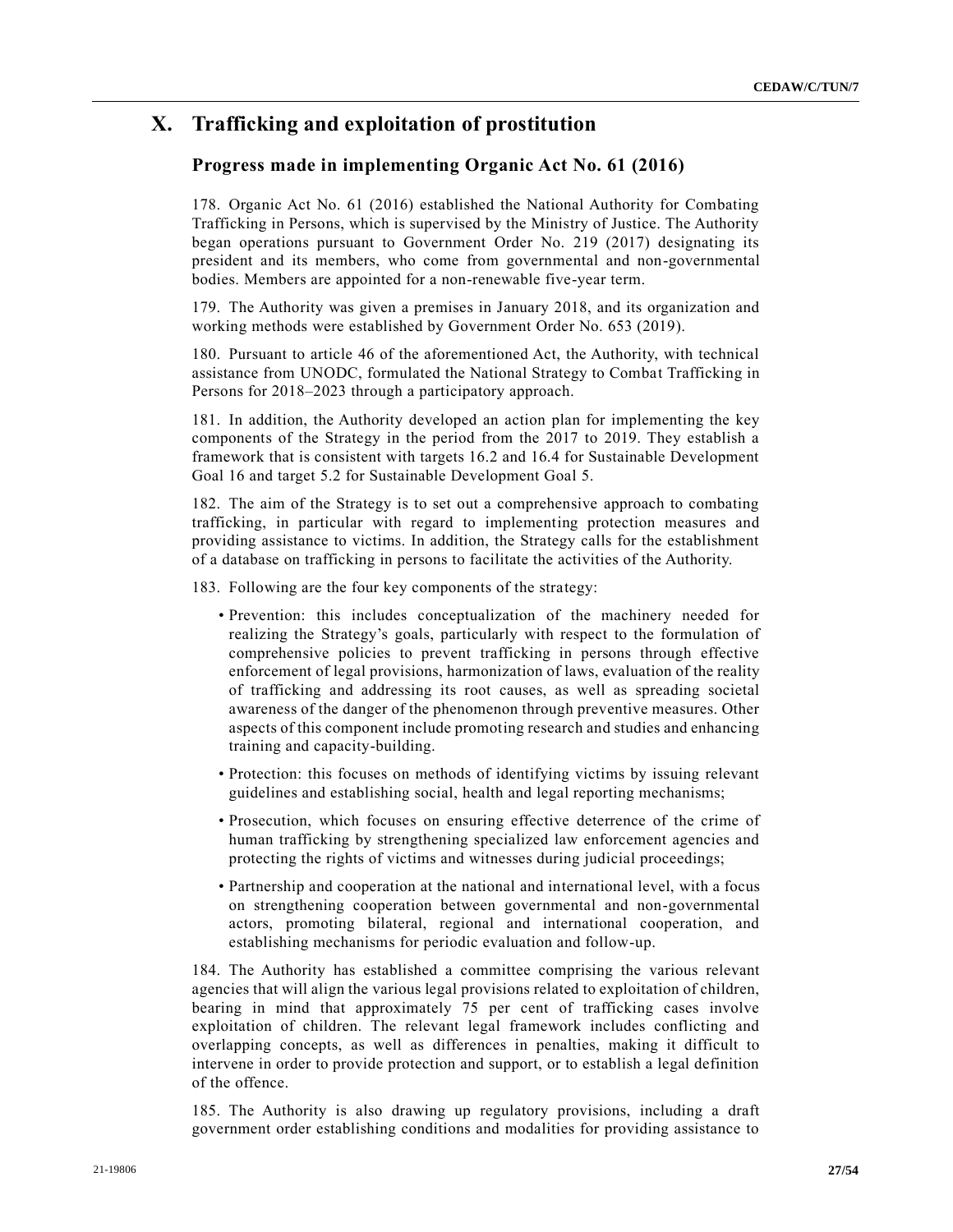victims free of charge. It also participated in the amendment of Government Decree No. 1061 of 26 September 2017 concerning consular tariffs applicable to foreigners whose authorized period of residence in Tunisian territory has expired.

186. With regard to awareness-raising, the Authority participated in the Blue Heart Campaign against trafficking in persons on 30 July 2019 and it organized an international symposium from 26 to 28 July 2020 to promote that campaign at the regional and national level. In addition, it concluded two information agreements to raise awareness of trafficking in persons.

187. The Authority consolidated its partnerships with several international organizations, such as the International Organization for Migration (IOM) and UNODC, and with regional organizations, such as the Council of Europe. Cooperation agreements were concluded with civil society organizations, such as Terre d'Asile Tunisie, the Young Lawyers Association, the American Judges Association, Lawyers without Borders, the National Bar Association, the Tunisian Rehabilitation Institute (NEBRAS) and the Amal Association for the Family and Child.

188. In respect of capacity-building, the Authority has organized several training activities for judges, judicial trainees, internal security forces, officials from the Ministries of Social Affairs, Women's Affairs, Religious Affairs and Health, and university professors.

189. More than 200 persons from the judiciary took part in the training programmes. Courses on international treaties and their application and specialized training courses in international standards for combating smuggling and trafficking in persons were held for sitting judges. Those courses were attended by all judicial trainees from 2015 to 2018, as well as by 125 judges from the Office of the Public Prosecutor and investigating judges, and by 28 judges who serve as sources for their colleagues in the effort to combat trafficking in persons. Several sessions were also organized for family judges and prosecutors in all courts of first instance who handle cases of violence against women.

190. Four military judges participated in a training course on trafficking in persons organized by the Partnership for Peace Training Centre in Ankara, with a view to enhancing their capacity to deal effectively with trafficking in persons and to raise their awareness of key mechanisms and measures to combat trafficking in persons.

191. Some 25 judicial police officers from the internal security forces attended four training courses on trafficking in persons, and eight national trainers were selected. In addition, 104 persons participated in four regional courses organized by the Authority.

192. Social welfare centre workers took part in training courses and workshops on methods for identifying victims, and 26 of the participants were chosen to serve as contact points. In addition, 25 child protection officers were trained as part of a trainthe-trainer programme, and 41 officers from the regions participated in several training courses.

193. In 2018, the Authority, in partnership IOM, organized 29 training activities in which more than 2,000 persons participated.

194. To protect victims of trafficking, the Authority:

- Provides medical assistance, in order to ensure the physical and psychological recovery of victims;
- Provides victims with guidance on the judicial and administrative procedures that must be followed to obtain compensation;
- Assists victims in assembling documentation, with a view to obtaining legal aid;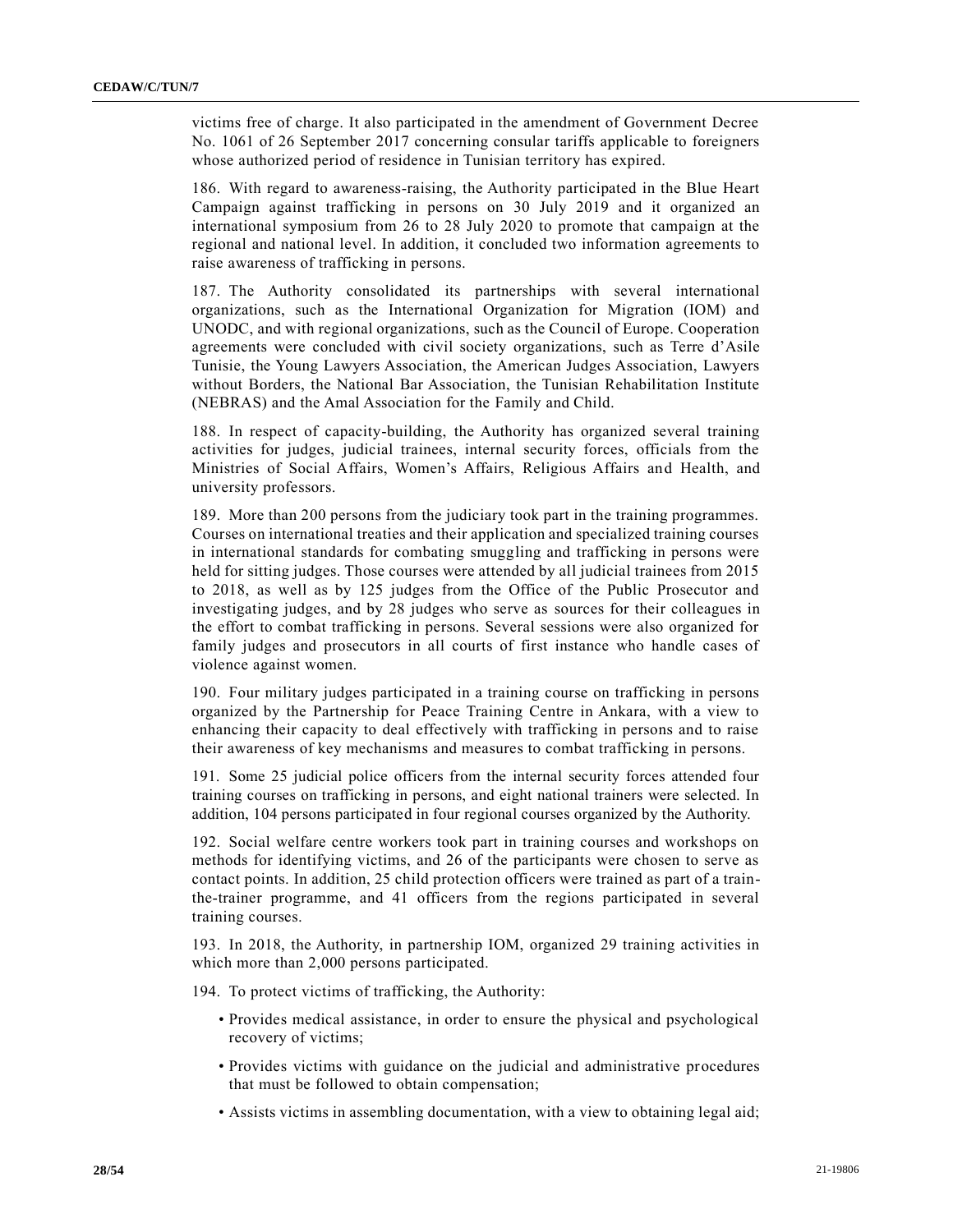- Receives notifications concerning trafficking in persons and refers them to the competent judicial authorities;
- Issues guidelines on identifying and assisting victims;
- Works with various relevant public authorities in order to protect victims, witnesses and whistle-blowers, and assist victims;
- Follows up, in coordination with non-governmental organizations, with the public authorities on the status of victims' cases and assists victims, when necessary, in order to remove any obstacles that might stand in their way;
- Provides victims with social assistance, in order to facilitate their reintegration into society, and offers them shelter.

# **The national machinery for referring and directing victims of trafficking in persons**

195. In order to improve identification and prosecution of traffickers and provide protection and assistance to victims, the National Authority for Combating Trafficking in Persons, in cooperation with the Council of Europe and in partnership with the public and private sectors, civil society and the international community, has established a national mechanism for identifying, referring and directing victims of trafficking in persons. That mechanism makes it possible to identify victims, direct them to appropriate services and provide them with support and protection.

196. When the mechanism was being developed, the roles of governmental and non-governmental institutions were defined with the aim of establishing a general framework and a basis for dealing with victims and in order to ensure that a participatory approach is taken from the moment a crime is known to have been committed to the time that the victim is reintegrated into society or returned voluntary to her own country, so as to ensure that she is not trafficked again. Victims are provided with all the assistance and protection that their circumstances dictate, in accordance with the relevant international and national standards. A range of tools has been developed in order to facilitate coordination between partners and uphold the rights of victims.

197. In order ensure that the mechanism would be effective and practical, the Authority decided to carry out trials before endorsing it. Accordingly, in 2020, the mechanism was trialled in simulations that were conducted at three regional workshops for various provinces.

198. Pending endorsement of the mechanism, support for victims must continue to be provided by the relevant agencies, in coordination with various stakeholders.

199. With regard to data collection, the Authority, with the support of IOM, is compiling an annual report on victims of trafficking in persons who have been provided with support. The Authority provided support to 742 victims in 2017, 780 in 2018 and 723 in 2019 (see annex IV).<sup>37</sup>

200. The Authority is currently developing an information system that will enable it to digitize the process of providing support and compile statistics on cases referred.

201. With regard to the amendment or repeal of article 231 of the Penal Code, concerning the criminalization of prostitution, the Ministry of Justice is carrying out a comprehensive review of the Penal Code and the Code of Criminal Procedure in

<sup>37</sup> [https://tunisia.iom.int/sites/default/files/activities/documents/Rapport%202](https://tunisia.iom.int/sites/default/files/activities/documents/Rapport%202019%2020-01-2020.pdf?fbclid=IwAR3w476L0klNnFZg9aPT7cavQPZx4Kz_IWyRgz4AMXsOdcdTsxYPXV_Y5P8) 019%2020-01-2020.pdf? [fbclid=IwAR3w476L0klNnFZg9aPT7cavQPZx4Kz\\_IWyRgz4AMXsOdcdTsxYPXV\\_Y5P8.](https://tunisia.iom.int/sites/default/files/activities/documents/Rapport%202019%2020-01-2020.pdf?fbclid=IwAR3w476L0klNnFZg9aPT7cavQPZx4Kz_IWyRgz4AMXsOdcdTsxYPXV_Y5P8)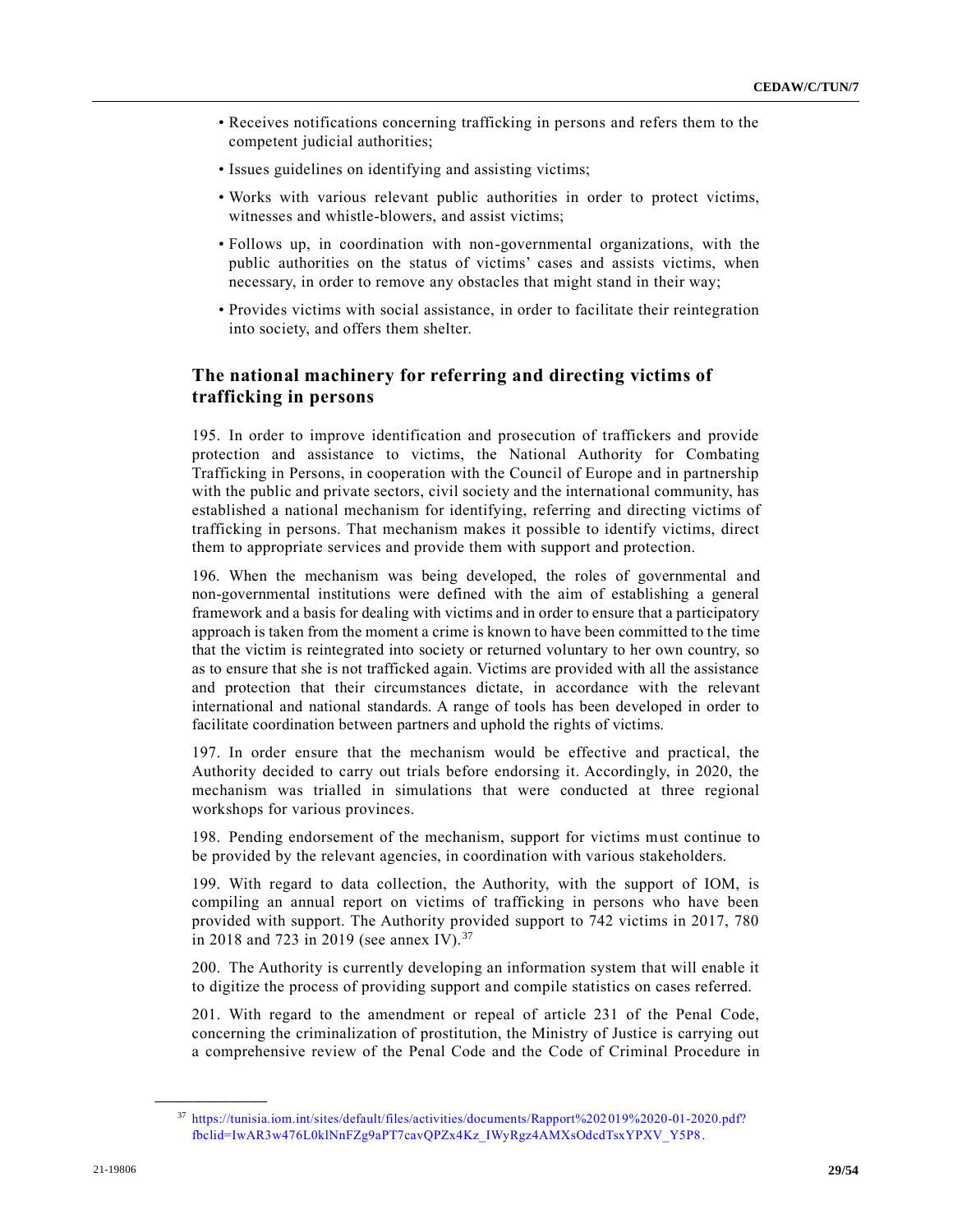order to ensure that they are in line the with the requirements of the Constitution and international standards.

# **XI. Participation in political and public life**

### **A. Participation of women in public life and decision-making**

202. Although there was an equal number of men and women on the electoral lists for the 2011 legislative elections, women's representation in parliament remained below expectations. Women made up 25 per cent of the National Constituent Assembly at the start of the legislative session in January 2012. That proportion increased to 30.59 per cent in June 2014. Women made up 35.94 per cent of the Assembly of the Representatives of the People, the elections for which were held in October 2014.

203. The number of women in parliament fell from 54 in 2019 to 163 in 2024, a decline of 24.88 per cent. $38$ 

204. Since September 2020, women have made up nearly 28 per cent of the current Tunisian Government, including seven women who serve as ministers and 29 who hold the post of State secretary.

For the first time in the country's history, a woman judge headed the Ministry of Justice, which is one of the core ministries, during the term of the previous government (February to September 2020).

205. A total 3,385 women were elected to serve on municipal councils, representing some 47.05 per cent of the country's municipal councillors. In addition, 573 women heading electoral lists were elected in municipal elections, equivalent to 29.55 per cent of all heads of electoral lists.

206. Women have little representation at the regional level; only one of the country's 24 Governorates is governed by a woman.

207. Women make up 37 per cent of the civil service, a figure that increases 46 per cent if one also counts women who are actively serving in the Ministry of the Interior and the Ministry of Defence.

208. Women comprise 35.8 per cent of qualified officials in the civil service. Women account for the following percentages of qualified officials:

- 25 per cent of general directors;
- 30.1 per cent of directors;
- 33.8 per cent of assistant directors;
- 40.2 per cent of heads of service.

209. The proportion of posts in the judiciary held by women has increased significantly, increasing steadily from 32.4 per cent of staff in 2010 to 43.12 per cent in 2018. Between 1986 and 2018, women made up a growing percentage of those joining the judiciary, with their share of the total increasing from 32 per cent to 68.5 per cent during that period. In 2020, women comprised more than 70 per cent of those joining the judiciary. At present, women comprise 55 per cent of first level

<sup>38</sup> [http://www.arp.tn/site/main/AR/docs/composition/compos\\_s.jsp.](http://www.arp.tn/site/main/AR/docs/composition/compos_s.jsp) Assembly of the Representatives of the People website: distribution of membership by sex.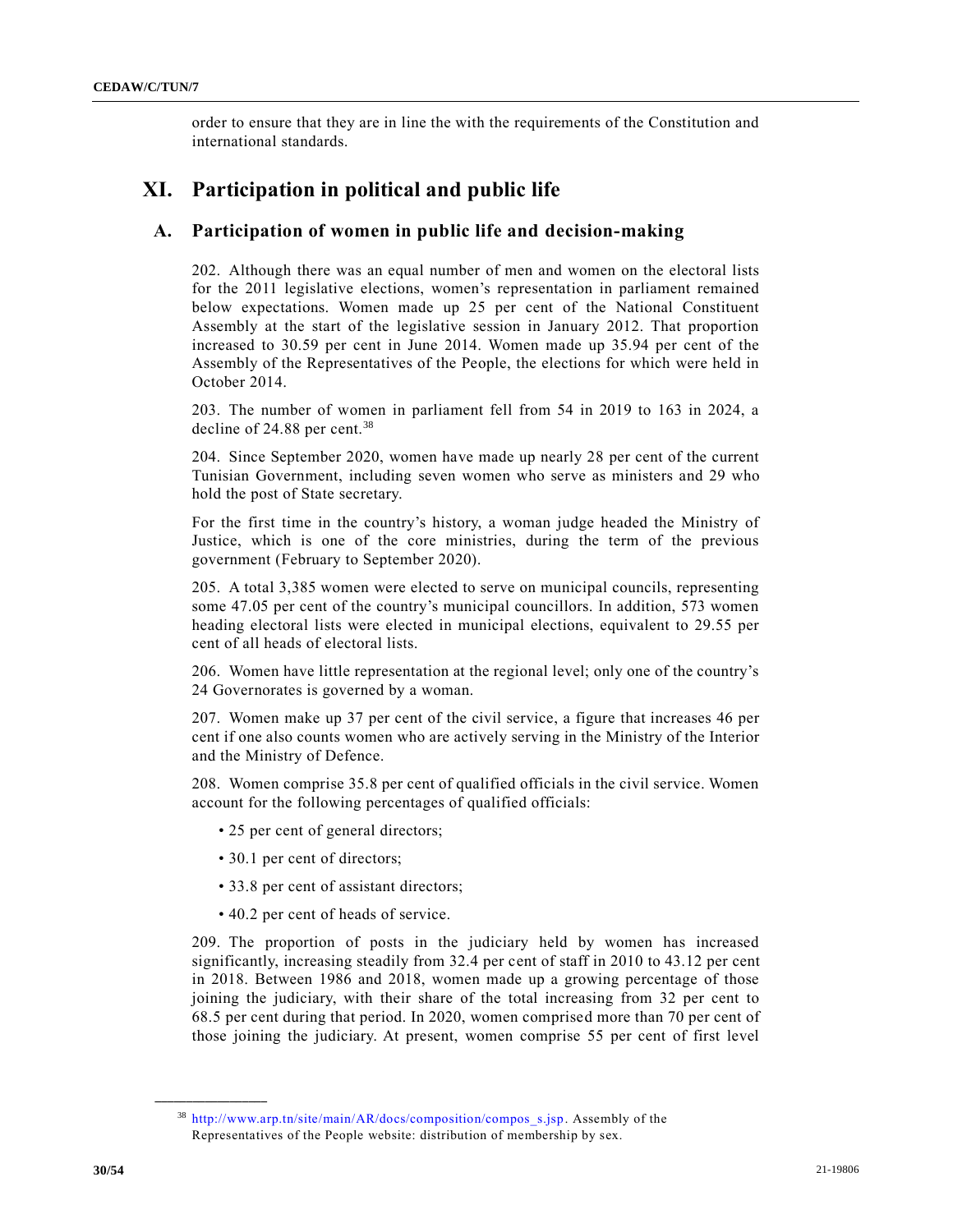judges, 23 per cent of second level judges and 22 per cent of third level judges in the ordinary courts.

210. Nevertheless, the number of female judges in decision-making positions remains low and no woman has been appointed to any of the seven most senior judicial positions in Tunisia.

211. The number of female judges serving in the administrative courts increased from 39 in 2010 to 61 in 2016. From 2010 to 2019, the number of female judges serving in the financial courts increased from 30, or 30 per cent of all financial court judges, to 79 in 2016, or 45.14 per cent.

212. The number of women serving on the judicial councils has increased from five members, including four female judges appointed to the Temporary Judicial Commission, to 19 members, a figure that includes 10 female judges who were appointed to the Supreme Judicial Council. This is equivalent to an increase from 10.5 to 42.2 per cent of judicial council members.

213. In 2018, women made up 33.33 per cent of the Department of Military Justice, compared with 13.36 per cent in 2011. In the period from 2 September 2016 to 30 June 2019, military women held core leadership positions in the Department, including the posts of prosecutor with the Military Court of Appeal and State Prosecutor for Military Justice.

214. Women comprised 5.58 per cent of national army ranks in 2018 and 5.74 per cent in 2019.

215. With regard to the diplomatic service, there are 66 women diplomats serving in missions abroad. Some 131 women hold posts in the diplomatic service, including:

- 4 senior ministers plenipotentiary
- 24 ministers plenipotentiary, 12 of whom are serving abroad
- 40 foreign affairs advisers
- 53 secretaries of foreign affairs (20 serving abroad and 33 in the central administration)

216. In addition, seven women serve as ambassadors and five as consuls, while five are representative to international agencies.

### **B. Legal framework for gender equality**

217. Since National Constituent Assembly elections, the principles of parity and rotation have been the basis for the composition of the lists of candidates. Those principles were made integral elements of the election law<sup>39</sup> following the adoption of the 27 January 2014 Constitution.<sup>40</sup> The principle of vertical parity was used only in drawing up lists for the legislative elections. The request to mandate parity in the leadership of electoral lists (horizontal parity) was not addressed when the electoral law was debated. However, with adoption of the Electoral Act in 2017, lawmakers introduced both horizontal alignment and vertical alignment in the municipal and regional elections.

<sup>39</sup> Article 16 of Decree No. 35 (2011), dated 10 May 2011, concerning the election of the National Constituent Assembly.

<sup>40</sup> Article 24 of Organic Act No. 16 (2014), dated 26 May 2014, concerning elections and referendums.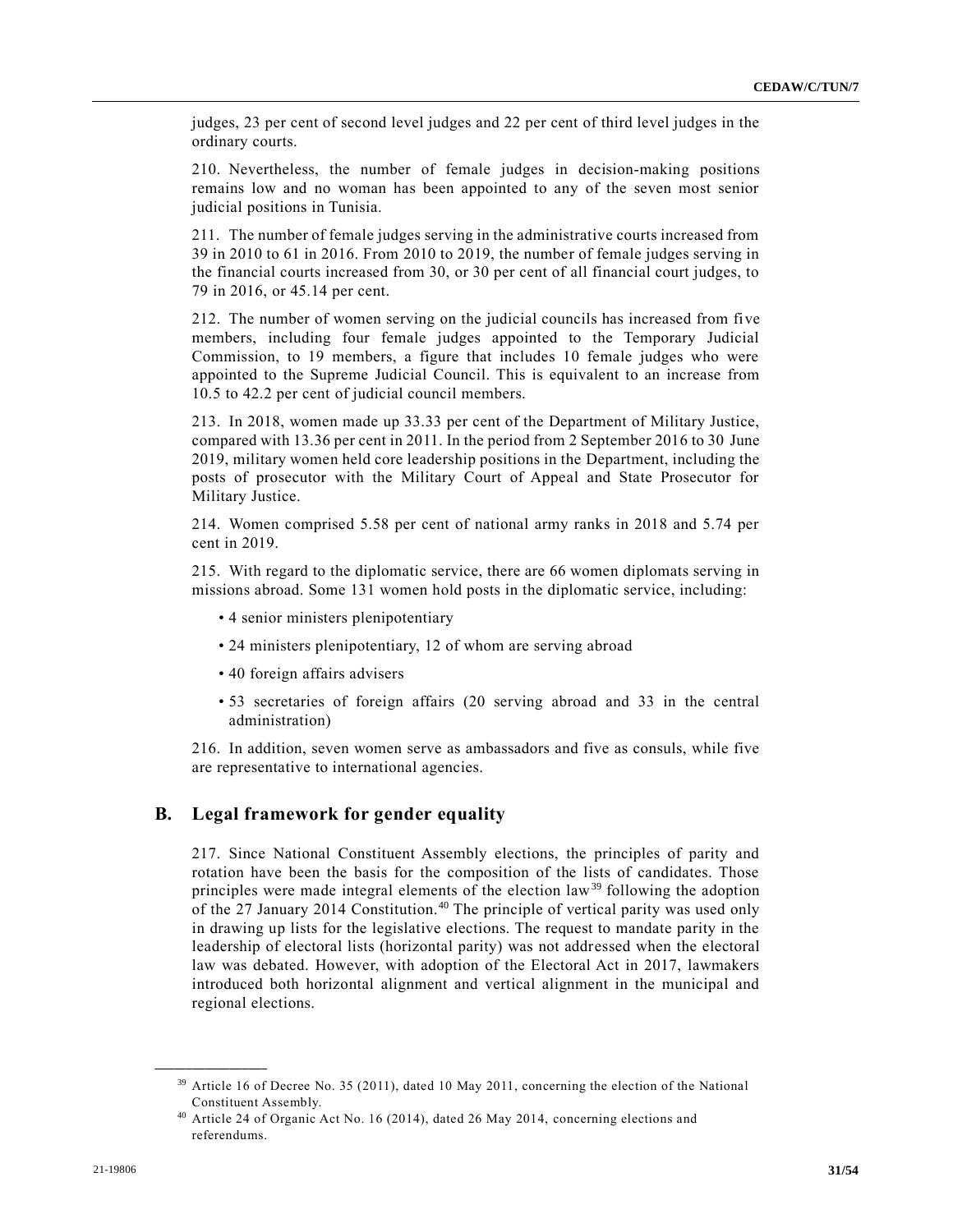218. Organic Act No. 29 (2018), concerning the Local Government Code, contains several provisions concerning parity (article 44) and equality between and equality of opportunity for women and men (article 106). The legal framework established by that Act is in line with target 5.5 of the Sustainable Development Goals on ensuring women's equal participation in public life and decision-making.

219. In accordance with those provisions, the Independent Electoral Commission rejected all candidate lists, whether for legislative or municipal elections, that did not respect the principles of parity and rotation between men and women.

220. Many of the lawsuits heard by the courts in relation to the 2019 legislative election centred on one of the conditions that had to be satisfied by the list of nominees. Although vertical parity was not one of the conditions that caused major problems in the aforementioned elections, that was not case in the 2014 legislative elections and the 2018 municipal elections. In those elections, failure to respect that requirement was one of the most important reasons why nominations were rejected and contested in court. The vertical parity requirement was added to the horizontal parity requirement in accordance with the Electoral Act, which provides that nominations for membership of municipal and regional assemblies shall also be made on the basis of the principle of parity between women and men heading party and coalition lists if those parties or coalitions are running in more than one electoral district. Parties and coalition lists that do not comply with that rule are inadmissible unless they are regularized within the legally-prescribed deadline.

221. Ultimately, the failure to implement horizontal parity meant the few women headed electoral lists (see annex V).

# **C. Measures taken to increase women's participation in public and political life**

222. In the National Strategy for Gender Mainstreaming, particular emphasis is placed on promoting the participation of women in political life and in the management of public affairs (paras. 91–96). Meanwhile, the national plan of action for the implementation of Security Council resolution [1315 \(2000\)](https://undocs.org/en/S/RES/1315(2000)) on women and peace and security includes a section on the inclusion of women in political life, the management of public affairs and decision-making, with a view to maintaining peace, resolving conflicts and countering terrorism.

223. In addition, the Prime Minister issued Circular No. [31 \(2018\),](https://undocs.org/en/S/RES/31(2018)) which provides that the principle of parity must be observed in relation to appointments and senior positions. To further support the adoption of that principle, the Prime Minister issued a circular in 2019 stipulating that both a woman and a man must be nominated for every governmental, civil service and decision-making position.

224. With the adoption of Act No. [58 \(2017\)](https://undocs.org/en/S/RES/58(2017)) on the elimination of violence, Tunisia became the first Arab and African country to acknowledge political violence against women as a form of violence and to criminalize it. In so doing, Tunisia has gone beyond the scope of the relevant international instruments, which commit states to enshrining equality in politics. Civil society stakeholders active in this area are now advocating for and mobilizing support for steps to be taken to ensure that relevant international instruments address the issue of violence, and particularly political violence, and for the establishment of an international legal conceptual framework that will facilitate the adoption of comparable legislation in that area. $41$ 

<sup>41</sup> Study on the inclusion of gender-based political violence in international instruments (not available online).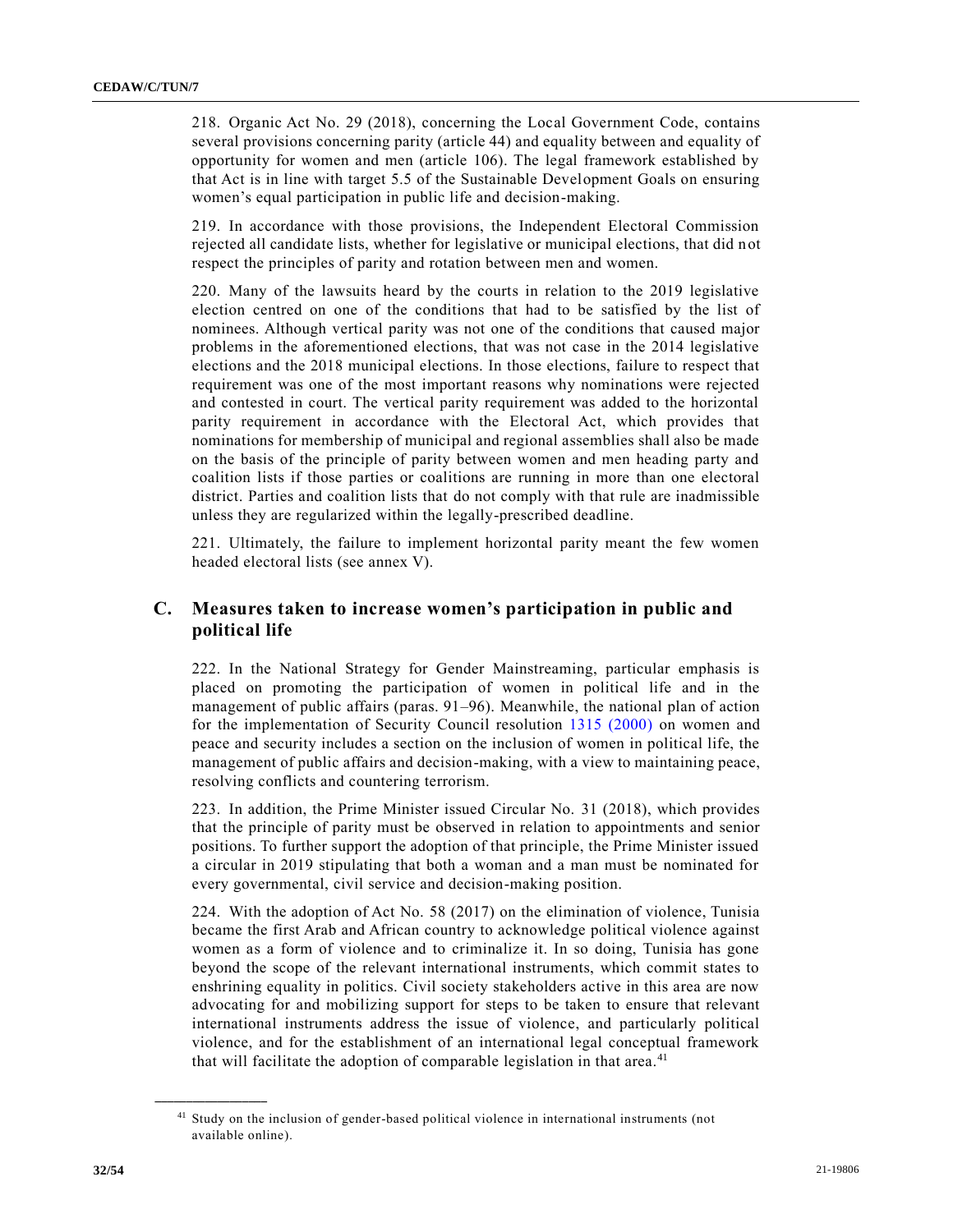225. A set of scientific indicators have been developed on the basis of this framework that are derived from a number of relevant studies. These include a study on women in decision-making positions in the public sector, which was carried out by the Office of the Prime Minister in cooperation with UN-Women, and the studies carried out by CREDIF, the most recent of which include:

- A monitoring and follow-up mechanism on Tunisian women in administrative positions in the public sector;
- The National Committee for Promoting Equal Opportunities for Women and Men in Local Governance.

226. For the 2014 elections, the Ministries of Women's Affairs, Social Affairs and the Interior and the Independent Electoral Commission partnered to implement a programme aimed at helping women in rural areas obtain national identification cards.

The Independent Electoral Commission produced awareness-raising bulletins that were directed at women, in in the first place, as well as other groups such as young people, the elderly and persons with disabilities. In 2014, women voters who registered voluntarily comprised 50.5 per cent of all newly registered voters, bringing the number of women voters to 2,446,393, or 46.10 per cent of the total number of registered voters.

227. Specific groups, including, rural women, were targeted for registration in the 2019 elections. As a result, there was a near-perfect balance in the proportions of women (49 per cent) and men among registered voters. Those efforts were carried out in coordination with civil society organizations.

228. Gender-based violence is addressed in the Manual on Election Campaign Rules and Procedures, and it is one of the irregularities that campaign observers must monitor pursuant to Act No. [58 \(2017\).](https://undocs.org/en/S/RES/58(2017)) In that connection, a guidance document was prepared for campaign observers that clarifies the concept of gender-based violence.<sup>42,43</sup>

229. With regard to capacity-building for women candidates from deprived groups, in early March 2020, CREDIF, in collaboration with the Forum of Federations (Canada), organized a regional training workshop for 21 women active in public and political life in Jordan, Morocco and Tunisia. The aim of the workshop, theme of which was "Transformative Leadership for Change", was to enable the participants to reach decision-making positions within parties and make their presence felt in political circles.

230. In 2019, CREDIF, in partnership with the Forum of Federations, organized a "Political Academy" under the theme "Women Leaders for Integrated Governance". The aim of the Academy is to help ensure that there are women in the central structures of parties and in regional forums, and to support the development of mechanisms that strengthen women's political alliances. Another aim of the Academy is to implement a common strategy for forming advocacy groups and pushing for real change. Seven training workshops were organized during the course of the Politic al Academy. Preparations will be made to hold a second round of the Political Academy.

231. CREDIF regularly conducts seminars and brainstorming sessions aimed at various women's groups and women representatives of political associations and parties, in order to support participants in local affairs and stand with women

<sup>42</sup> See the Manual on Election Campaign Rules and Procedures (2019). See pg. 4 of Act No. 58 (2019), in the preambular section. Pg. 7, definition of political violence. Pg. 38, the provision that campaign observers must identify political violence against women.

<sup>43</sup> See copy of pedagogical document.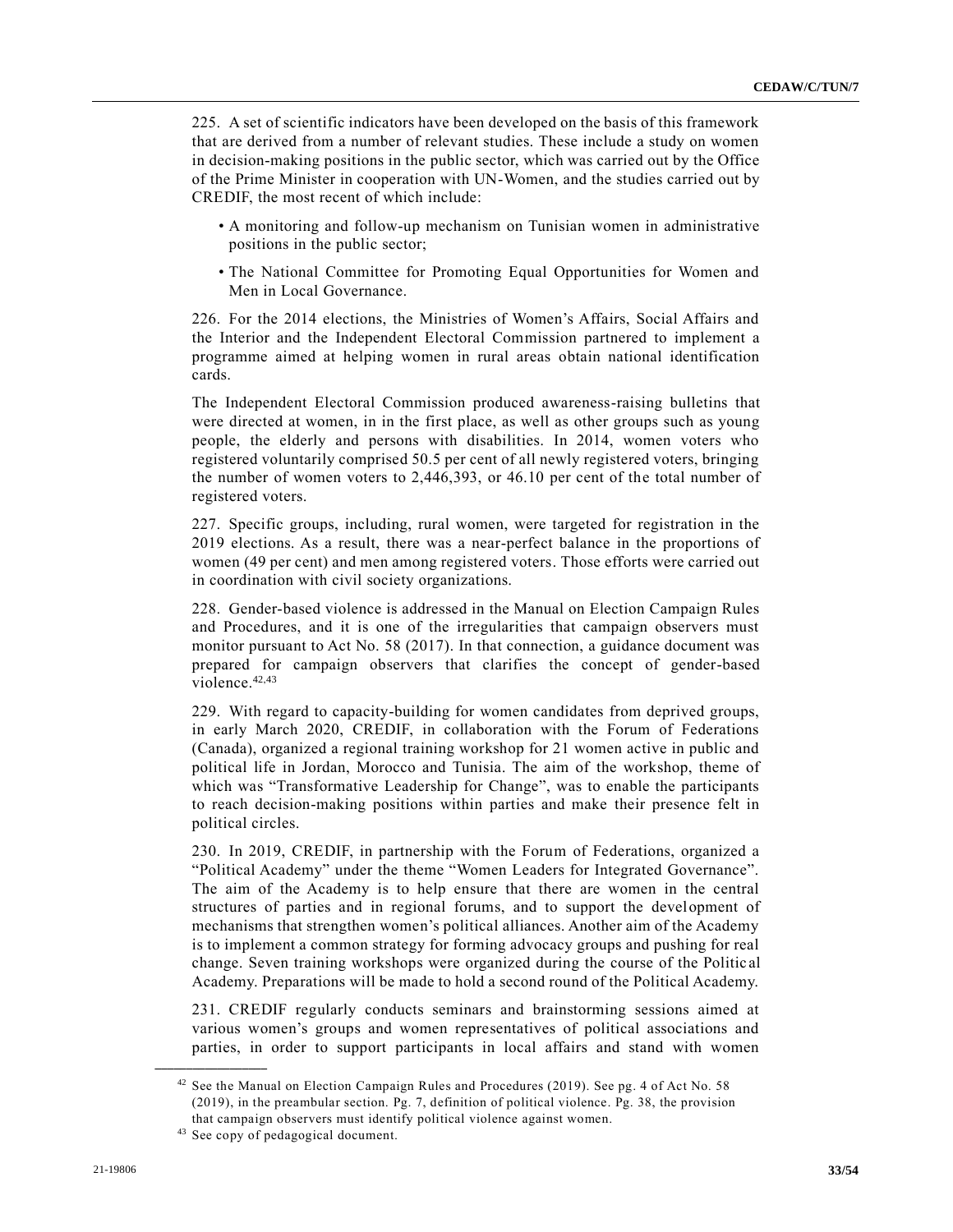candidates who are nominated for municipal elections. CREDIF is currently updating and expanding its "Who is she?" database to include, in addition to experts and academics, qualified women in positions of administrative responsibility. The database will make information on their backgrounds available to decision-makers, national and international organizations, and the media.

232. The Arab Network for Women in Elections was launched in October 2019 and Tunisia was elected to chair the steering committee. The Network is a regional organization that develops programmes to promote women's participation in elections and in politics. The Network, under its three-year strategy, which is currently being developed, will:

- Organize a training programme on women leaders in elections and politics;
- Develop an informational campaign about the Network, its objectives and its approach;
- Produce documents and programmes on combating political violence against women;
- Observe elections by applying a gender perspective and in accordance with international principles, with a view to ensuring the inclusivity of elections such that they encompass all groups and serve as a pillar for democracy, the peaceful transfer of power and stability.

#### **D. Protecting human rights defenders**

233. Articles 35, 36 and 37 of the Constitution enshrine freedom of peaceful assembly and demonstration, the right to organize, the right to strike and the right to form parties, unions and associations. The adoption of Decree No. [88 \(2011\)](https://undocs.org/en/S/RES/88(2011)) concerning the regulation of associations has had a significant impact on the freedom to form associations. That Decree abolishes the licensing regime and replaces it with a permit system. Any subsequent regulation of associations is achieved through legal action. This has led to a significant increase in the number of associations.

234. Article 6 of Decree No. 88 provides that the public authorities are prohibited from obstructing or disrupting the activities of associations in a direct or indirect manner. Article 7 provides that the State shall take all necessary steps to ensure that all persons are protected by the competent authorities from any violence, threat, retaliation, actual or legally harmful discrimination, pressure or any other repressive act in response to the legitimate exercise of the rights mentioned in the present Decree.

235. However, there is no comprehensive legal framework in Tunisia for protecting of human rights defenders, and any such violations are handled under general law (the Penal Code or special laws). That situation has led some civil society organizations to begin drafting a bill on protecting human rights defenders.

### **E. Implementation of the National Action Plan on women and peace and security**

236. In addition to the information provided in paras. 99 to 103 of the present report, it should be noted that CREDIF completed the first study on the institutional framework for the implementation of Security Council resolution [1325 \(2000\),](https://undocs.org/en/S/RES/1325(2000)) on which the Ministry of Women's Affairs relied in developing the National Action Plan for the Implementation of resolution [1325 \(2000\).](https://undocs.org/en/S/RES/1325(2000))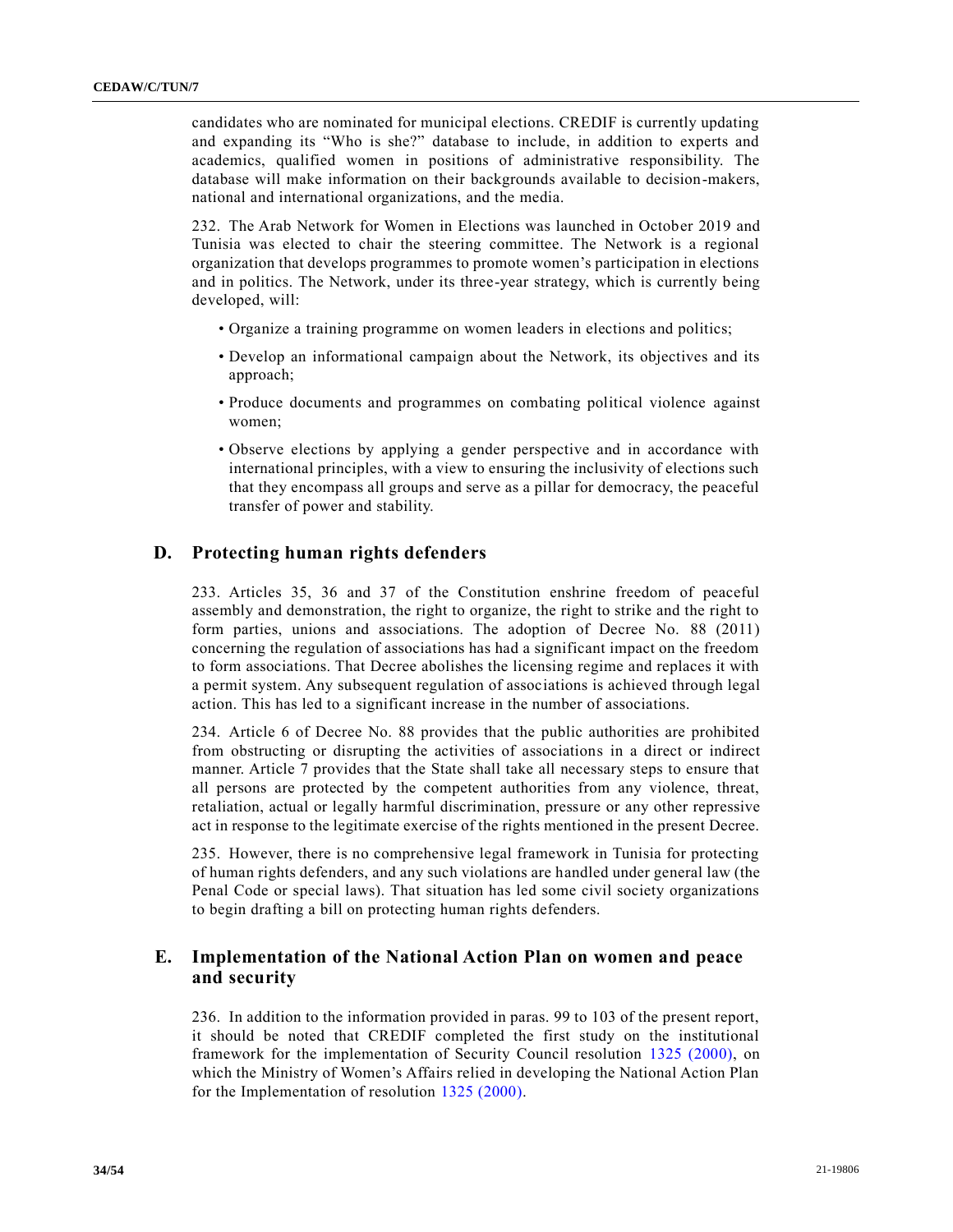237. In 2018, CREDIF completed the first qualitative scientific audit on women's security across four model areas, in order to measure women's sense of security in public spaces and identify unsafe spaces. In 2019, CREDIF completed a research project on preventing violent extremism in various governorates around the country, with a view to providing analyses on the role of women and young people of both sexes in preventing violent extremism, carrying out activities to support their capacities and protecting against violent extremism through advocacy and awareness.

238. Following the adoption of the National Action Plan, 13 public agencies and 22 civil society organizations transformed it into various sectoral plans and then into a general operational plan, with the latter serving as an umbrella document for all of the sectoral plans to the end of 2020. An international symposium was organized in October 2019 to mobilize support for the implementation and funding of the operational plan.

239. Sectoral plans have been finalized for the following ministries: Women's Affairs; Defence; the Interior; Foreign Affairs; Health; Religious Affairs; Youth and Sport; Transport; Cultural Affairs; Development, Investment and International Cooperation; Agriculture, Water Resources and Fisheries; and Social Affairs.

240. In that connection, stakeholders have:

- Prepared benchmarks for selecting partners for the operational plan programme;
- Fine-tuned the working methodology for preparing sectoral plans and developed a programme and work calendar for the second part of the track;
- Added new ministries (Transport, Cultural Affairs, Agriculture, Youth and Sport, and Industry) to the process;
- Organized workshops to formulate sectoral plans;
- Organized technical support meetings for partners, and sectoral working sessions;
- Organized workshops with civil society associations and organizations on ways to cooperate in the implementation of sectoral plans.
- 241. The expected outcomes of the plan are as follows:
	- Develop an updated database shared by all public agencies;
	- Enact laws and adopt measures that promote the principle of parity in all elected bodies and independent bodies and offices at the national and local levels, and ensure that laws and regulations are harmonized with the Constitution and international standards;
	- Appropriate measure have been taken and national mechanisms have been put in place to protect women and girls from violent extremism and terrorism;
	- Develop the capacity of the security agencies to respond to violations of women's and girls' rights;
	- Increase the proportion of women in decision-making positions and in highlevel civil, judicial and military positions of responsibility;
	- Increase the number of programmes and measures aimed at promoting the employment of women and girls.

242. The main element of the Ministry of Women's sectoral plan was the "Project Hayat for Every Region" programme, which takes a comprehensive, participatory and integrated approach to creating economic projects for women in regions that are threatened by terrorism and violent extremism, have high population density and are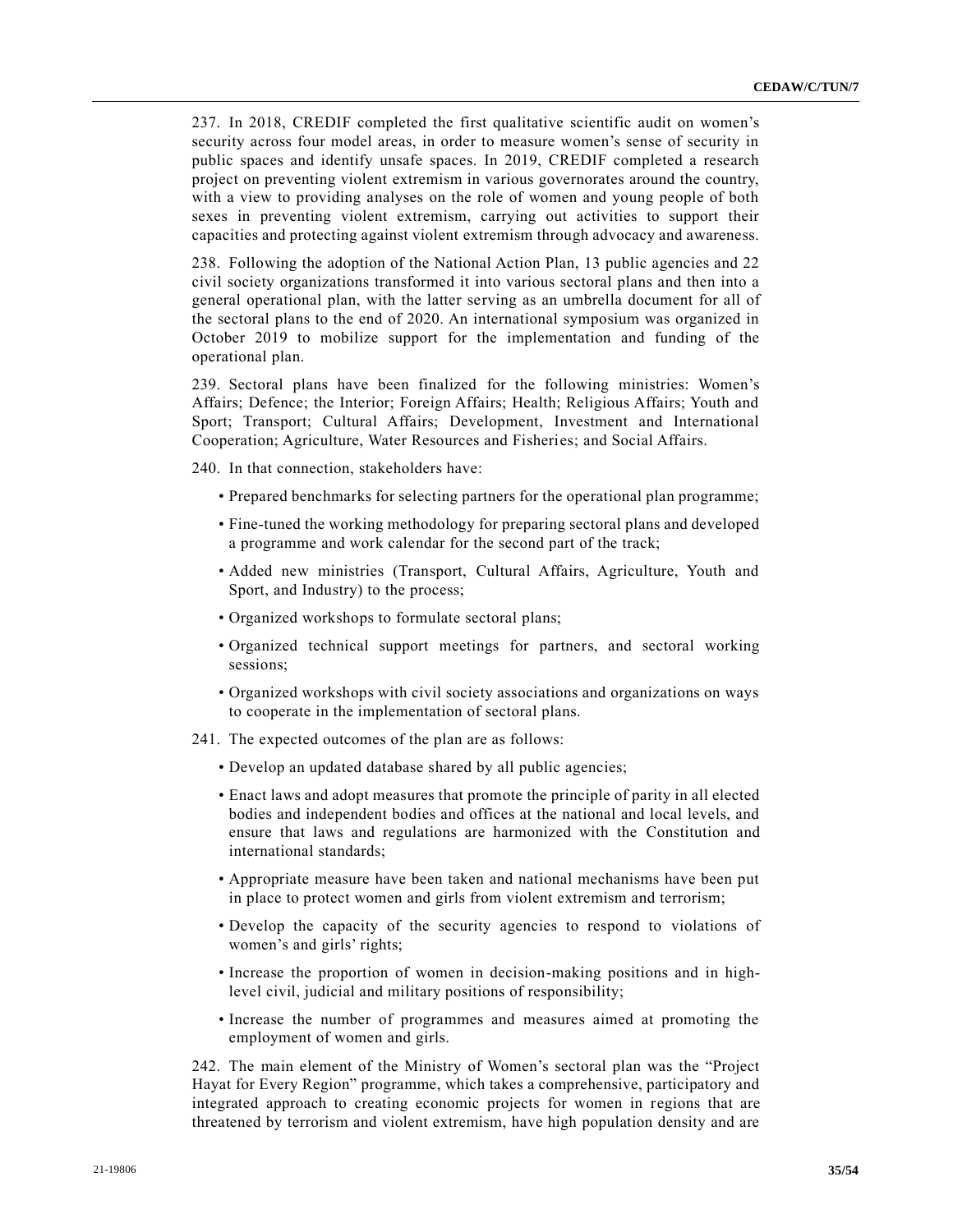suffering from poverty and marginalization, with a view to creating value for products produced by the region. That goal is accomplished by adopting the principles of economic social solidarity within an organized and structured framework and by encouraging the population to remain in their areas while maintaining a decent standard of living. The region is provided with the necessary facilities, such as schools, kindergartens, childcare and youth centres, leisure spaces, clinics and post offices, as well as any infrastructure required, such as lighting, sewerage and sanitation networks, roads and means of transport, in order to attract investors to the region.

# **XII. Nationality**

243. The laws of Tunisia concerning nationality have developed significantly as a result of successive revisions to the Nationality Code, which were made in order to harmonize it with the Constitution and purge it of discriminatory requirements. This includes, in particular, the significant revision that was made pursuant to Act No. [55](https://undocs.org/en/S/RES/55(2010))  [\(2010\).](https://undocs.org/en/S/RES/55(2010)) In that connection, the Ministry of Women's Affairs has submitted a bill that would enable Tunisian women married to foreigners to transmit Tunisian citizenship to their children who were born abroad.

244. The aim behind the bill is to align national law with the requirements of international instruments that Tunisia has ratified. The most important of those instruments is the Convention on the Nationality of Married Women, which was ratified by means of Act No. [41 \(1967\),](https://undocs.org/en/S/RES/41(1967)) dated 21 November 1967.

245. To demonstrate the importance of this proposed revision, we have set out in annex VI the various developments that have occurred in the Nationality Code of Tunisia, in order to identify shortcomings and point out the changes that would be made as a result of the draft amendment.

246. The right of women married to foreigners to transmit Tunisian citizenship to their children who were born abroad is one of the most significant reasons why Tunisian nationality law is considered to be discriminatory. The Committee, in its concluding observations concerning the fifth and sixth periodic reports of Tunisia, recommended that Tunisia adopt a law that establishes equality between women and men in respect of the ability to transmit their nationality to their children without discrimination, in accordance with article 9 of the Convention.

In that connection, the principle of non-discrimination was enshrined in the changes to the Nationality Code, in particular articles 6 and 12 thereof, that were made pursuant to Act No. [55 \(2010\).](https://undocs.org/en/S/RES/55(2010))

However, that change was not enough and did not make the desired impact in practical terms. As a result, the Ministry of Women's Affairs decided to submit a bill that would revise Act No. [55 \(2010\).](https://undocs.org/en/S/RES/55(2010))

247. It should be noted that, in the absence of clear wording, the Tunisian judiciary has read the provisions in a non-discriminatory manner that upholds the principle of equality. For example, the Court of First Instance of Tunis, in its judgement No. 7482 of 2 April 2018, clearly stated that lawmakers have decided, as expressed in the new article 6 of the Nationality Code, that the children of a Tunisian mother acquire Tunisian nationality by descent, regardless of where they are born. That demonstrates a consistent intent to eliminate discrimination between men and women. In the new article 6 of the Nationality Code, lawmakers recognize that children born to a Tunisian father and mother should be granted Tunisian citizenship regardless of whether they were born in Tunisia or abroad. That decision, which was adopted with the abolition of the old article 6 and its replacement by the new article 6, establishes that the descent of the person requesting Tunisian nationality, not his or her of place of birth, is the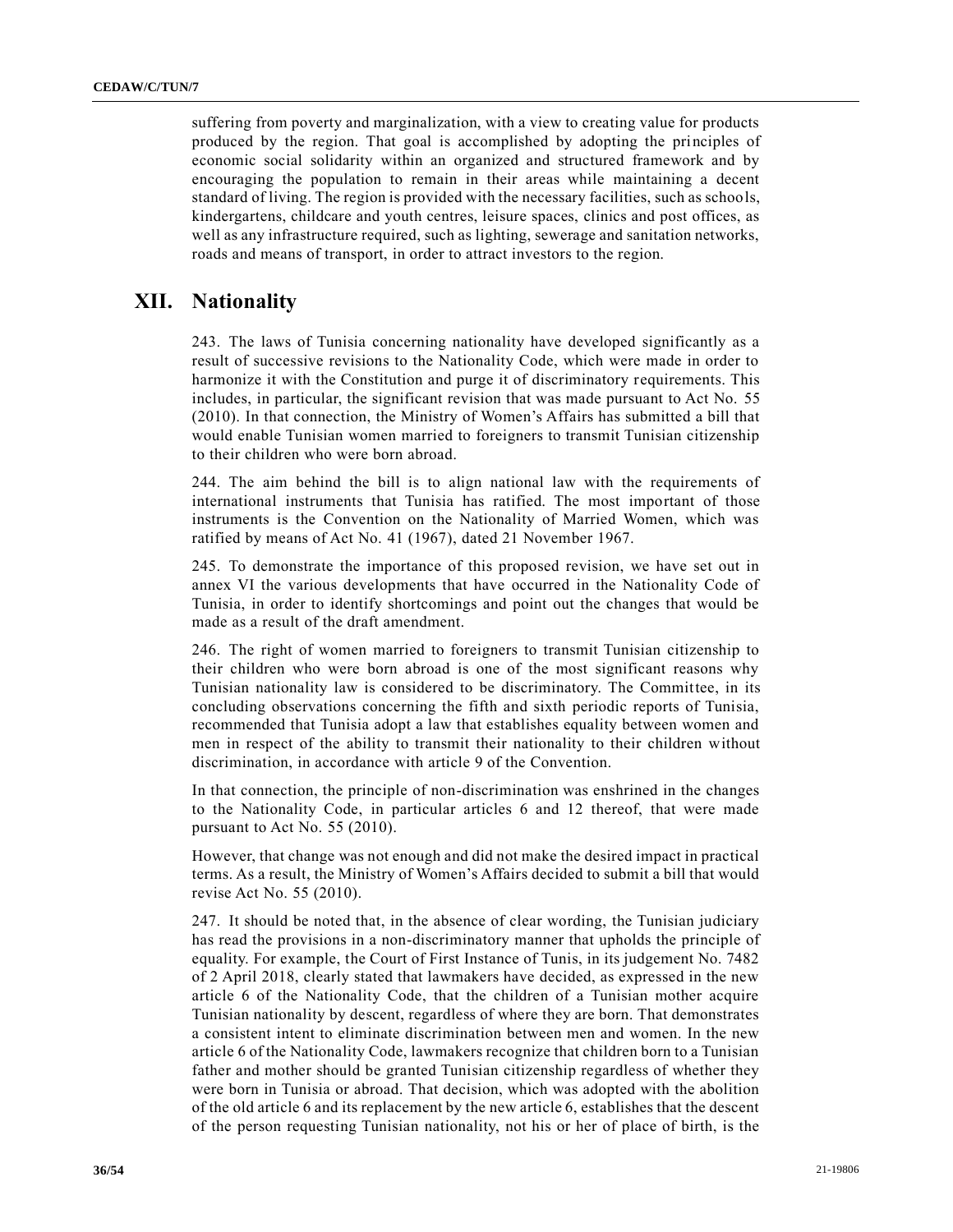fundamental basis for the right of Tunisian women to transmit their nationality to their children, regardless of where they were born.

### **Education**

248. The data compiled highlights the steady increase in the proportions of girls enrolled in educational institutions. As noted in para. 13 of the present report, there are more girls enrolled primary and secondary school than boys (see annex VII). Girls' educational excellence is reflected in their success, failure and dropout rates.

249. The preschool year plays an important role in ensuring that students have the best chance to succeed in school; it helps them increase their academic attainment and improves their social and educational integration. Accordingly, efforts have been made to ensure that preschool year programmes are widely available, particularly in rural areas and densely populated neighbourhoods. In the 2019/20 school year, 59,544 children were enrolled in preschool classes. Of that number, 29,356 (or 49.3 per cent) were girls (see annex VIII).

250. With regard to primary education, some 1,171,569 students were enrolled in public schools in the 2019/20 school year. Girls comprised 48 per cent of that figure (see annex IX).

251. In the 2018/19 school year, the success rate for primary school girls was 4.7 per cent greater than for boys. Annex X highlights the success, failure and dropout rates.

252. The middle/secondary school level consists of the middle school stage, which supplements primary education, and the secondary school stage, which is open to all who meet the requirements for advancing from middle school that are set out in article 25 of the relevant framework act.

253. In the 2019/20 school year, the number of students enrolled in middle school and secondary school was 926,832, with girls constituting 9.6 per cent more of students than boys.

254. In order to encourage equality and promote equality of opportunity, a programme was initiated to integrate children with disabilities into educational institutions as part of a national school and educational integration plan for children with disabilities that has been in place since 2003.

255. As a result of that effort, the number of males and females enrolled in the standard education programme has increased, training units have been put in place, integrated schools have been established and equipped, and pedagogical guidance and support has been made available.

256. Preparatory units have been opened for children with disabilities and a national communication and information strategy for school integration has been developed.

257. Statistics for the 2019/20 school year show that the number of students with disabilities (as well as those with special needs) had increased to 6,113, of whom 2,205 were females (annex XI).

258. The United Nations Special Rapporteur on the right to education visited Tunisia in 2012 and 2019, and made a series of recommendations. Those recommendations were transmitted to stakeholders, so that they could be guided by them in developing action plans to promote equality of opportunity between the sexes.

259. With regard to vocational training, many measures have been taken to upgrade technical education in order to develop the capacities and enhance the qualifications of students. Technical training schools were converted into vocational schools in the 2000/01, and technical schools were opened in 2007/08.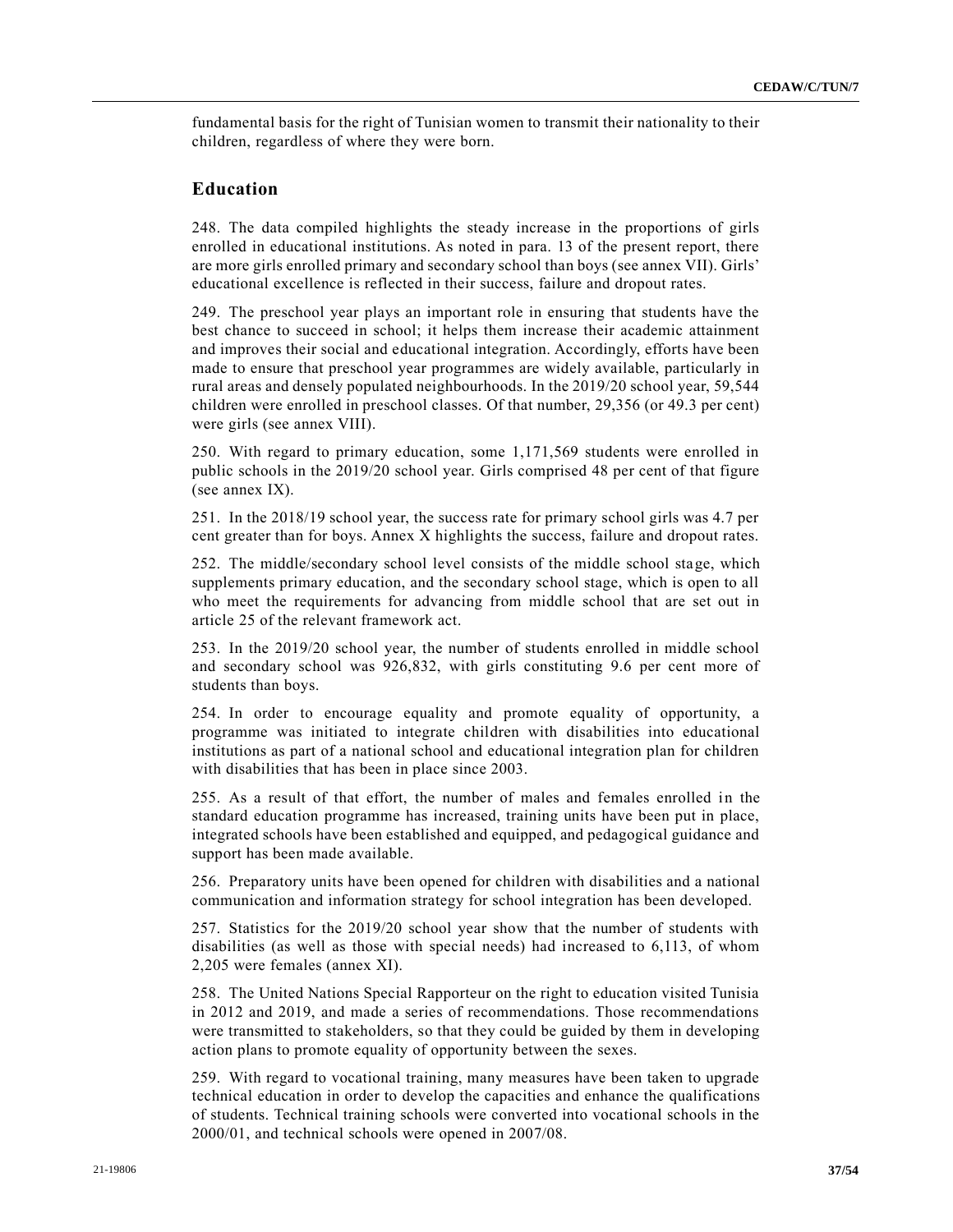260. Students of both sexes enrolled in such schools receive technical and practical training that qualify them for one the major professions, such as industry, construction and the service sector; students also receive instruction in language, the sciences and social studies. There are three forms of basic training: classroom study, work-study programmes and on-the-job training.

261. With regard to higher education, article 6 of Act No. [19 \(2008\)](https://undocs.org/en/S/RES/19(2008)) of 25 February 2008, concerning higher education, provides that holders of a baccalaureate degree or recognized equivalent degree from another country may apply for admission to higher education based on merit and without discrimination.

262. As a result, women make up a significant proportion of the students enrolled in public higher education institutions. In the 2018/19 academic year, women constituted 66 per cent of students enrolled in public universities and 69 per cent of those holding higher degrees from public universities.

263. The rate of illiteracy among women is 25.7 per cent, compared to 12.9 per cent for men. The rate is higher in rural areas: 41.8 per cent for women and 23.2 per cent for men.

264. A number of measures have been taken to eliminate illiteracy and provide education for adults. Since 2000, the National Adult Education Programme has focused on educating persons whose circumstances prevented them from starting education or forced them to leave education prematurely or revert to illiteracy. Participants receive a comprehensive cultural education through cultural communications courses on such topics as the family, upbringing, health, citizenship, dialogue and the environment.

265. The Department of Literacy and Adult Education takes into account learners' social circumstances and offers incentives, such as financial and in-kind assistance, to those who are indigent or destitute. Another of the Department's concerns is the status of women. In that connection, it helps to promote the role of women in the family and society by raising awareness of women's rights. In addition, the Department teaches young students basic skills and, when necessary, provides them the means to engage in income-generating activities.

Annex XII contains statistics on the accomplishments of the National Adult Education Centre in the 2019/20 academic year, disaggregated by governorate, age group and gender.

266. The Women's Social Development Programme of the Ministry of Women's Affairs has been operational since 2016. The Programme, which part of the national strategy to eradicate illiteracy by 2030, was launched in Ala district of Kairouan Governorate and then extended to all governorates, with an emphasis on priority areas where the illiteracy rate is high.

267. The aim of the Programme is to gradually eradicate illiteracy and resist reversion, thereby enabling female beneficiaries to develop their capacities and knowledge, overcome marginalization, poverty and unemployment, live a decent life an participate in public life.

#### **Employment**

268. The right to work is enshrined in article 40 of the Constitution, which provides that every citizen, male and female, has the right to work, and that the State shall take the necessary measures to guarantee that right on the basis of competence and fairness. The Constitution also provides that every citizen has the right to work in decent conditions and a fair wage.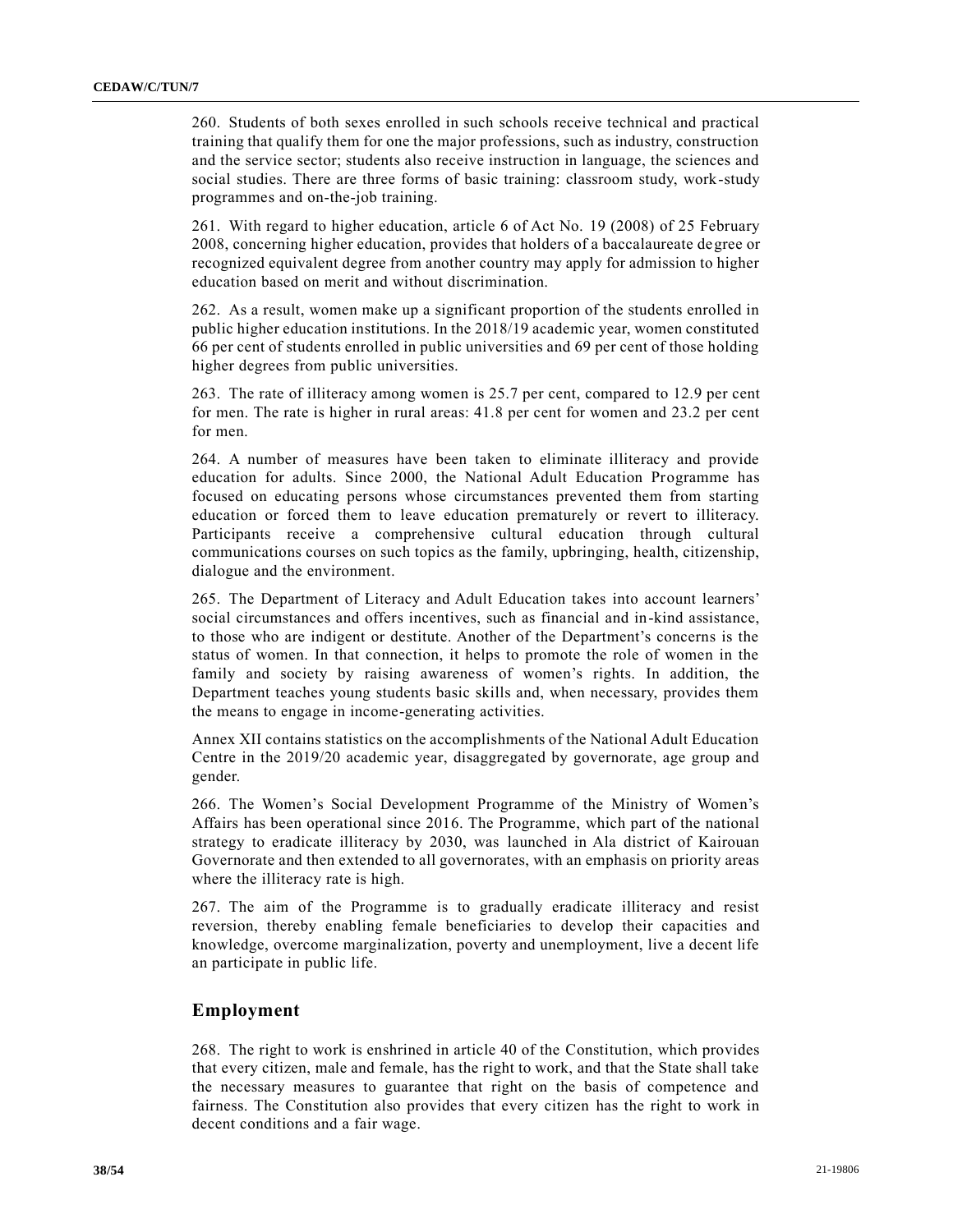269. Accordingly, measures have been taken to increase women's participation in the labour market. The Ministry of Vocational Training and Employment has implemented several programmes related to employment, private sector initiatives and vocational training.

270. In recent years, women have represented approximately 70 per cent of persons benefiting from various active employment programmes that are funded with resources from the National Employment Fund. Those programmes provide supplementary training, with a view to hiring the unemployed and ensuring that private sector institutions contribute to the effort by offering internships and providing career training.

271. A programme to improve the employability of job seekers was launched as part of the plan to review and reform employment programmes and mechanisms and to implement a sectoral employment strategy. The aim of that programme is to provide job seekers of both sexes with training tailored to fit the specific needs of the job market. In addition, an employment subsidy programme directed at high added-value enterprises was launched in order to encourage such enterprises to recruit higher degree holders on employment contracts or on a full-time basis.

272. Tunisia has continued to take measures designed to ensure equality of opportunity in employment and eliminate all forms of discrimination, including the announcement of interviews for all candidates and the adoption of a competency standard.

273. With regard to pay equity, in addition to the relevant provisions of the country's Constitution and the laws in effect, Tunisia has ratified all international conventions on equality, including International Labour Organization (ILO) Convention No. 100 concerning Equal Remuneration for Men and Women Workers for Work of Equal Value.

274. The principle of non-discrimination, which extends to equal remuneration for both sexes for work of equal value, in enshrined in national law. Article 6 of Organic Act No. [58 \(2017\)](https://undocs.org/en/S/RES/58(2017)) on combating violence against women provides that the State shall take all necessary measures to eliminate all discriminatory practices against women, particularly in relation to pay.

275. When visiting private sector institutions, labour inspectors verify the classification of each job and compare the wages and bonuses paid to women and men for a specific job on the basis of seniority, with a view to ensuring that there is no discrimination within the company. When inspectors uncover violations of the Labour Code, they prepare a report and submit it to the tribunal responsible for investigating violations of workers' rights. Moreover, failure to pay an employee, whether male or female, the legally approved wage constitutes a punishable offence under the law.

276. In the public sector, equal pay for men and women is guaranteed by the general regulations governing State officials, local authorities and public administrative institutions. Article 13 of those regulations establishes employees' right to receive a salary following completion of work, in addition to a number of other benefits that are not gender-specific in any way.

277. With regard to criminalization of sexual harassment in the workplace, article 226 ter (new) of the Penal Code provides that any person who perpetrates sexual harassment shall be imprisoned for a term of two years and fined 5,000 dinars.

278. Sexual harassment is any hostile and sexually suggestive action, gesture or utterance directed at a person that is humiliating or offends his or her sense of modesty and is aimed at forcing the person to respond to the sexual desires of the attacker or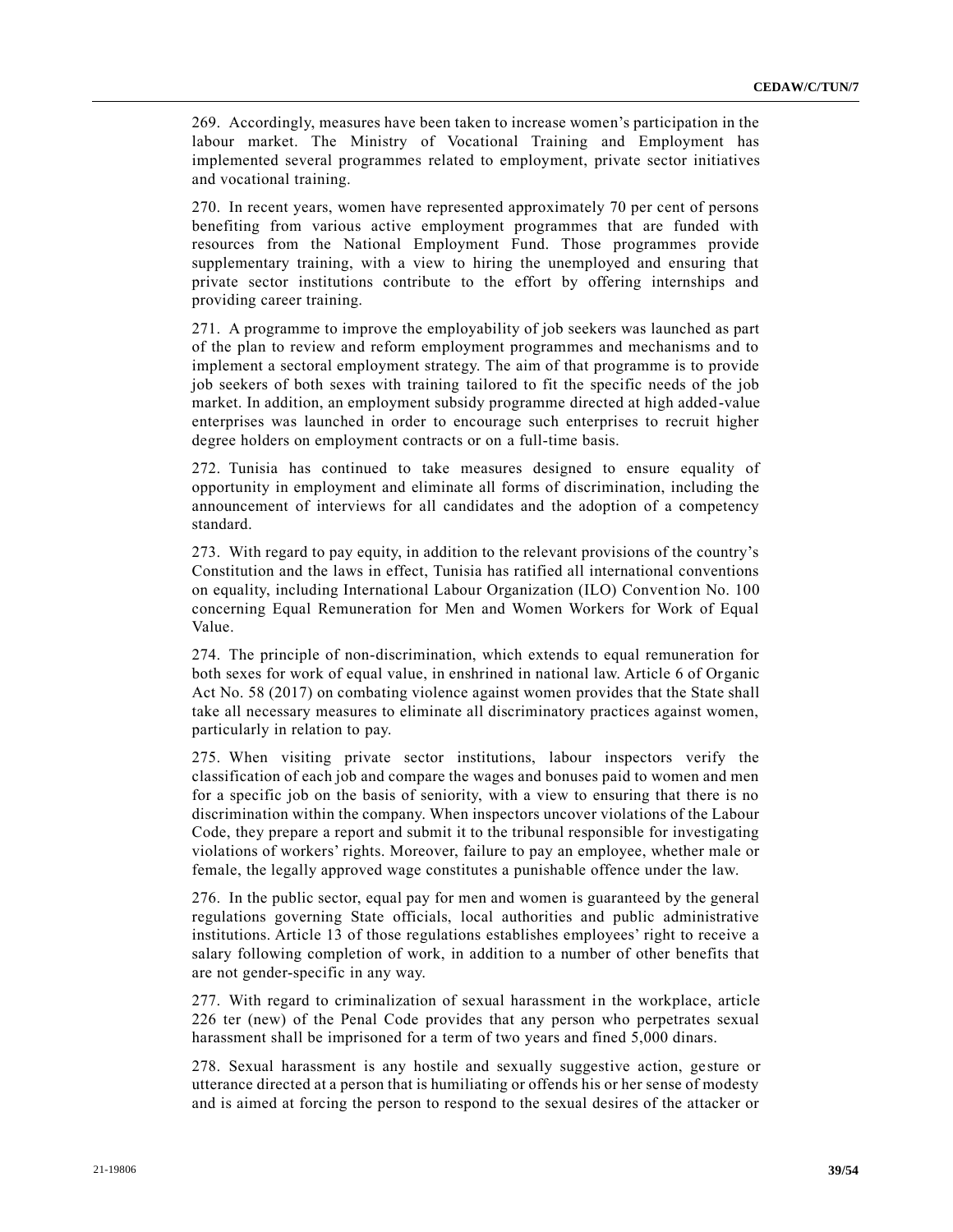of another, or exerting serious pressure on the person with a view to weakening his or her ability to resist such pressure.

Under the law, the penalty is heightened in certain circumstances, including when the perpetrator has authority over the victim or abuses the power of his position, and when the commission of the offence is facilitated by the victim's manifest vulnerability or the perpetrator's knowledge thereof.

279. Accurate data on women's employment in the informal sector are not available. However, given the growth and impact of the parallel economy, stakeholders agreed to include a special point in the section on employment policies and vocational training of the social contract calling for workers to transition gradually transition from the informal to the formal sector and emphasizing the need to organize vocational training for that purpose. <sup>44</sup>

280. An integrated programme has been developed under which inspectors run awareness-raising campaigns for workers and persons of both sexes who are engaged in unorganized trades and profession in order to help them make the transition into the formal economy by encouraging them to join a social security scheme. As part of the comprehensive approach aimed at achieving social justice and expanding social security coverage, the reform of the social protection system will ensure that every citizen, including those who work in the informal sector, receives adequate social welfare and health-care coverage.

281. With regard to protecting domestic workers, the Ministry of Women's Affairs promotes the economic empowerment of women from vulnerable groups, in particular those who were affected by the quarantine and unable to continue their normal work. To that end, it established a funding facility for domestic workers that provides them with a 1,000-dinar interest free loan with a two-month grace period and a repayment term of 24 months.

282. The Ministry is pushing for the adoption of laws that will protect domestic workers and, in that connection, has initiated the multilateral consultative process with the support of ILO. A workshop on the theme "Reviewing the legal framework for domestic workers and promoting the accession of Tunisia to the ILO convention concerning decent work for domestic workers (No. 189)" was held in June 2020. A committee of experts has been established to assess the current framework and propose a vision for its development in accordance international standards. The Ministry supports the accession of Tunisia to the ILO convention concerning decent work for domestic workers (No. 189).

283. The Ministry is designing a database on domestic work in Tunisia. It aims to register all domestic workers and their employers, thereby making domestic work a visible and more organized profession.

284. With regard to combating female child labour, Tunisian lawmakers have endorsed penalties for anyone who violates the laws and regulations concerning child labour. The Labour Code grants labour inspectors significant privileges in order to facilitate their tasks, including the authority to enter, without warning and at any time, any institution that is subject to labour inspection and to request access to all records, registers and documents that must be maintained or retained pursuant to labour laws, with a view to verifying that such records are in compliance with the relevant legal, regulatory and contractual provisions. If labour inspectors encounter any difficulties or obstacles in the performance of their duties, such as not being allowed to enter an institution, the Labour Code authorizes them, as judicial officers, to call on the assistance of the police in order to carry out their duties.

<sup>44</sup> [http://www.social.gov.tn/fileadmin/user1/doc/CONTRATSOCIAL.pdf.](http://www.social.gov.tn/fileadmin/user1/doc/CONTRATSOCIAL.pdf)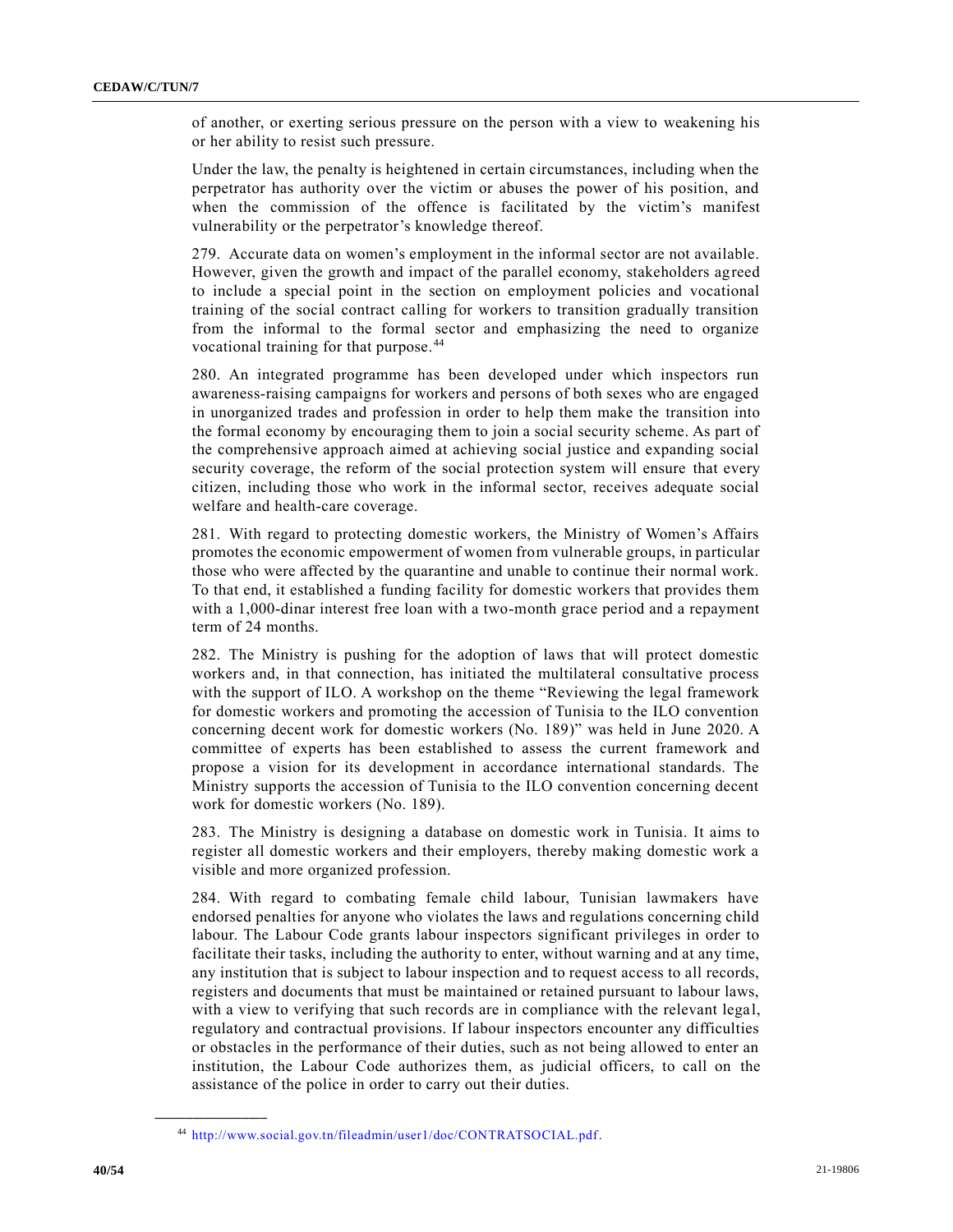Police officers and the National Guard are also authorized to investigate violations of the Labour Code and to issue reports thereon, including on child labour.

285. In that connection, it is worth noting that article 20 of Organic Act No. [58](https://undocs.org/en/S/RES/58(2017))  [\(2017\),](https://undocs.org/en/S/RES/58(2017)) on combating violence against women, provides that any person who intentionally employs a child in domestic work, whether directly or indirectly, shall be liable to a term of imprisonment of between 3 and 6 months and to a fine of between 2,000 and 5,000 dinars.

Anyone acting as an agent in the employment of a child in domestic work shall be liable to the same penalties. The penalty is doubled for repeated offending. In addition, any attempt to do so is punishable.

286. With regard to the programme for combating child labour, in implementation of the National Plan to Combat Child Labour, a report on action to develop and support cooperation between various stakeholders was prepared in 2018 as part the PROTECT project.

287. To that end, two training workshops were organized in September 2019 in the Governorates of Sfax and Jendouba for the staff of the Ministry of Social Affairs, the Ministry for Women, the Family, Children and Older Persons and representatives of the Tunisian General Labour Union and the Tunisian Union of Industry, Trade and Handicrafts. The workshops focused on how to address the worst forms of child labour, methods for enhancing participants' qualifications and skills, the key roles and responsibilities entrusted to each party, and intensification of awareness-raising campaigns on combating child labour.

288. A guidebook on child labour laws has been developed. Its main themes are promoting research on child labour, deploying the prevention and protection mechanisms required to combat child labour, and creating an integrated and participatory framework for the various stakeholders that are addressing this issue. The guidebook is intended primarily for focal points in relevant institutions.

289. In the United States Department of Labor annual report on the worst forms of child labour for 2018, it was noted that Tunisia had made a significant advancement in efforts to eliminate the worst forms of child labour.<sup>45</sup>

290. With regard to the ratification of international labour instruments, since Tunisia joined ILO in 1956, it has acceded to 65 international labour agreements (see annex XIII).

291. In 2019, Tunisia ratified the Labour Inspection (Agriculture) Convention, 1969 (No. 129), thereby completing ratification of the four international labour conventions on governance. It also ratified the Promotional Framework for Occupational Safety and Health Convention, 2006 (No. 187), in order to further strengthen the working environment.

292. The authorities, in consultation with social partners, are conducting the studies required to ratify several international labour agreements related to occupational health and safety and other areas.

293. With regard to providing social services to working women and redistributing roles within the family, the latter requires a change in the social behaviours that restrict women to their reproductive role, with women taking on the responsibility of child-rearing in the absence of any measures that help them to reconcile the demands of family and professional life.

<sup>45</sup> [https://www.dol.gov/agencies/ilab/resources/reports/child-labor/tunisia.](https://www.dol.gov/agencies/ilab/resources/reports/child-labor/tunisia)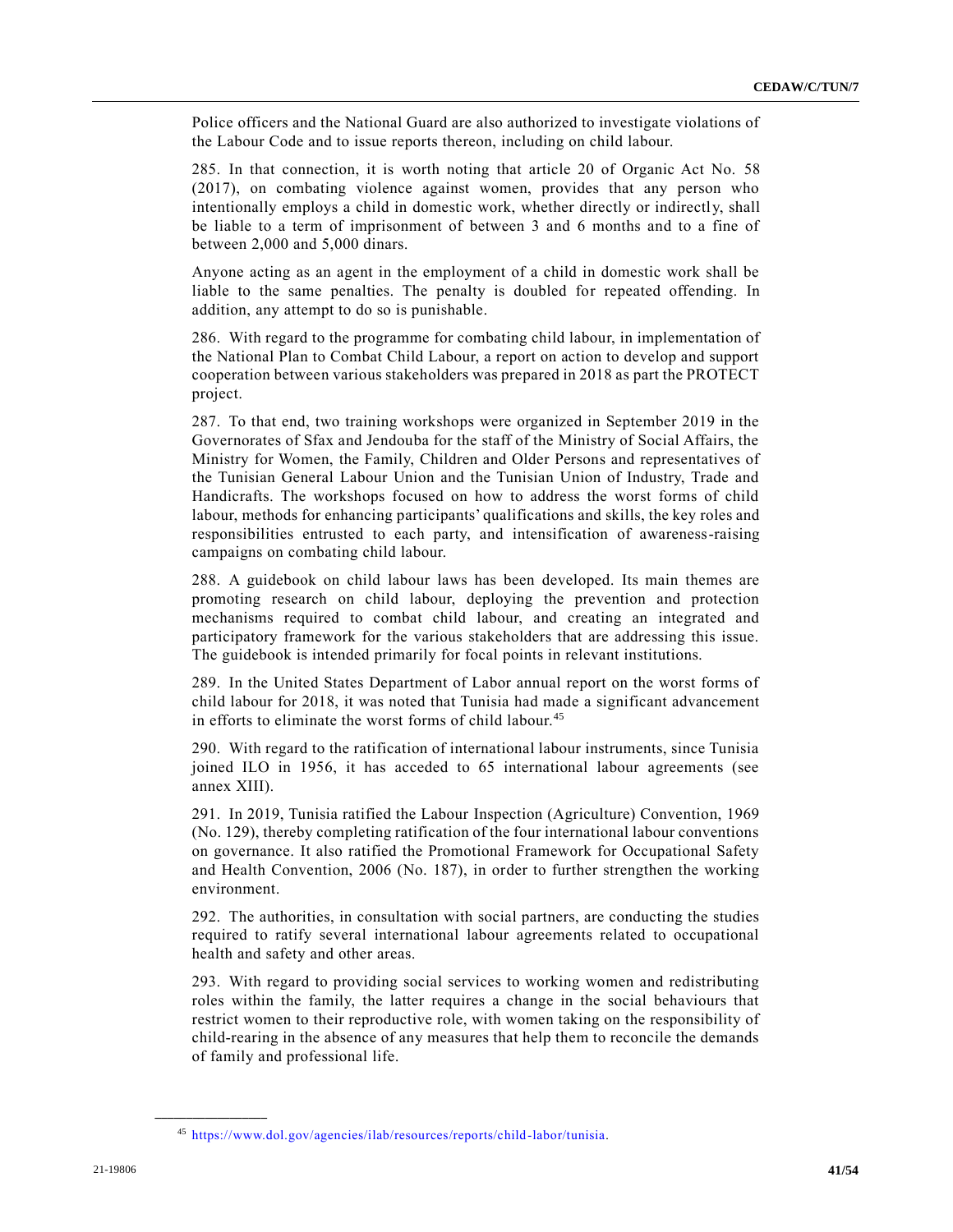Work is under way to provide some support in that regard, such as children's clubs and social and educational development clubs. There are few childcare centres for children under the age of three, with large gaps in geographical distribution.

294. The Ministry of Women's Affairs has prepared a draft bill on parental leave for the public and private sectors that would establish and regulate parental leave for mothers and fathers working in the public and private sectors. Stakeholders are following up on its progress.

295. Under Act No. [58 \(2006\),](https://undocs.org/en/S/RES/58(2006)) a mother with one child or more under the age of 16 on the date on which the initial application or the application for renewal is made (the age requirement does not apply to children with disabilities) is eligible to work halftime while being paid two-thirds salary. Such an arrangement can be renewed twice over the entire professional career, regardless of the number of children.

A mother who benefits from this scheme retains her full rights with respect to seniority, promotion and social benefits, and is entitled to the same holidays as fulltime employees.

296. Although the aforementioned Act affords an option for reconciling professional and family life, it is aimed at women, not men, and this has caused problems for some with regard to professional advancement. In order to apply the Act to other sectors, an updated study will have to be prepared on its effects on reconciling family life and women's rights to work.

#### **Health**

297. In order to ensure equal access to quality health care for all, the Ministry of Health has adopted a reform plan aimed at providing preventive and therapeutic services and quality universal health coverage for all citizens, including women living in the most disadvantaged areas.

298. To that end, investment the public health sector has been reallocated on the basis of the principle of positive discrimination in favour of priority governorates, which received more than 70 per cent of all infrastructure investments in order to facilitate access for all, including women, to essential health-care services across the health system's three divisions in the west and south of the country. Accordingly, in 2020, the health-care budget grew to nearly 3,392.4 million dinars, approximately 5.4 per cent of the State budget. This represents an increase of approximately 525.6 million dinars, or 18.3 per cent, over the 2,486.866 million dinars that were allocated under the 2019 Finance Act.

299. The Ministry of Health has established and equipped primary health-care centres in rural areas in order to bring health-care services closer to the rural population. It has also established level IV intermediate or primary health-care centres, depending on the region, in to provide and bring good health-care services closer to rural women.

300. The Ministry of Health, in order to ensure the right of all to benefit from a comprehensive range of quality sexual and reproductive health-care services, has:

- Enhanced the capacity of doctors and paramedical staff to provide pregnancy care;
- Offered preventive sexual and reproductive health services to young students and brought those services closer to them by launching a reproductive health unit and providing information and guidance on reproductive health and preparation for family life for students in university dormitories and in some secondary schools;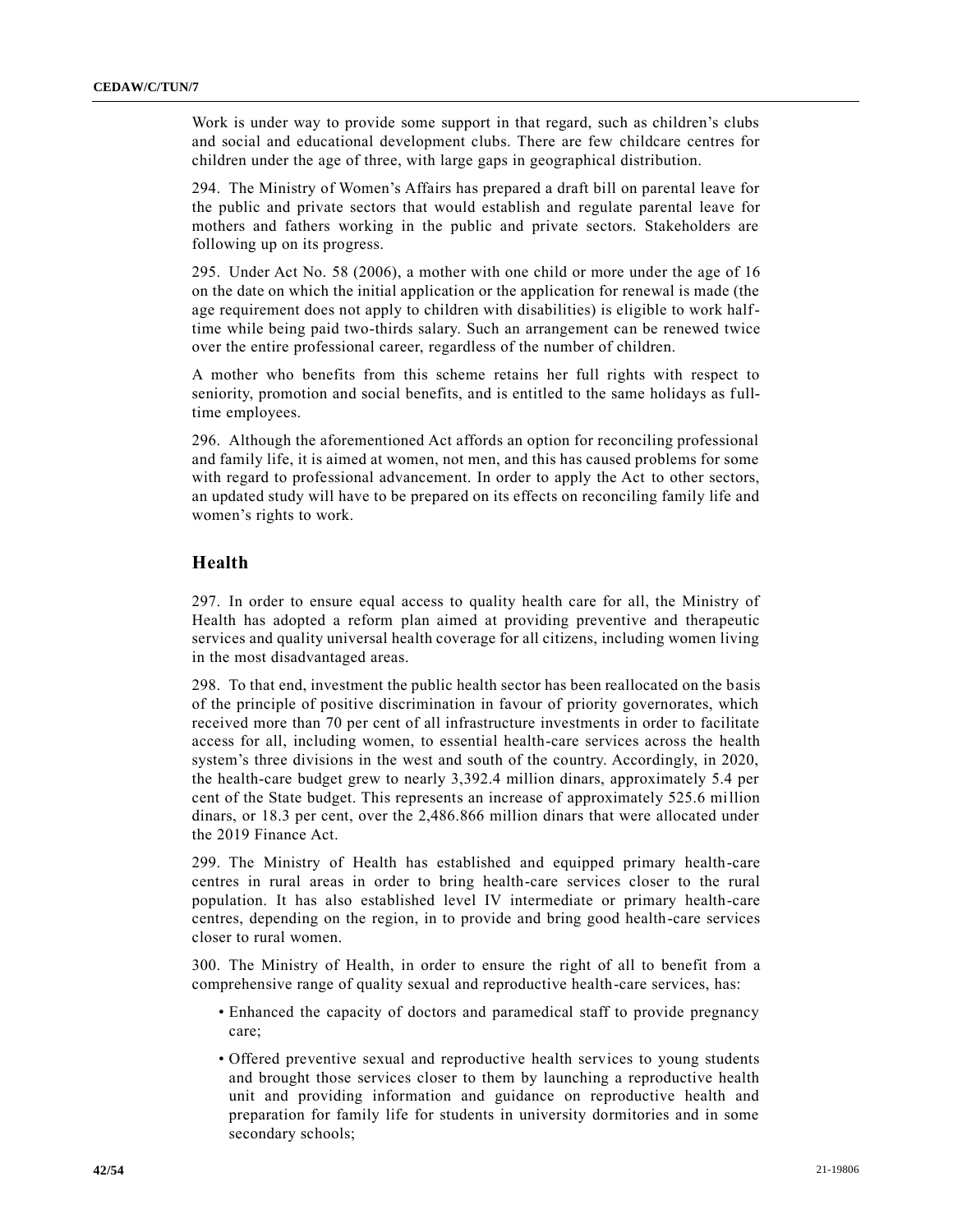• Trained health-care professionals on how to apply a law-based approach, respecting the choices of women, adolescents and the most vulnerable, and ensuring the confidentiality of services.

301. The adoption of an approach based on equality and equality of opportunity among different groups of society is reflected in the strategic direction of the primary health-care programme, the budget of which grew to approximately 430 million dinars in 2020. One of the most significant components of that programme is the provision of basic services to the population in the interior of the country, in particular health-care services for mothers and children.

302. As part of the effort to strengthen programmes for women in particular, approximately 300 million dinars has been allocated for the 2016–2020 five-year plan for implementation of the preventive health-care policy, with a view to strengthening the national maternal and child health strategy. In addition, regional action plans aimed at governorates that are still below the national average have been adopted.

303. Maternal and newborn health is one of the Sustainable Development Goals that is applicable the health and well-being of this group. Tunisia, in keeping with its belief in and commitment to international covenants, has included the goal of "improving maternal and child health" among its priorities through the national programme for maternal and infant health, the aim of which is to reduce maternal and infant mortality and disease. Under that programme:

- The authorities have supported the reproductive health policy in order to ensure balanced demographic growth that is in line with the national population policy plan for the future;
- Improved indicators of maternal and neonatal health have been achieved thanks to the support provided by the perinatal programme, intensified efforts to identify and monitor high-risk pregnancies, and awareness-raising and education activities on maternal safety conducted throughout the country, especially in priority areas;
- Good pregnancy and postpartum monitoring services are being provided. Such monitoring involves more than simply raising the awareness of and educating mothers, in order to ensure that their health returns to normal, and urging them to continue breastfeeding.

304. The final results of the 2018 national multiple indicator cluster surveys show that 84.1 per cent of women aged 15–49 nationwide had four medical appointments with either a doctor or paramedical health-care provider during the last portion of their pregnancy. Of that group, 88.5 per cent lived in urban areas and 76.6 per cent in rural areas. The surveys also show that 26.4 per cent of women were examined by either a doctor or paramedical health-care provider in the first week after birth, while 58.6 per cent of women were not examined at all. The examination rate for newborns was 96.1 per cent on the day of birth. By comparison, 34.7 per cent were examined in the first week after birth, while 40.6 per cent were not examined at all.

305. As mentioned earlier, coverage for health-care services, including maternal and neonatal health, has reached a significant level. Nonetheless, maternal mortality had increased to 44.8 cases per 100,000 births by 2019.

306. The national neonatal mortality rate was 9 deaths per 1,000 live births, 14 deaths per 1,000 at infancy and 17.6 deaths per 1,000 live births for children under five years of age.

307. The national strategy for maternal and neonatal health 2020–2024 has been updated. The strategy is to be implemented over five years at a cost of approximately 32 million dinars. The aim is to reduce maternal and infant morbidity and mortality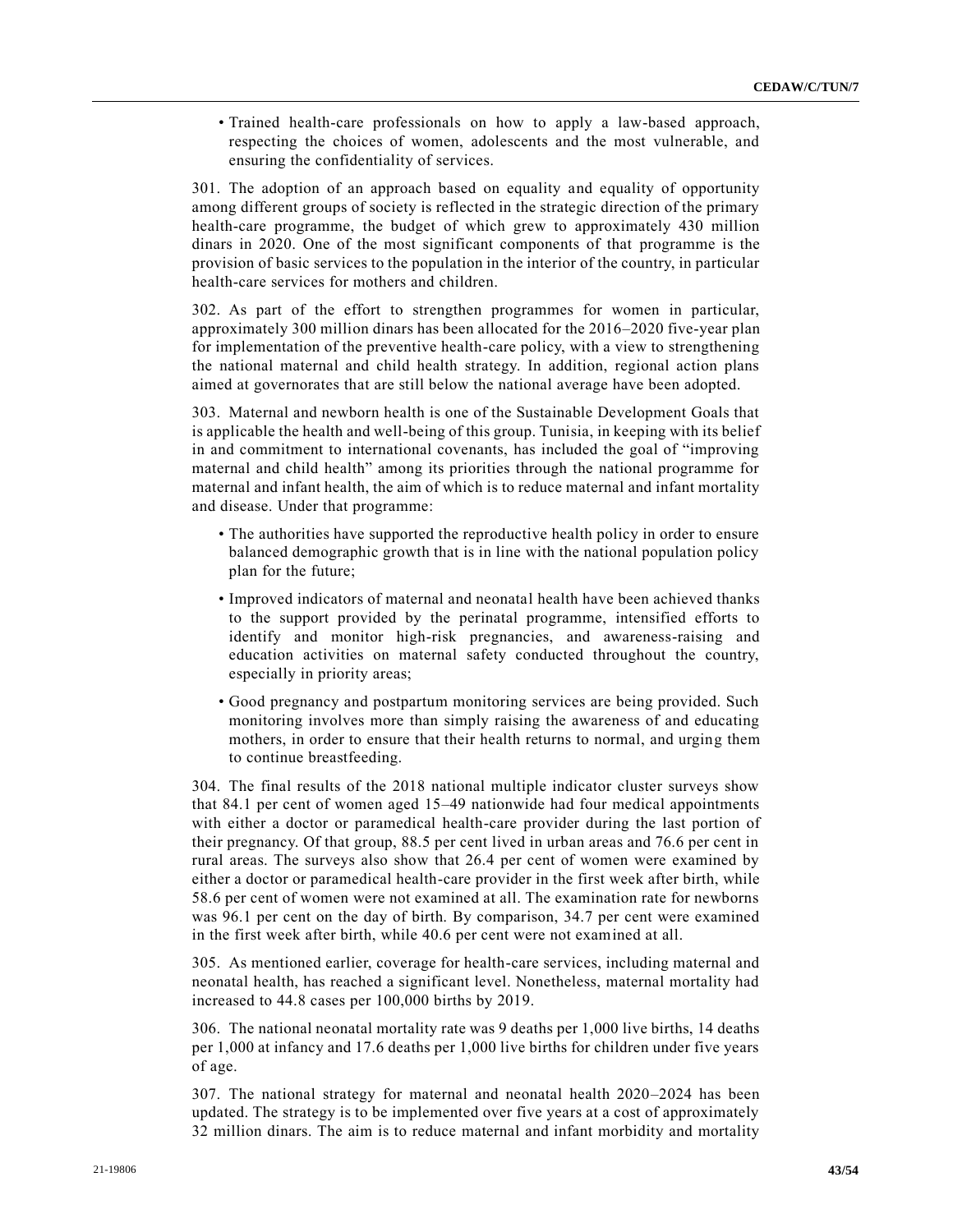in response to the associated challenges and demands facing the health-care system, as well as to provide all mothers and children with high-quality health-care services that are available to all groups and regions on an equitable basis.

308. The strategy consists of five components: facilitating access to health-care services for all groups in all regions an ongoing basis, improving the quality of services, improving governance, improving the use of resources and improving accountability. In addition, the strategy is designed to support community participation and the participation of civil society in order to promote maternal and neonatal health and support monitoring and evaluation systems.

309. With regard to the adoption of a gender-sensitive national health policy, despite the results that have been achieved and the accomplishments made in the decades prior to the launch of the National Reproductive Health and Family Planning Programme, many challenges remain, particularly in respect of the ability to respond and provide reproductive health services to citizens without distinction, on the one hand, and the ability to curb certain social problems, such as late marriage, high celibacy rates and risky behaviour among young people, including engaging in unprotected sex, smoking and addiction, on the other hand.

310. Regional statistics from recent years point to an across-the-board decline in the use of medical and reproductive health education services. There are a number of reasons for that decline, including the lack of human resources, in particular medical and paramedical staff, in most regions, obsolete infrastructure at reproductive health centres requiring repair and maintenance and the addition of new clinics to meet demand, and a limited transportation fleet.

311. Work continues, within the framework of the health-care programme, to respond to those challenges and reform the health-care system, taking into account the disparity in health indicators between women and men and among all social groups, which are reflected in performance measurement targets and indicators.

312. As part of the effort to achieve equality between women and men, the authorities will conduct awareness-raising campaigns to reduce the smoking rate among women and entice them to attend smoking cessation clinics. The campaigns will be tailored to the needs and requirements of this group.

313. In the period 2012–2017, the European Union funded a project to reduce social inequalities and promote primary and intermediate health-care services for disadvantaged regions (PAZD). A gender-based approach was adopted in the assessment of that programme, in order to generate data that could be used as a point of reference for examining inequality or discrimination between the sexes. The results of that evaluation showed that there was no gender-based discrimination in respect of access to health-care services and no discrimination between men and women with regard to equal access to health-care services.

314. With regard to women's health during the COVID-19 pandemic, special measures have been taken to protect vulnerable groups who are considered most at risk of infection or harm. In that connection, Government Order No. [208 \(2020\),](https://undocs.org/en/S/RES/208(2020)) issued on 2 May 2020, sets out the targeted quarantine measures by which certain groups were kept under total quarantine, including pregnant women, mothers with children under the age of 15, persons with disabilities and persons with chronic diseases that are specified in the aforementioned Order.

315. Despite the closure of some medical and health-care facilities, the Ministry of Health took several measures to ensure that the sick were able to have access to the health care that they needed. Those measures include: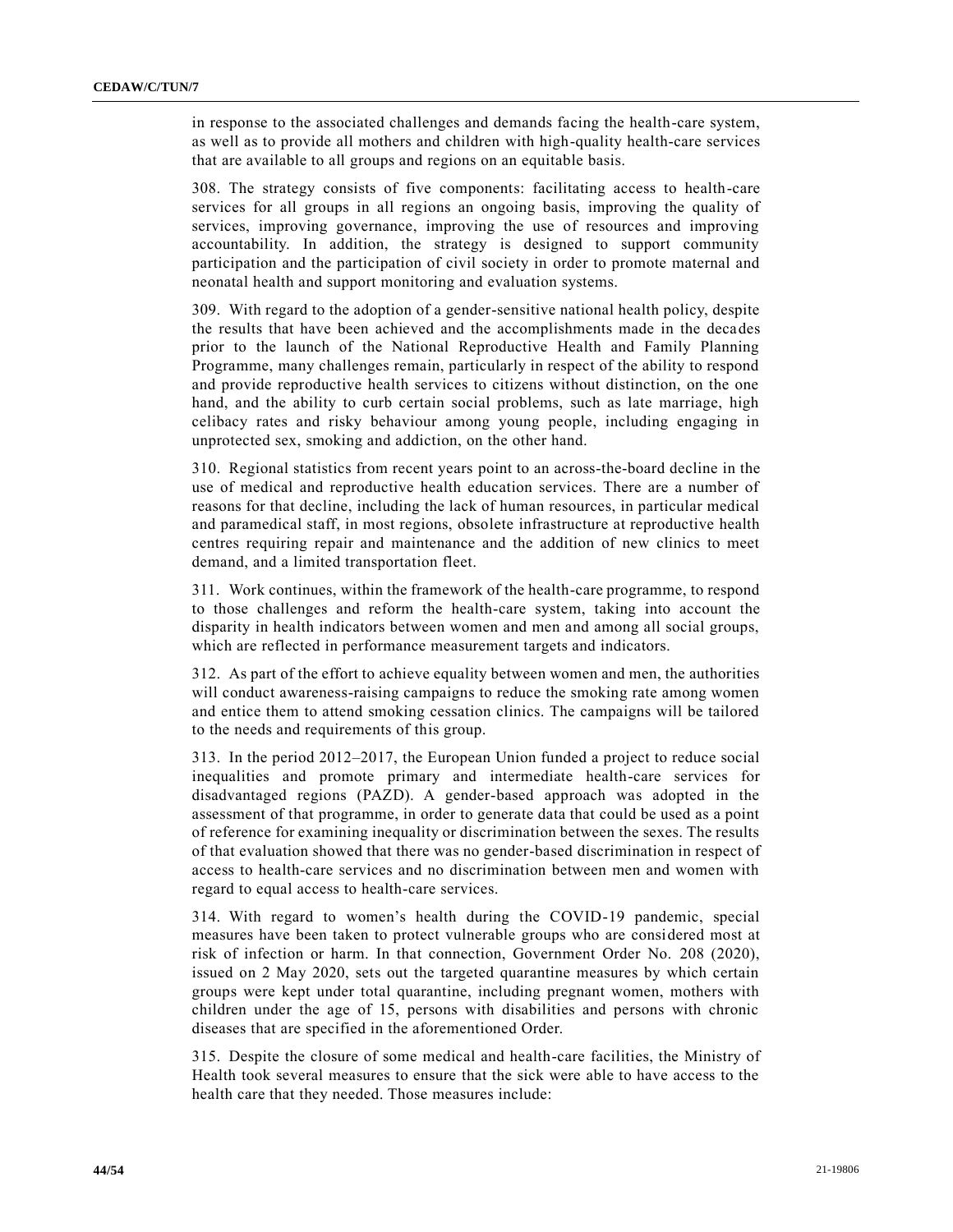- The groups most affected by COVID-19 were identified, in order to meet their special health needs and protect them, thereby reducing the number of critical cases and deaths;
- An exceptional effort was made to ensure constant availability of medications, especially those used for treatment of chronic diseases, as well as personal protective equipment and health-care supplies, and to ensure that the movement of vulnerable persons for the purpose of receiving treatment was avoided, in order to keep them safe;
- Efforts were made to ensure that persons with chronic illnesses and those who received treatment at hospitals had priority access to medical clinics, owing to the disruption of services at hospital medical clinics and in transportation;
- Efforts were made to ensure uninterrupted delivery of vital or urgent health-care services, such as vaccination services, health-care services for pregnant women and mothers, reproductive health services, health-care services for such vulnerable groups as children, women and the elderly, nutrition clinics and emergency dental services.

316. In March 2019, some 15 newborns died in University Hospital in Tunis and, in July 2019, another six newborns died in a hospital in Nabeul. In addition to the legal prosecution of various officials, the Ministry has taken several measures to avoid the repetition of such incidents.

317. The short-term measures include:

- Increasing the staffing levels of the medical, paramedical and pharmaceutical teams and appointing a dedicated staff that is responsible for preparing intravenous solutions, along with technicians and pharmacists to supervise the unit.
- Renovating the facility where solutions are prepared (at a cost of 80,000 dinars) and securing training from the competent office;
- Renovating the neonatal section;
- Allocating funds for the acquisition of medical equipment and supplies (an estimated 350,000 dinars will be required to equip units in the department of infant medicine and the sterilization room) and 10 infant incubators, and strengthening the institution's capacity by introducing nine additional incubators and a ventilator.

318. In addition to those measures, all light and single-use supplies and consumables will be made available on an ongoing basis, in order to ensure the safety of infants and intravenous solutions bags, and a system for monitoring and laboratory analysis of intravenous bags before use will be put into place at an estimated annual cost of 300,000 dinars.

- 319. The medium-term measures include:
	- Developing plans for the establishment of central units for the preparation of intravenous solutions in the northern and central parts of the country, conducting site studies of engineering models and allocating funds for that purpose;
	- Establishing a national technical committee to monitor the establishment and equipping of intravenous solution preparation units.

320. With regard to child and teenage pregnancy and abortion, the National Office of Family and Population, in cooperation with UNFPA, conducted a study on fertility behaviours and access to sexual, reproductive health and family planning services.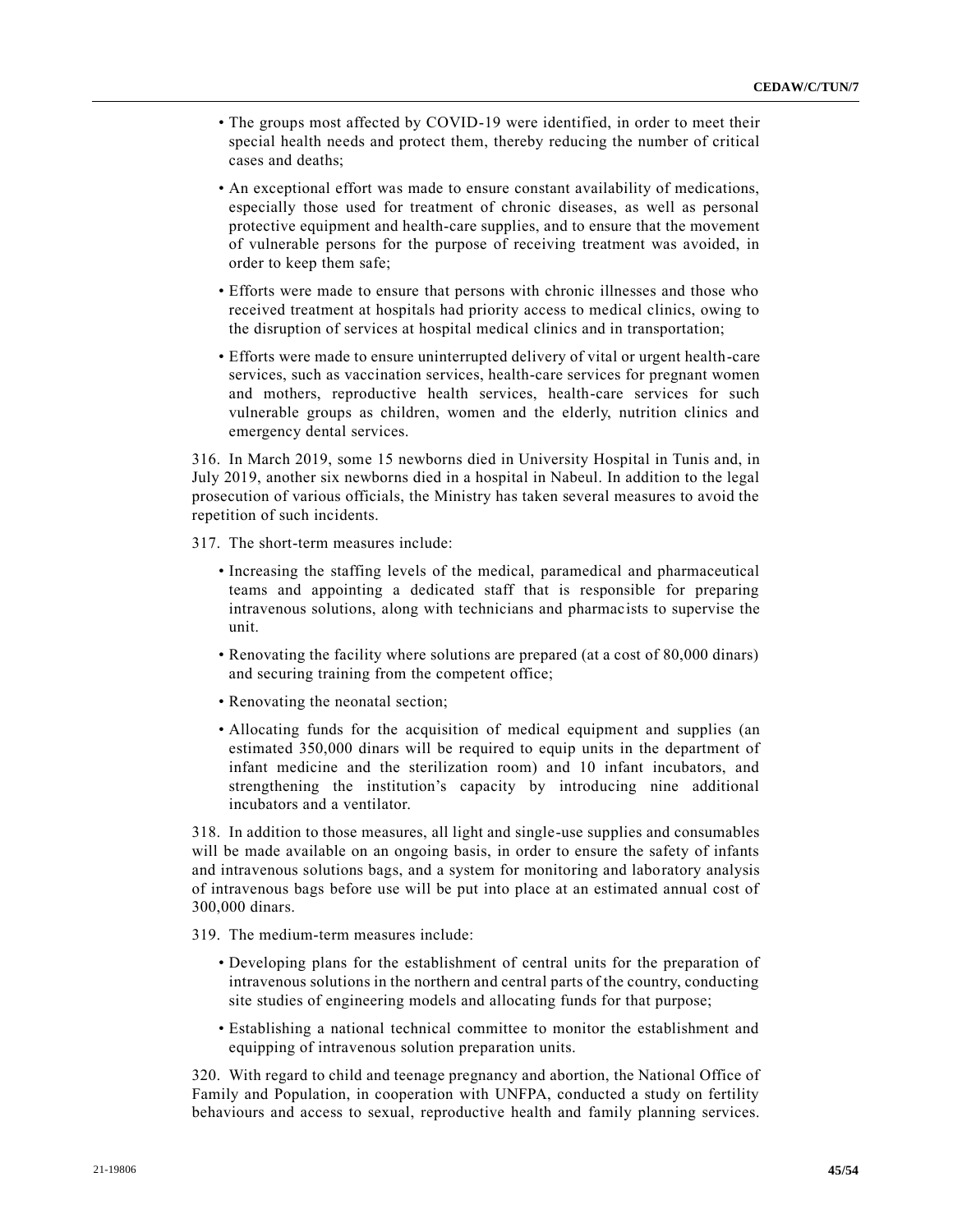This study is divided into two parts, the first of which is an evaluation of sexual, reproductive health and family planning services in various health centres.

321. The first phase of that activity, namely, the concept paper, the working methods and the research tools, has been completed. Field work will be done in the second half of 2020. The second part of the study, to be conducted in 2020, will be a national survey on fertility behaviours.

322. The National Office provided reproductive health services 468,588 times in 2019, compared with 461,667 times in 2018, an increase of 1.5 per cent.

323. Some 159,754 women benefitted from early breast cancer screening in 2019, compared with 148,898 in 2018, an increase of 7.3 per cent. A total of 7,074 women were given mammograms, with 251 cases of cancer detected nationwide.

Cervical cancer screening services declined by 13.1 per cent (22,376 cervical smears in 2019). A total of 110 colposcopies were conducted, resulting in the early detection of 223 cases of cancer.

324. Although article 214 of the Criminal Code establishes in principle that abortion as well as all efforts to facilitate an abortion are prohibited, an exception is made when an abortion is carried out in the first three months of pregnancy, and thereafter when the mother's health or psychological state may be compromised by the continuation of the pregnancy or when it is believed that the unborn child suffers from a serious illness or disability.

325. To promote sexual and reproductive health, especially among teenagers and other young people, the National Office of Family and Population has enhanced its provision of services in that area with a view to preventing unprotected sex and repeated abortions. The Office has also made it easy to have access to health services, in order to entrench the right of all individuals to sexual and reproductive health-care services; it carries out more than 60,000 services in that area every year.

326. Women in rural areas have also benefitted from the provision of enhanced health-care services, which has been achieved, in particular, by enhancing accessibility to those services through the expansion of the network of primary healthcare centres. Reproductive health and family planning clinics provide services to rural women free of charge and on a non-discriminatory basis among regions.

327. To address the challenges faced by some married and single women in rural areas that impede their access to abortion services, the Ministry of Health has developed a plan of action to promote family planning and reproductive health services and to address the various self-imposed and external risks and obstacles that may undermine the right of rural women to access those services. Contraceptives and educational and medical services are provided free of charge in 36 centres located throughout the country, while 32 mobile teams and two mobile clinics also provide such services, particularly for women in isolated areas.

328. The total number of abortion services in 2019 increased by 229 per cent (164,414 in 2019, compared to 13,351 in 2018).

329. In 2019, some 718 surgical abortions were performed, compared to 1,176 in 2018, a decrease of 38.9 per cent. The number of drug-induced abortions was 15,696 in 2019, compared with 12,175 in 2018, an increase of 28.9 per cent.

#### **Economic empowerment of women**

330. Women's access to banking services: gender differences remain with respect to ownership and access to finance, despite high levels of education and skill among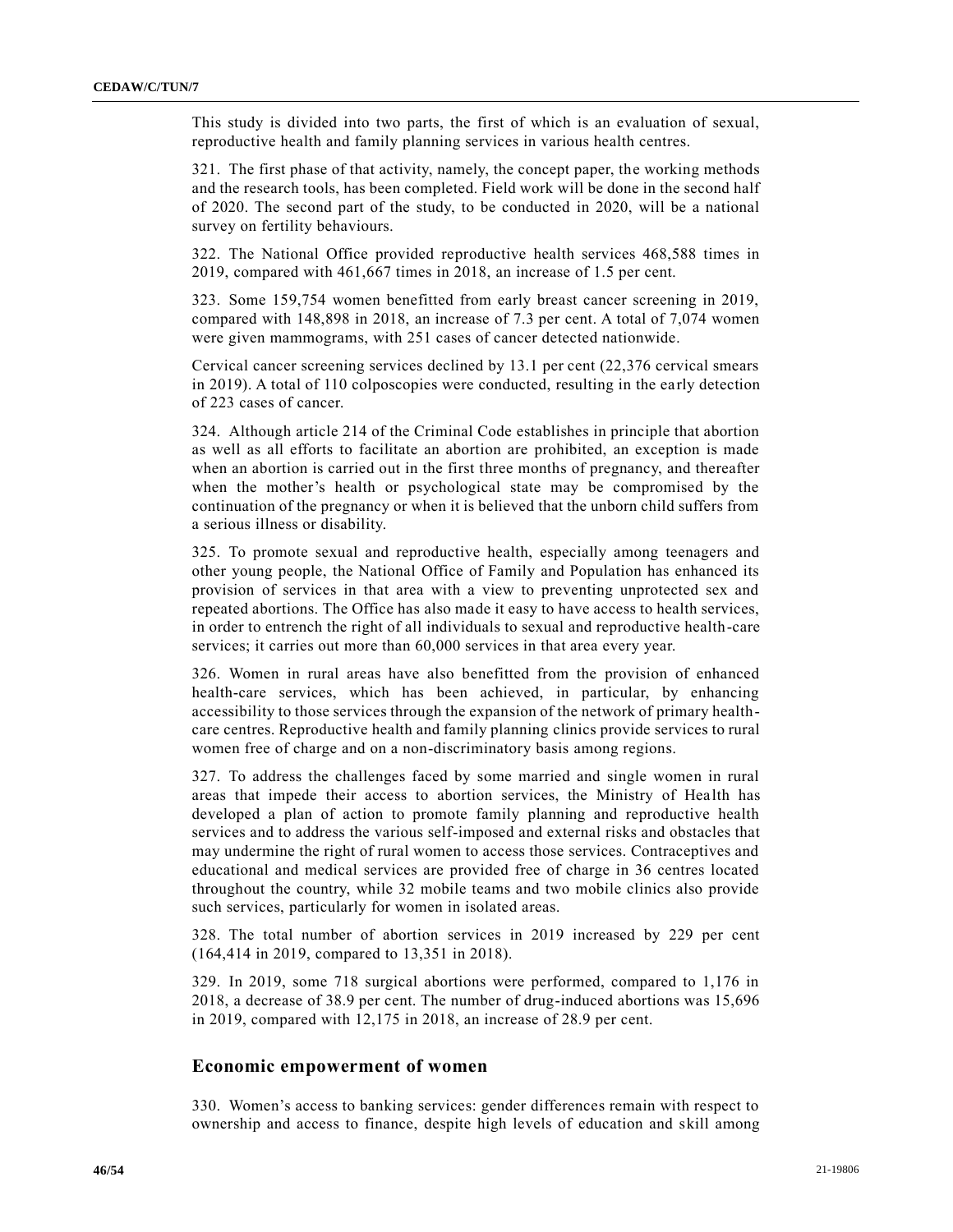women, especially young women, and even though women make significant contributions to necessary family expenses. Women's ownership of property, particularly land, real estate, inheritance or other resources, remains very low and they do not have access to traditional financial banking services on an equal basis with men.

331. Certain classes of women, particularly in rural areas, are therefore sidelined from funding networks. That is because they do not have the collateral needed for loans. As a result, women and other low-income groups have turned to microfinance or microcredit, which do not require real estate as security.

332. The State has put in place some mechanisms to extend microcredit, such as the creation of the Tunisian Solidarity Bank, where more than one third of enterprises funded are women-run. It has also put measures in place to encourage other institutions to provide loans to and developed a strategy that has since 2012 applied a new law on microfinance. These measures are incorporated into anti-poverty policies and programmes, particularly in rural areas and within national and sectoral programmes, such as the 2012–2016 and 2016–2020 economic and social development strategies; integrated development projects; and mentoring programmes for rural women.

333. Measures taken to promote women's economic empowerment: many measures have been developed to strengthen training and support programmes before and after an enterprise is created. Mechanisms for financing the creation of microente rprises and medium-sized enterprises have also been supported following the creation of the Tunisian Solidarity Bank and the Small and Medium Enterprise Financing Bank.

334. In order to facilitate the creation of small enterprises, the Ministry of Vocational Training and Employment is seeking to develop social and solidarity institutions to support joint initiatives by young entrepreneurs, particularly those with advanced degrees, and vocational training graduates.

335. Despite all efforts, women are still relatively underrepresented in the ranks of business owners or self-employed professionals. To address that issue, a programme of action was developed in 2012 to limit the feminization of poverty and to increase the capacity of rural women by developing their technical skills in the area of creating and operating small agricultural enterprises, fostering self-employment and integrating women into the economy in line with regional specificities.

336. For its part, the Ministry of Women's Affairs has been implementing the economic support programme for women heads of households by financing small enterprises. The programme ensures a decent life and financial independence for its beneficiaries and fosters their active partnership in local and national development. Areas of intervention were identified in the 14 priority Governorates of Kef, Zaghouan, Kairouan, Kasserine, Médenine, Gafsa, Tozeur, Tataouine, Kébili, Sidi Bouzid, Siliana, Jendouba, Béja and Manouba, and more than 20 women from each governorate benefited from the programme.

337. In 2014, the Ministry concluded a partnership agreement with the Ministry of Vocational Training and Employment that aimed to increase women's employment, support their economic integration and enhance their contribution to development, as well as strengthen the capacities of job seekers, especially holders of advanced degrees, by giving them the necessary tools to invest in children and the elderly.

338. In cooperation with the Tunisian Solidarity Bank, the Ministry of Women's Affairs is also implementing the women's economic initiative programme, Raida, as part of national efforts to reduce unemployment rates, especially among holders of advanced degrees, targeting those wishing to start small and medium-sized enterprises.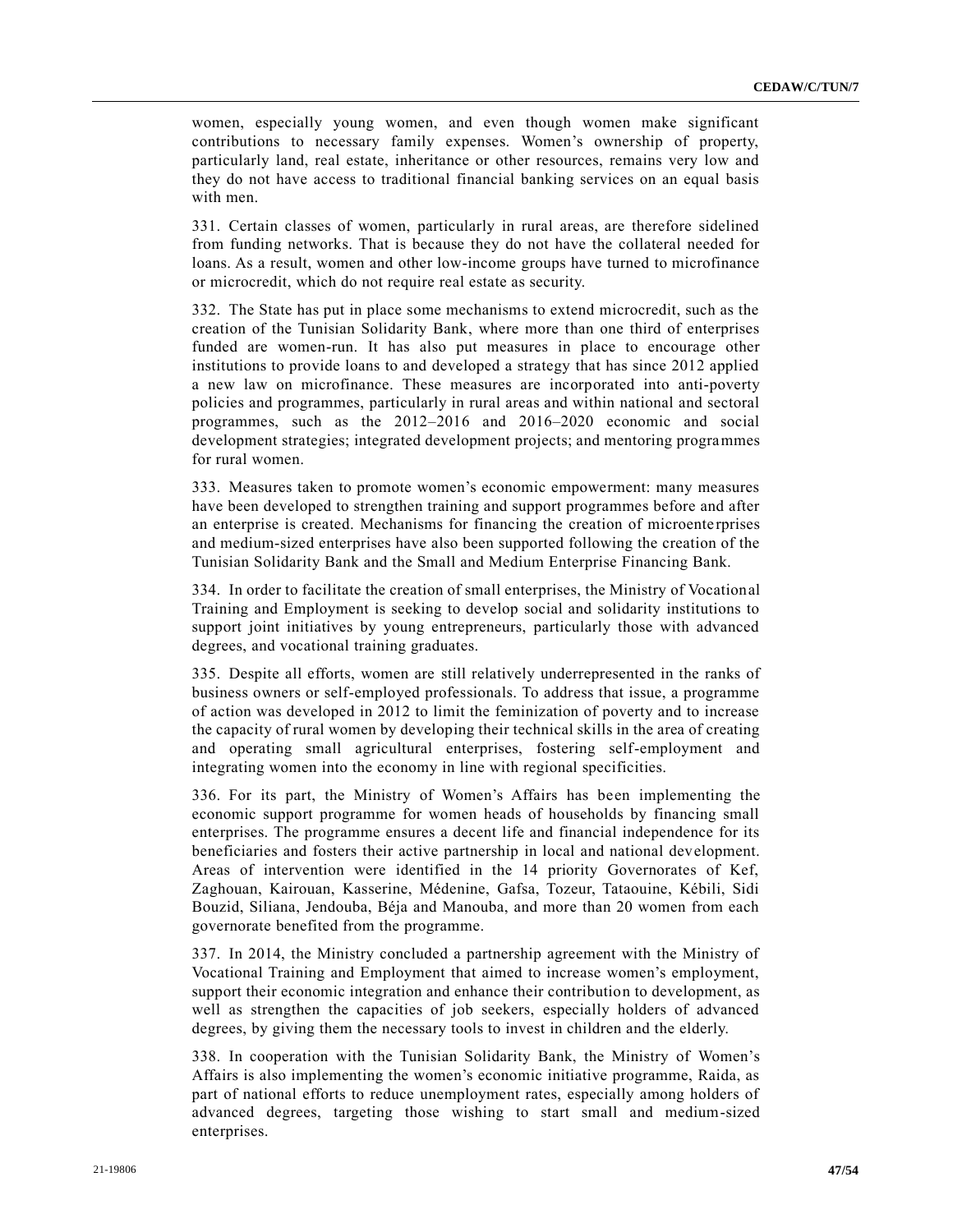339. The programme is based mainly on supporting, advising and training women entrepreneurs in the preparation and study of the enterprise, as well as developing a line of financing through concessional loans to finance microenterprises and small and medium-sized enterprises, and then, at the final stage, following up and supporting creators until the enterprise is stable.

340. Approximately 2,300 enterprises are currently being funded under the Raida programme, with a total investment in 2018 of up to 17 million Tunisian dinars.

341. The Governorate of Tatouine, with 188 enterprises, leads, followed by the Kébili, with 183, then the Jendouba in third place, with 177, and Tozeur in fourth, with 152. This is in line with article 12 of the Constitution, which provides that the State shall seek to achieve social justice, sustainable development and balance between regions based on development indicators and the principle of positive discrimination.

342. The Ministry of Women's Affairs, in order to increase the geographical coverage of early childhood services, particularly in the interior regions, was able through the Raida programme to fund 217 institutions, including 193 kindergartens and 18 nurseries, as well as 6 children's recreational and cultural institutions.

343. For its part, the Ministry of Vocational Training and Employment has strived to:

- Develop a clear action plan at the national level to foster women's selfemployment and entrepreneurship;
- Encourage the creation of new types of business for the cooperative social economy, by combining multiple female skill sets and competencies in promising business sectors that are related to regional specificities;
- Encourage investment in technologically advanced manufacturing sectors and in cutting-edge technologies that enable the processing of agricultural materials and other primary resources produced in the north, centre and south-west regions;
- Increase investment in infrastructure and equipment in order to encourage young women entrepreneurs to be self-supporting, whether at small private individual or collective businesses;
- Provide special incentives to women creators of small and medium-sized businesses;
- Diversify women's traditional businesses and crafts.

344. In an effort to promote innovation in modern technology, Act 20 No. (2018) of 17 April 2018 <sup>46</sup> on start-ups was enacted as part of an integrated Government programme called "Emerging Tunisia". The aim of that Act is to stimulate the creation and development of start-ups through innovation, modern technologies and the realization of high added value and competitiveness at the national and international levels.

The Act provides men and women entrepreneurs, especially among youth, with tangible advantages and benefits by supporting them and offering them the logistical and financial solutions needed to encourage them to start and develop businesses.

345. Following the effects of the COVID-19 pandemic on women-run economic institutions, the Ministry of Women's Affairs, in partnership with the Tunisian Solidarity Bank, has worked to provide women entrepreneurs with credits in the form of interest-free financing for enterprises. In various governorates, 70 approvals were

<sup>46</sup> [http://www.legislation.tn/sites/default/files/news/ta2018201.pdf.](http://www.legislation.tn/sites/default/files/news/ta2018201.pdf)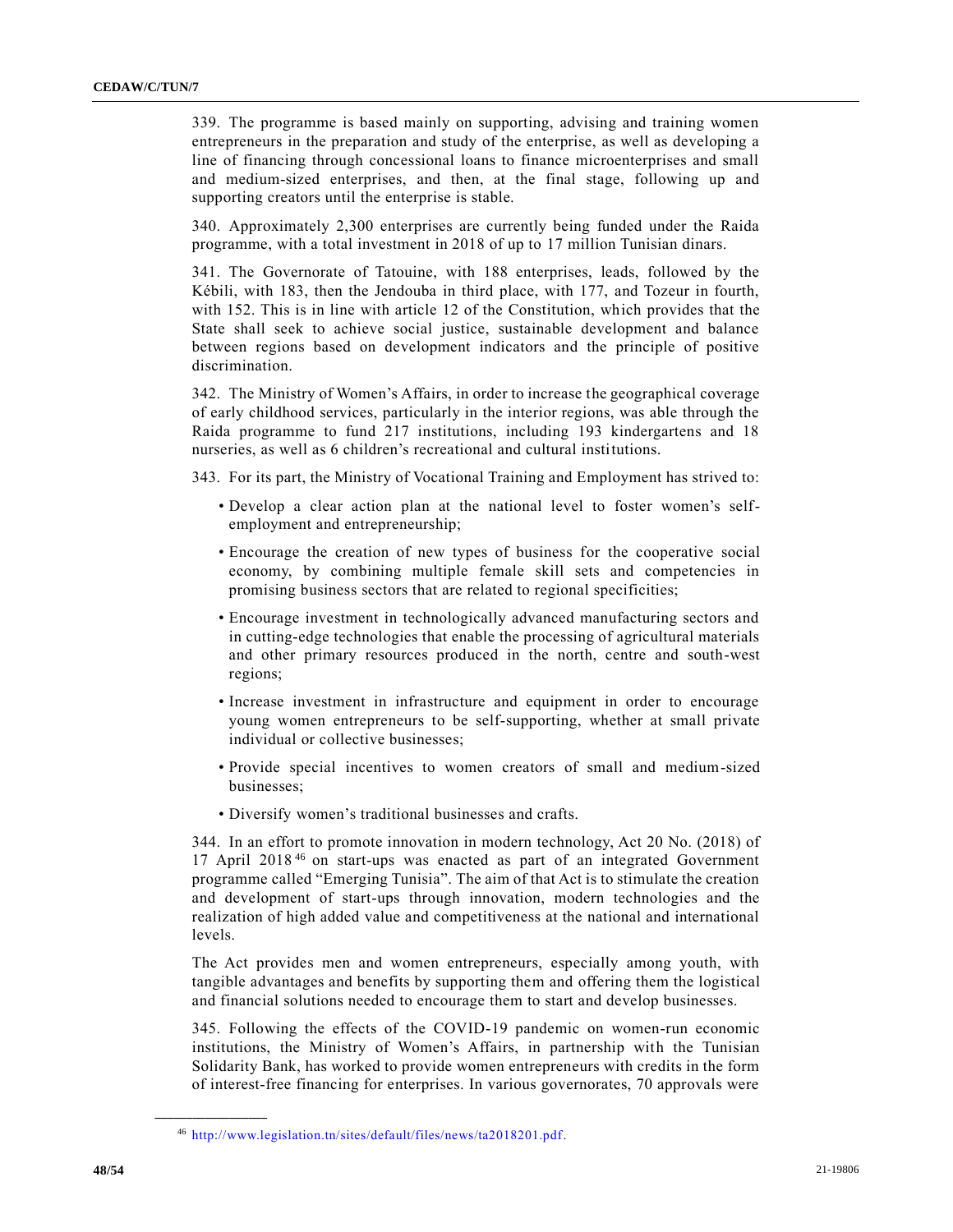granted worth 350,000 Tunisian dinars as an initial payment to assist women entrepreneurs and children's institutions affected by the COVID-19 pandemic in paying operational and maintenance expenses. It is to be repaid over a period of 24 months, including a six-month grace period.

#### **Economic and social empowerment of rural women**

346. Based on several studies examining the conditions of rural women and girls, most notably a comprehensive field study on the conditions of women in rural areas and their access to public services and another on the labour and access to social protection of rural women, the Ministry of Women's Affairs in 2017 developed the National Strategy and Action Plan for the Economic and Social Empowerment of Rural Women and Girls (2017–2020). The Strategy and its Action Plan are based on the five components outlined in paragraph 97 of the present report.

347. They were approved by two mini-cabinets convened for that purpose (on 8 March 2017 and 11 August 2017). In addition, a steering committee was established to follow up on the implementation of the Action Plan, coordinate between the relevant parties, establish regional follow-up committees and allocate annual funds for its implementation.

348. In July 2018, a cooperation protocol was signed between the Ministry of Women's Affairs and the Spanish Agency for International Development Cooperation on support for the implementation of the National Strategy and to prepare regional implementation programmes for the areas of intervention (Jendouba, Mahdiah and Sfax).

349. Social security coverage: In implementation of the action plan and the ministerial recommendations related to social security coverage for rural working women by harmonizing the legislation in force; and given the nature and special characteristics of their labour, especially in the agricultural sector; and in order to establish a special system to enable rural women labourers to access social security coverage, a framework agreement was concluded in October 2018 between the Ministry of Women's Affairs, the Family, Children and the Elderly, the Ministry of Social Affairs and the Ministry Agriculture, under which special mechanisms were established to enable rural women working in the agricultural sector to benefit from social security coverage within the "Ahmini" system.

The decrees and decisions taken to that end are set out in annex XIV.

350. In addition to paragraphs 97–98 of the present report on the National Strategy for Economic and Social Empowerment of Rural Women and Girls, the Ministry of Women's Affairs has developed a project to value and manufacture agricultural products and to create small agricultural enterprises in order to foster selfemployment, training and support of rural women by helping them to obtain funding and means of production. Women from the Governorates of Gabès, Kasserine, Médenine, Gafsa, Kairouan, Zaghouan, Sidi Bouzid and Siliana have benefited from the training courses.

351. Since the Seventh Tunisia Plan (1986–1992), the Ministry of Agriculture has attached special importance to the advancement of rural women, in the light of their role in the development of the agricultural sector as producers, subsistence farmers or agricultural workers, through integrated development projects that include a special component on the advancement of rural women and collective development. In some projects, the proportion of the appropriations allocated to that component reaches 5 per cent of total funds allocated.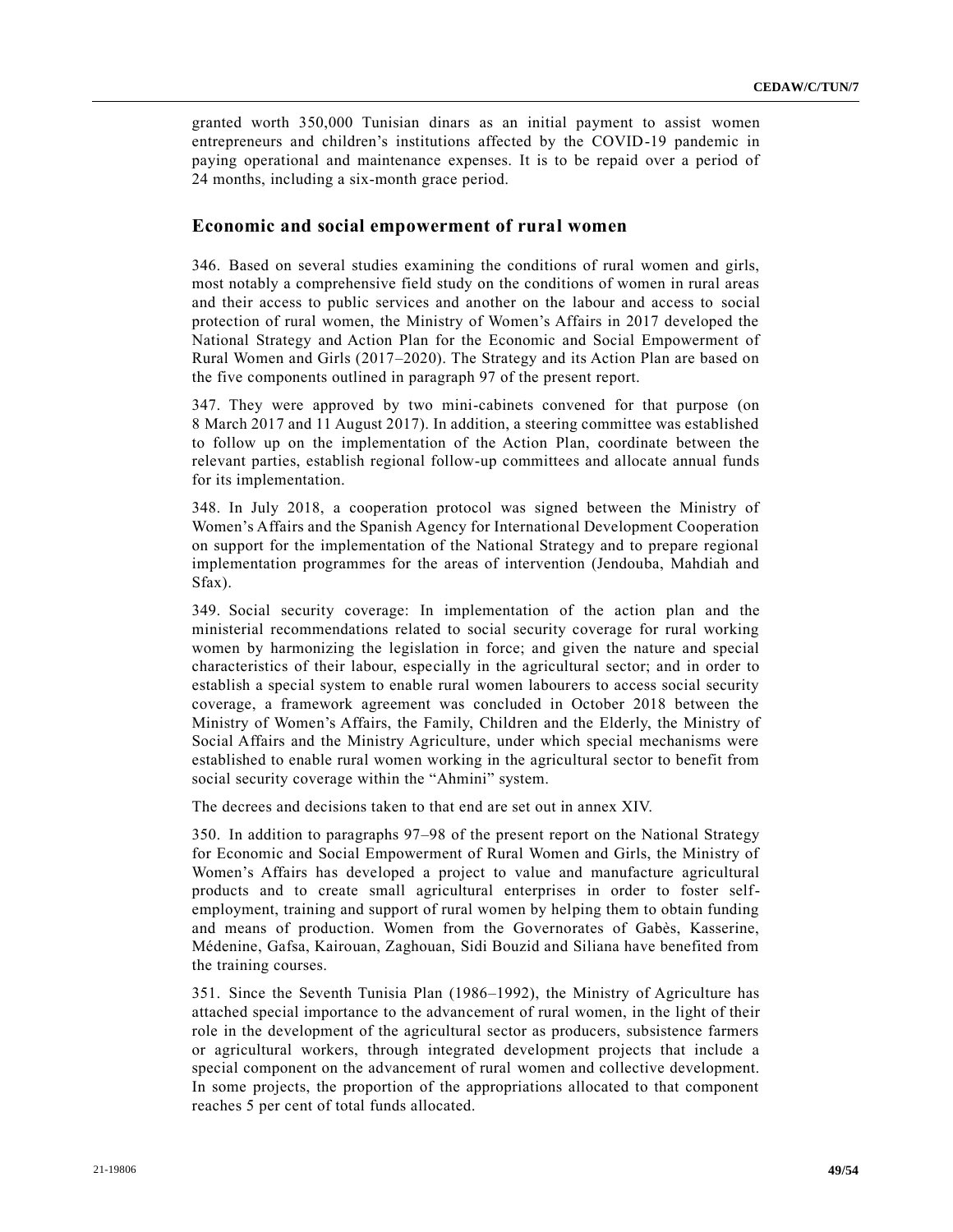352. The Committee on Rural Development, Gender and Women was established under the 2016–2020 Development Plan and is tasked with formulating programmes aimed at further promoting the economic and social empowerment of women. The Ministry's Rural Women Support Office has also been set up and given significant powers.

353. In connection with rural development, gender and women agricultural workers, the 2016–2020 plan period was marked by the adoption of several measures, including the provision of funding, beginning with the 2017 budget, for the project on economic empowerment and women's development in rural areas and the release of the Minister of Agriculture's circular No. 266 of 2016 on the allocation of space for the exhibition and sale of rural women's products in all regions. In addition, a framework agreement was signed between the Ministry of Women's Affairs and the Ministry of Agriculture to foster cooperation in combating unemployment and supporting self-employment of women in rural areas.

Several projects have been implemented to economically empower rural women and families, as shown in annex XV.

#### **Disadvantaged groups of women**

354. CREDIF attaches importance to studying the situations of women with special needs and socially and economically marginalized women. The final results of a study on domestic workers, livelihoods, pathways and social positioning were presented in March 2020 and the Ministry of Women's Affairs adopted the study's recommendations on the development of a legislative framework for regulating domestic work as a profession.

355. It also completed a study, in press, on violence against adolescent girls. CREDIF will also complete two studies on migrant women and on vulnerable classes of women and means of integration.

356. Combating school attrition among rural girls: in 2015, the Ministry of Women's Affairs launched an integrated project to combat school attrition, especially among rural girls, in partnership with the Ministries of Education, Transport, the Interior and Cultural Affairs and with the association Almadanya. This is central to the National Strategy and Action Plan for the Economic and Social Empowerment of Rural Women and Girls.

In that regard, the following measures have been taken:

- Preparing multi-purpose spaces to accommodate students between classes at educational institutions (including the Governorates of Kairouan, Jendouba, Bizerte, Sidi Bouzid, Siliana, Zaghouan, Kasserine and Kef until 2019, which had on average five educational institutions with high attrition numbers);
- Economically empowering mothers of students at risk of dropout in 15 interior governorates through income-generating microenterprises as well as the creation of approximately 160 income-generating projects (as at the end of 2019);
- Allocating funds for rural school transport with the partner association Almadanya in several governorates by reducing student transportation fares and securing the cooperation of transportation companies. As a result, students using rural transportation rose from 416 during the 2015–16 school year to 8,134 during the 2017–18 school year.
- Since March 2011, Almadanya has been working to help students in isolated rural areas (living at least 3 km away from educational institutions) access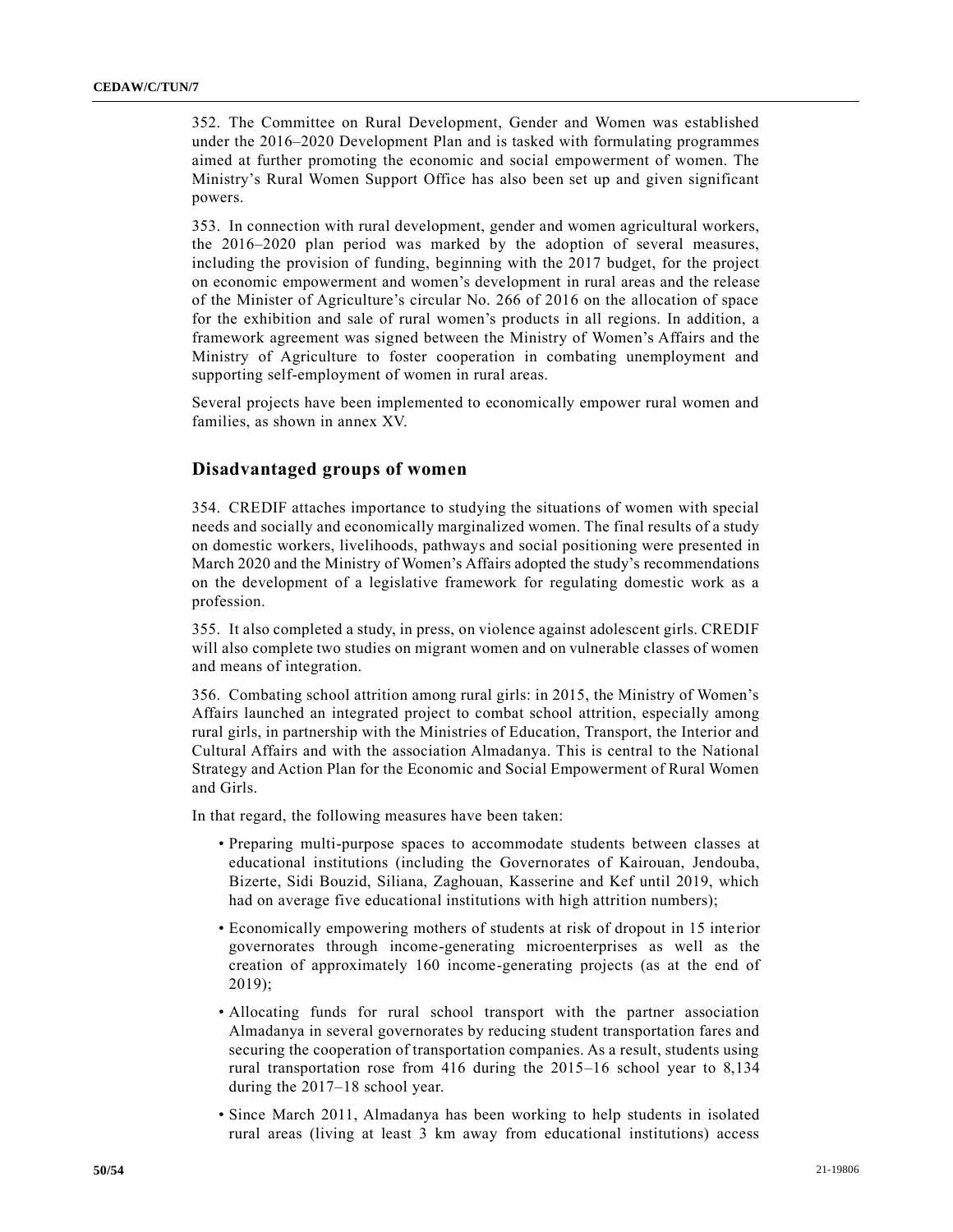transportation to get to school. Since the beginning of 2019, the School Services Department, under the supervision of the Ministry of Education, has overseen rural school transport in cooperation with Almadanya.

357. Children's centres, which exist in most areas, including rural areas, buttress national efforts to combat school dropouts, serving a significant number of children from low-income families. In 2018, a total of 4,430 children benefited from the welfare services, which include clothing, lunches, school supplies, school follow-up, educational services and social activities, offered at such centres.

358. The 2016–2020 educational sector plan includes the stand-alone goal of addressing academic failure. The Ministry of Education established the "secondchance" system in coordination with the Ministry of Vocational Training and Employment and the Ministry of Social Affairs, with support from financial and technical partners and in partnership with civil society organizations.

359. In 2019, the Ministries of Education, Social Affairs and Health, in cooperation with UNICEF, began implementation of a four-dimensional pilot programme to address school attrition. It aims to create pedagogical mechanisms and communicate with educational institutions to reduce school dropouts, particularly in rural areas where that rate is high.

360. Women from religious and ethnic minorities: the Constitution enshrines the principle of equality and non-discrimination in all its forms. This is enshrined in article 2 of Organic Act 50 No. (2018) on the elimination of all forms of racial discrimination (see paragraph 59 of the present report).

361. In addition, victims of racial discrimination are entitled to psychosocial counselling, legal protection and fair and adequate judicial redress.

362. In July 2020, a circular was issued by the Ministry of Local Affairs guaranteeing the freedom to name newborns, which will help prevent the problems faced by Amazigh families in registering their newborns in the Civil Registry with Amazigh names.

363. A government decree establishing a national committee to combat racial discrimination was approved by the Cabinet on 21 July 2020.

This provides the legal and institutional frameworks necessary for combatting any discrimination against women from religious, racial or ethnic minorities.

364. Refugee and migrant women: as there is no national legal framework governing asylum, all asylum procedures and claims are examined by the Office of the United Nations High Commissioner for Refugees.

365. Annex XVI contains relevant statistics issued by the Office of the United Nations High Commissioner for Refugees.

366. Within the framework of its international obligations, Tunisia is working to support these groups, especially women and children, as there are a number of refugee camps on Tunisian soil. Work is being done in partnership with relevant international bodies to raise the level of services it provides to these groups pending the identification of practical solutions.

367. For migrant women, the National Office of Family and Population has continued to implement a cooperation programme with IOM, which aims to facilitate migrants' access to the reproductive health services provided by the Office. In 2019, several informational and education activities were carried out to identify and meet the needs of migrants. They included regional training courses on investigative techniques, counselling and support for trafficking victims, and a training course for 30 regional staff on the creation of an orientation system for migrants coming to Office centres.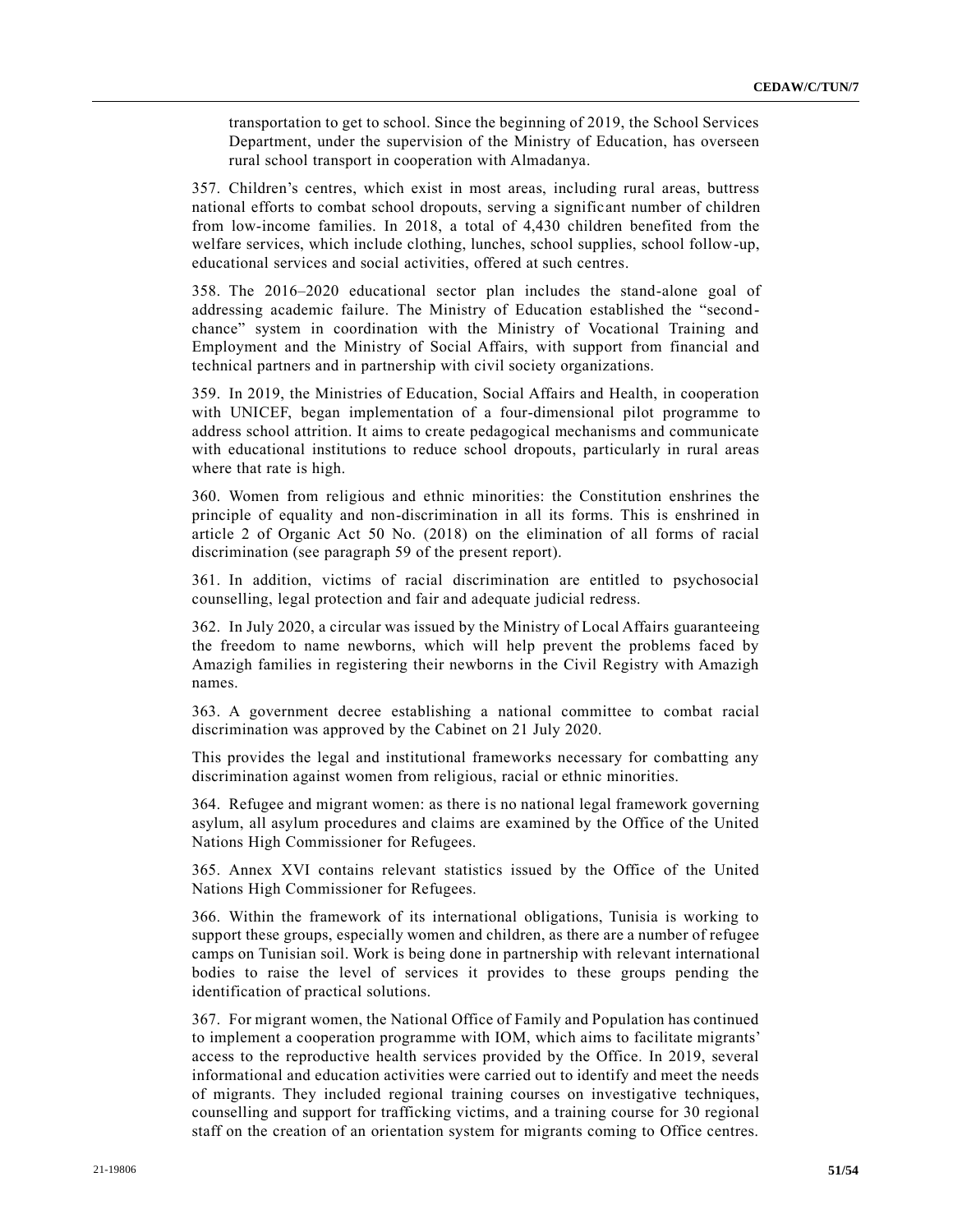Field visits were also organized for model units in several governorates to follow up on the implementation of the trial stage of the data collection register for reproductive health services for migrants.

368. The Ministry of Health has also taken a number of measures, such as the release of Circular No. [10 \(2019\),](https://undocs.org/en/S/RES/10(2019)) which regulates reception of and communication with migrants at public health agencies and the training of staff responsible for assisting women and girl victims of violence in vulnerable situations including migration and conflict.

369. In response to the COVID-19 pandemic, a committee was set up under the Ministry of Human Rights to monitor the situation of migrants and asylum seekers and to develop an action plan aimed at coordinating the efforts of various parties and identifying actions and mechanisms for the distribution of aid to such vulnerable groups, both men and women.

370. A digital platform has been set up for contactless processing of donations and assistance. It receives requests for assistance from foreign students, refugees and asylum seekers or their representatives, regardless of their legal status, and accepts material assistance and donations from individuals and businesses/institutions wishing to support those groups.

371. The platform received 787 assistance requests for 1,342 persons, and 403 packages have been distributed. Gender-disaggregated data are not available, however.

372. Women with disabilities: Act No. [58 \(2017\)](https://undocs.org/en/S/RES/58(2017)) on the elimination of violence against women expressly refers to women with disabilities in its definition of discrimination against women and considers disability a vulnerable situation.

373. According to statistics from the 2014 Census of Housing and Population, of a total 241,240 persons with disabilities in possession of a disability card, 119,160 (or 49 per cent) were women.

374. Women with disabilities also benefit from the following protection measures:

- Free or reduced-cost treatment at public health-care facilities;
- A fixed monthly allowance for women in poverty and ad hoc assistance for children in school and for religious festivals;
- Financial support to help women with disabilities establish a source of income;
- Assistive devices that facilitate integration;
- Placement with foster families in exchange for a monthly allowance;
- Shelter in social institutions for women who are destitute or lack family support; provision of care, education and training in specialized educational centres.

375. Article 4 of Outline Act No. [80 \(2002\)](https://undocs.org/en/S/RES/80(2002)) on school education and school teaching policy provides that the State shall guarantee the right to free education in public educational institutions for all children of school age and shall give all pupils an equal opportunity to exercise that right. It also provides that the State shall also take steps to provide appropriate conditions to enable children with special needs to enjoy the right to education.

In addition to this are the provisions of Act No. [83 \(2005\),](https://undocs.org/en/S/RES/83(2005)) dated 15 August 2005, on the advancement and protection of persons with disabilities.

376. The Office of the Prime Minister coordinates with the Ministry of Finance to develop plans relative to the recruitment of persons with disabilities, in the light of overall annual recruitment estimates. Since 2013, the Ministry of Social Affairs has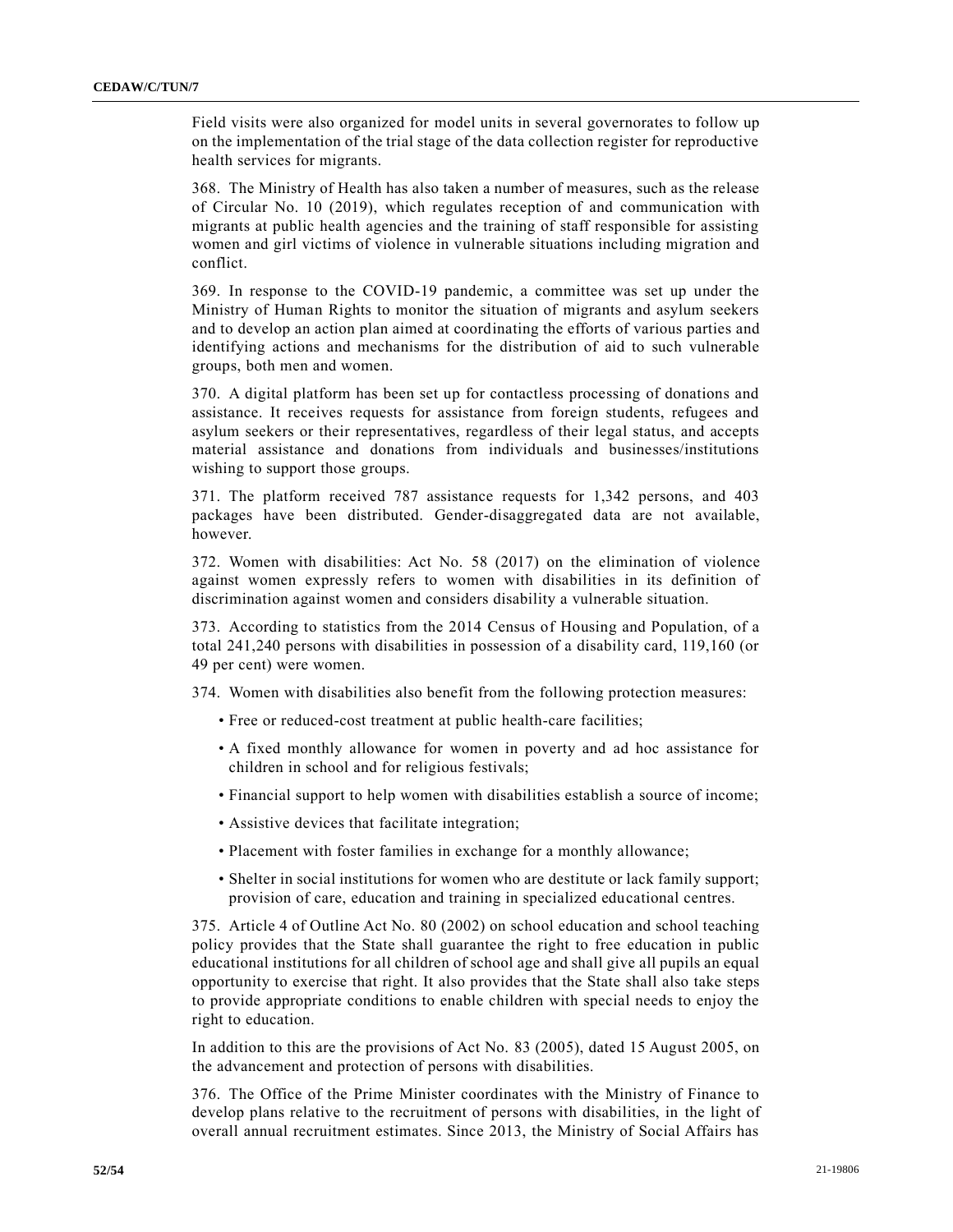been responsible for overseeing the national committee responsible for holding competitions for the recruitment of persons with disabilities. The provisions of the Outline Act on the advancement of persons with disabilities enshrine the right of persons with disabilities not to be excluded from employment or appointment to public positions because of disability. A quota has been set for the employment of persons with disabilities in the public service and private sector. Concessions have also been granted to private sector institutions to encourage them to recruit persons with disabilities.

377. Organic Act No. [16 \(2014\)](https://undocs.org/en/S/RES/16(2014)) on elections and referendums stipulates that persons with disabilities must be included in candidate rosters. Many women participated in the 2018 municipal elections and in the 2019 legislative elections.

378. Supporting single mothers: there are prevention and awareness-raising measures to help them to keep their children instead of giving them up and to avoid recurrence.

379. To that end, since 2012, the Ministry of Women's Affairs has concluded partnership agreements with relevant agencies and associations for reproductive health training and awareness courses, for the operation of residential units for single mothers and their children and for training of women in several areas to facilitate their economic and social integration.

380. The programme to support imprisoned and released women: In application of the cooperation agreement concluded between the Ministry of Women's Affairs and the Ministry of Justice on the rehabilitation and integration of women prisoners, a programme to support imprisoned and released women was developed in 2016 to support those groups by preventing recidivism, rehabilitating them and facilitating their social and economic reintegration after they have served their sentences.

#### **Marriage and family relations**

381. Article 23, paragraph 4 of the Personal Status Code provides that the husband, as head of the family, shall provide for the needs of his wife and children to the best of his ability and in accordance with their status in respect of household needs. It further provides that the wife shall contribute to the family's upkeep if she has the resources. Accordingly, the husband's role as head of the family is not enshrined in Tunisian law except with respect to spending.

382. The legislative system and discriminatory laws are currently being reviewed for conformity with the Constitution and international standards.

383. With respect to the inheritance system in Tunisia, it should be recalled that male and female citizens have the same rights and duties under Constitution. In 2018, at the proposal of the Commission on Equality and Individual Freedoms, the Presidency of the Republic submitted a legislative initiative to the Assembly of the Representatives of the People aimed at revising some of the provisions on inheritance to ensure that sisters and brothers inherited equal shares.

384. With respect to custody, article 58 of the Personal Status Code sets a number of general and special conditions required of both men and women and sets each one's status when custody is awarded; said conditions and status are not reserved specifically for men or women. If that set of conditions is not met, the mother may request sole custody. In addition, the article does not merely stipulate that those conditions must be met, but rather ensures that they are in the best interests of the child, in line with article 47 of the Constitution and article 4 of the Child Protection Code on the best interests of the child. Thus, the judge must endeavour to uphold the best interests of the child and is not compelled to revoke the mother's custody if she marries anyone other than a relative in a decree of consanguinity that precludes